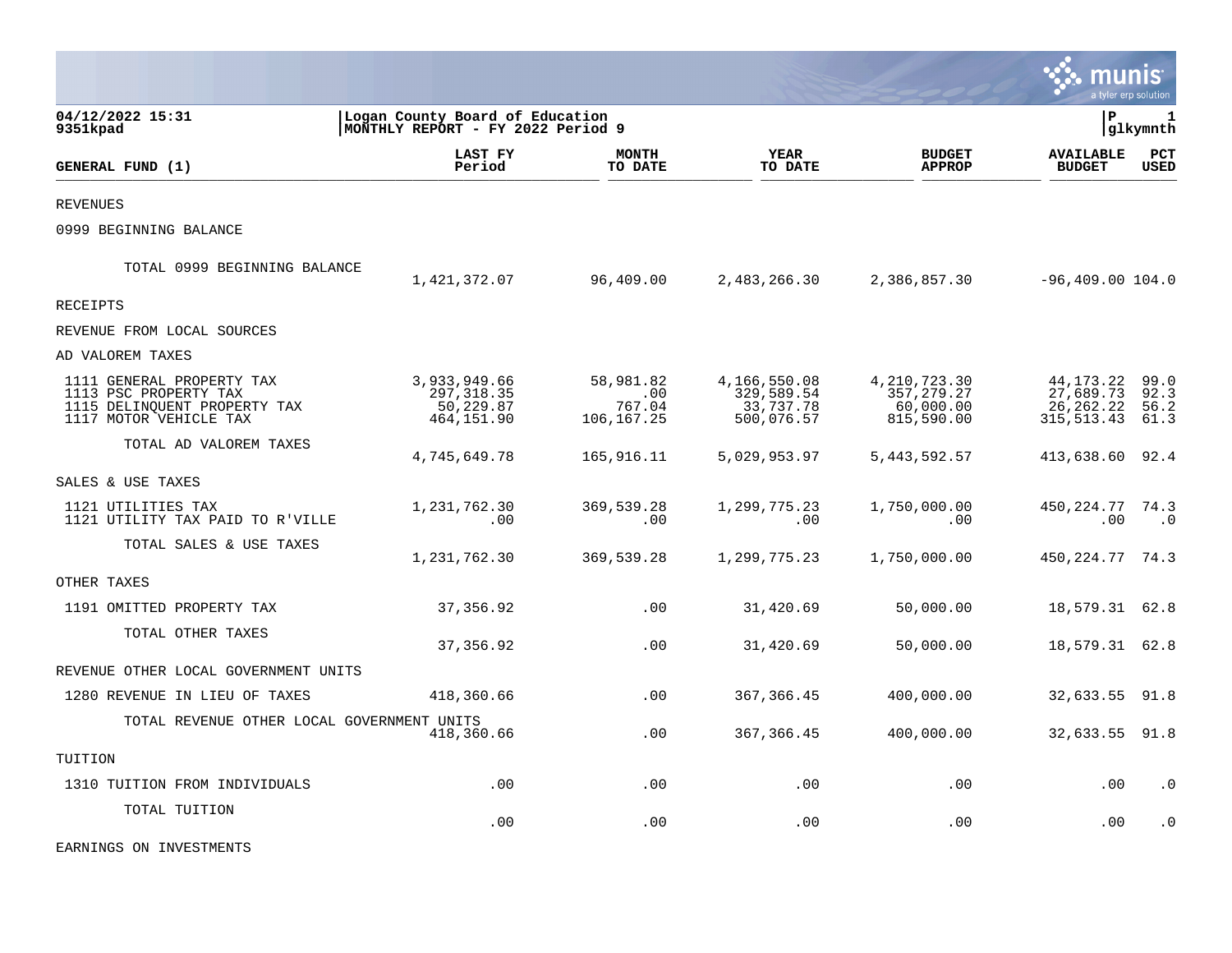

#### **04/12/2022 15:31 |Logan County Board of Education |P 2 9351kpad |MONTHLY REPORT - FY 2022 Period 9 |glkymnth**

| GENERAL FUND (1)                                                                                                                                                                                                                 | LAST FY<br>Period                                       | <b>MONTH</b><br>TO DATE                       | <b>YEAR</b><br>TO DATE    | <b>BUDGET</b><br><b>APPROP</b>                                                                                                                                                                                                                                          | <b>AVAILABLE</b><br><b>BUDGET</b> | PCT<br><b>USED</b>                                                                      |
|----------------------------------------------------------------------------------------------------------------------------------------------------------------------------------------------------------------------------------|---------------------------------------------------------|-----------------------------------------------|---------------------------|-------------------------------------------------------------------------------------------------------------------------------------------------------------------------------------------------------------------------------------------------------------------------|-----------------------------------|-----------------------------------------------------------------------------------------|
| 1510 INTEREST ON INVESTMENTS<br>1510 INTEREST FOR SFCC ESCROW<br>1540 INVESTMENT INC FROM REAL PRPTY                                                                                                                             | 165,761.98<br>$\begin{array}{c} .00 \\ .00 \end{array}$ | 3,014.21<br>$\cdot\,00$<br>.00                | 24, 218. 27<br>.00<br>.00 | 24,000.00<br>.00<br>.00                                                                                                                                                                                                                                                 | $-218.27$ 100.9<br>.00<br>.00     | $\cdot$ 0<br>$\cdot$ 0                                                                  |
| TOTAL EARNINGS ON INVESTMENTS                                                                                                                                                                                                    |                                                         | 165,761.98 3,014.21                           |                           | $24,218.27$ $24,000.00$ $-218.27 100.9$                                                                                                                                                                                                                                 |                                   |                                                                                         |
| OTHER REVENUE FROM LOCAL SOURCES                                                                                                                                                                                                 |                                                         |                                               |                           |                                                                                                                                                                                                                                                                         |                                   |                                                                                         |
|                                                                                                                                                                                                                                  |                                                         |                                               |                           |                                                                                                                                                                                                                                                                         |                                   |                                                                                         |
| TOTAL OTHER REVENUE FROM LOCAL SOURCES                                                                                                                                                                                           |                                                         |                                               |                           | .s<br>83,001.52      3,790.65     27,421.38     44,800.00     17,378.62 61.2                                                                                                                                                                                            |                                   |                                                                                         |
| TOTAL REVENUE FROM LOCAL SOURCES                                                                                                                                                                                                 |                                                         |                                               |                           | 6,681,893.16 542,260.25 6,780,155.99 7,712,392.57                                                                                                                                                                                                                       | 932,236.58 87.9                   |                                                                                         |
| REVENUE FROM STATE SOURCES                                                                                                                                                                                                       |                                                         |                                               |                           |                                                                                                                                                                                                                                                                         |                                   |                                                                                         |
| STATE PROGRAM                                                                                                                                                                                                                    |                                                         |                                               |                           |                                                                                                                                                                                                                                                                         |                                   |                                                                                         |
| 3111 SEEK PROGRAM                                                                                                                                                                                                                |                                                         |                                               |                           | $10, 201, 486.00$ $1, 177, 527.00$ $10, 632, 309.00$ $14, 130, 328.00$ $3, 498, 019.00$ $75.2$                                                                                                                                                                          |                                   |                                                                                         |
| TOTAL STATE PROGRAM                                                                                                                                                                                                              | 10,201,486.00                                           | 1,177,527.00                                  | 10,632,309.00             | 14,130,328.00                                                                                                                                                                                                                                                           | 3,498,019.00 75.2                 |                                                                                         |
| OTHER STATE FUNDING                                                                                                                                                                                                              |                                                         |                                               |                           |                                                                                                                                                                                                                                                                         |                                   |                                                                                         |
| 3121 VOCATIONAL TRAVEL<br>3122 VOCATIONAL TRANSPORTATION<br>3125 BUS DRVR TRAINING REIMB<br>3126 SUB SALARY REIMB (STATE)<br>3127 REIMB FLEXIBLE SPENDING MONEY<br>3128 AUDIT REIMBURSEMENT<br>3129 KSB/KSD TRANSP REIMBURSEMENT | .00<br>.00<br>.00<br>.00                                | .00<br>.00<br>.00<br>.00<br>.00<br>.00<br>.00 | .00                       | $\begin{array}{cccc} . & 00 & & & 00 & & & 00 \ . & 00 & & & 14 \ , 000 \ . & 00 & & & 14 \ , & 000 \ . & 00 & & & 00 \ . & 00 & & & 00 \ . & 00 & & & 00 \ . & 00 & & & 00 \ . & 00 & & & 00 \ . & 00 & & & 00 \ . & 00 & & & 00 \ . & 00 & & & 00 \end{array}$<br>.00 | .00                               | $\cdot$ 0<br>$\cdot$ 0<br>$\cdot$ 0<br>$\cdot$ 0<br>$\cdot$ 0<br>$\cdot$ 0<br>$\cdot$ 0 |
| TOTAL OTHER STATE FUNDING                                                                                                                                                                                                        | .00                                                     | .00                                           | .00                       |                                                                                                                                                                                                                                                                         | 14,000.00    14,000.00            | $\cdot$ 0                                                                               |
| EXPENDITURE REIMBURSEMENTS                                                                                                                                                                                                       |                                                         |                                               |                           |                                                                                                                                                                                                                                                                         |                                   |                                                                                         |
| 3130 EXPEND. REIMB'MTS.-NAT'L. BD.<br>3131 STATE MISC REIMBURSEMENTS                                                                                                                                                             | .00<br>.00.                                             | .00<br>.00                                    | .00<br>.00                | 23,000.00<br>.00                                                                                                                                                                                                                                                        | 23,000.00<br>$\sim$ 00            | $\cdot$ 0<br>$\cdot$ 0                                                                  |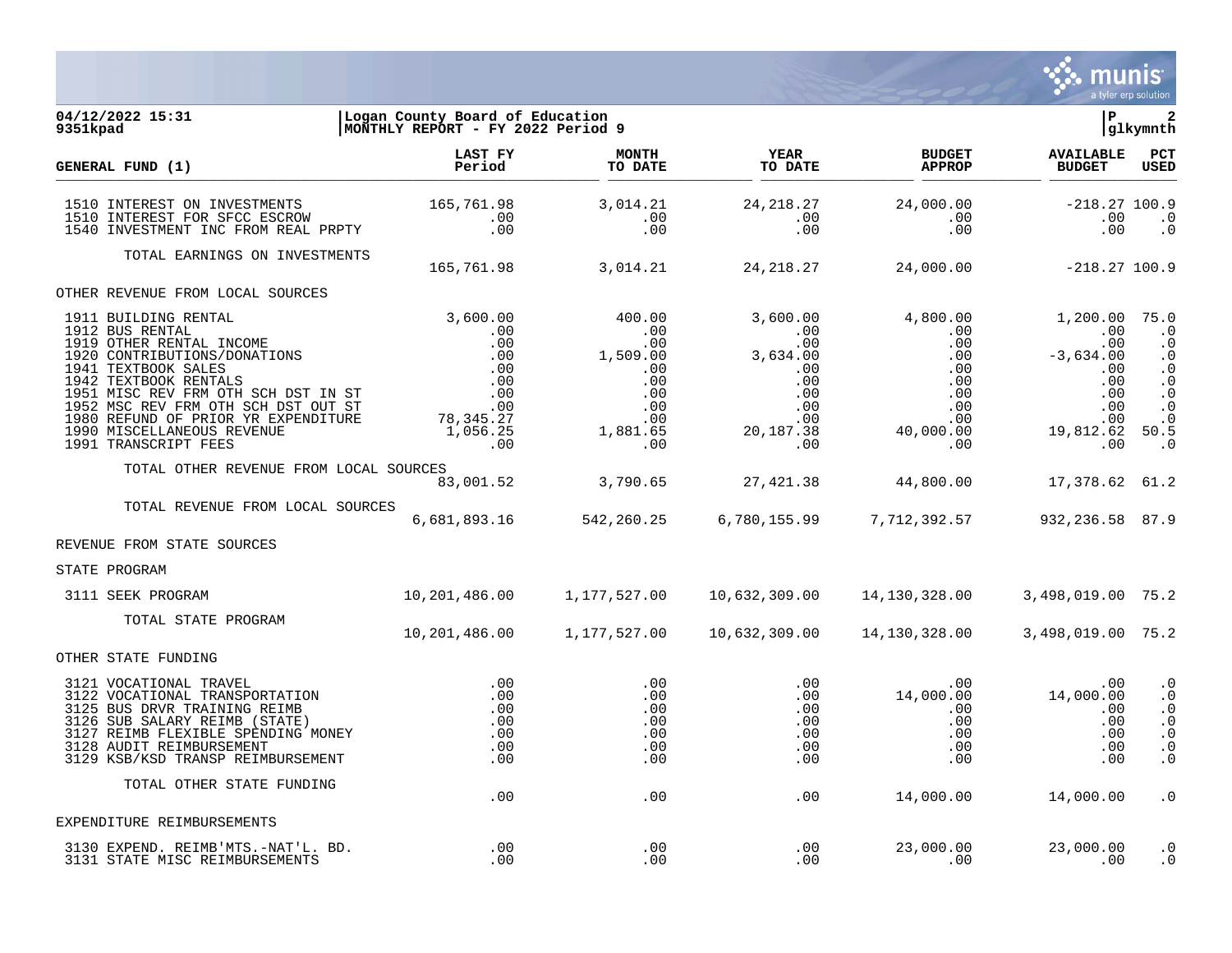**SAS MUNIS** 

| 04/12/2022 15:31<br>9351kpad                       | Logan County Board of Education<br> MONTHLY REPORT - FY 2022 Period 9 |                         |                        |                                | lР                                | 3<br> glkymnth     |
|----------------------------------------------------|-----------------------------------------------------------------------|-------------------------|------------------------|--------------------------------|-----------------------------------|--------------------|
| GENERAL FUND (1)                                   | <b>LAST FY</b><br>Period                                              | <b>MONTH</b><br>TO DATE | YEAR<br>TO DATE        | <b>BUDGET</b><br><b>APPROP</b> | <b>AVAILABLE</b><br><b>BUDGET</b> | PCT<br><b>USED</b> |
| TOTAL EXPENDITURE REIMBURSEMENTS                   | .00                                                                   | .00                     | .00                    | 23,000.00                      | 23,000.00                         | $\cdot$ 0          |
| REVENUE IN LIEU OF TAXES/STATE                     |                                                                       |                         |                        |                                |                                   |                    |
| 3800 REVENUE IN LIEU OF TAXES/STATE                | 18,304.36                                                             | 2,056.05                | 16,431.29              | 24, 473. 76                    | 8,042.47                          | 67.1               |
| TOTAL REVENUE IN LIEU OF TAXES/STATE               | 18,304.36                                                             | 2,056.05                | 16,431.29              | 24, 473. 76                    | 8,042.47                          | 67.1               |
| REVENUE ON BEHALF PAYMENTS                         |                                                                       |                         |                        |                                |                                   |                    |
| 3900 STATE ON-BEHALF PAYMENTS                      | .00                                                                   | .00                     | .00                    | 8,600,593.60                   | 8,600,593.60                      | $\cdot$ 0          |
| TOTAL REVENUE ON BEHALF PAYMENTS                   | .00                                                                   | .00                     | .00                    | 8,600,593.60                   | 8,600,593.60                      | $\cdot$ 0          |
| TOTAL REVENUE FROM STATE SOURCES                   | 10,219,790.36                                                         | 1,179,583.05            | 10,648,740.29          | 22,792,395.36                  | 12, 143, 655.07                   | 46.7               |
| REVENUE FROM FEDERAL SOURCES                       |                                                                       |                         |                        |                                |                                   |                    |
| RESTRICTED THROUGH THE STATE                       |                                                                       |                         |                        |                                |                                   |                    |
| 4500 RESTRICTED FED THRU STATE                     | .00                                                                   | .00                     | .00                    | .00                            | .00                               | $\cdot$ 0          |
| TOTAL RESTRICTED THROUGH THE STATE                 | .00                                                                   | .00                     | .00                    | .00                            | .00                               | $\cdot$ 0          |
| FEDERAL REIMBURSEMENT                              |                                                                       |                         |                        |                                |                                   |                    |
| 4810 MEDICAID REIM FROM FEDERAL                    | 8,855.87                                                              | 1,424.80                | 5,182.20               | 15,000.00                      | 9,817.80                          | 34.6               |
| TOTAL FEDERAL REIMBURSEMENT                        | 8,855.87                                                              | 1,424.80                | 5,182.20               | 15,000.00                      | 9,817.80                          | 34.6               |
| TOTAL REVENUE FROM FEDERAL SOURCES                 | 8,855.87                                                              | 1,424.80                | 5,182.20               | 15,000.00                      | 9,817.80                          | 34.6               |
| OTHER RECEIPTS                                     |                                                                       |                         |                        |                                |                                   |                    |
| INTERFUND TRANSFERS                                |                                                                       |                         |                        |                                |                                   |                    |
| 5210 FUND TRANSFER<br>5220 INDIRECT COSTS TRANSFER | .00<br>53,959.88                                                      | .00<br>9,892.26         | 47,647.50<br>78,972.49 | 633,986.00<br>90,000.00        | 586,338.50<br>11,027.51           | 7.5<br>87.8        |
| TOTAL INTERFUND TRANSFERS                          | 53,959.88                                                             | 9,892.26                | 126,619.99             | 723,986.00                     | 597,366.01 17.5                   |                    |
| SALE OR COMP FOR LOSS OF ASSETS                    |                                                                       |                         |                        |                                |                                   |                    |
| 5311 SALE OF LAND & IMPROVEMENTS                   | .00                                                                   | .00                     | .00                    | .00                            | .00                               | . 0                |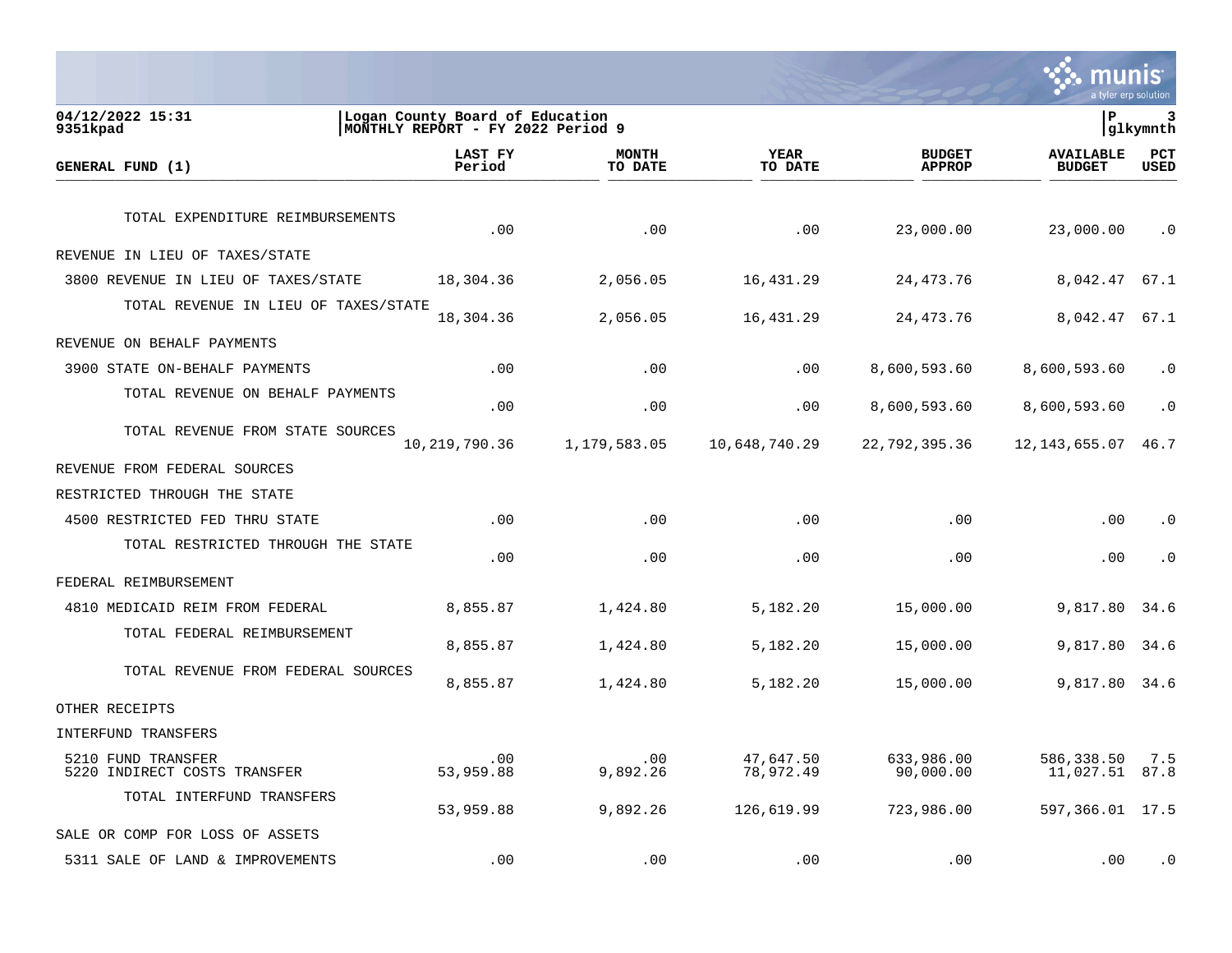

#### **04/12/2022 15:31 |Logan County Board of Education |P 4 9351kpad |MONTHLY REPORT - FY 2022 Period 9 |glkymnth**

| GENERAL FUND (1)                                                                                                                                            | LAST FY<br>Period                    | <b>MONTH</b><br>TO DATE              | YEAR<br>TO DATE                      | <b>BUDGET</b><br><b>APPROP</b>        | <b>AVAILABLE</b><br><b>BUDGET</b>              | <b>PCT</b><br>USED                                       |
|-------------------------------------------------------------------------------------------------------------------------------------------------------------|--------------------------------------|--------------------------------------|--------------------------------------|---------------------------------------|------------------------------------------------|----------------------------------------------------------|
| 5312 LOSS COMP - LAND & IMPROVEMNTS<br>5331 SALE OF BUILDINGS<br>5332 LOSS COMP - BUILDINGS<br>5341 SALE OF EOUIPMENT ETC<br>5342 LOSS COMP - EQUIPMENT ETC | .00<br>.00<br>.00<br>8,702.70<br>.00 | .00<br>.00<br>.00<br>7,000.00<br>.00 | .00<br>.00<br>.00<br>7,000.00<br>.00 | .00<br>.00<br>.00<br>10,000.00<br>.00 | $.00 \,$<br>.00<br>.00<br>3,000.00<br>$.00 \,$ | $\cdot$ 0<br>$\cdot$ 0<br>$\cdot$ 0<br>70.0<br>$\cdot$ 0 |
| TOTAL SALE OR COMP FOR LOSS OF ASSETS                                                                                                                       | .00                                  | 7,000.00                             | 7,000.00                             | 10,000.00                             | 3,000.00                                       | 70.0                                                     |
| TOTAL OTHER RECEIPTS                                                                                                                                        | 62,662.58                            | 16,892.26                            | 133,619.99                           | 733,986.00                            | 600, 366.01 18.2                               |                                                          |
| TOTAL RECEIPTS                                                                                                                                              | 16,973,201.97                        | 1,740,160.36                         | 17,567,698.47                        | 31, 253, 773.93                       | 13,686,075.46                                  | 56.2                                                     |
| TOTAL REVENUE                                                                                                                                               | 18,394,574.04                        | 1,836,569.36                         | 20,050,964.77                        | 33,640,631.23                         | 13,589,666.46 59.6                             |                                                          |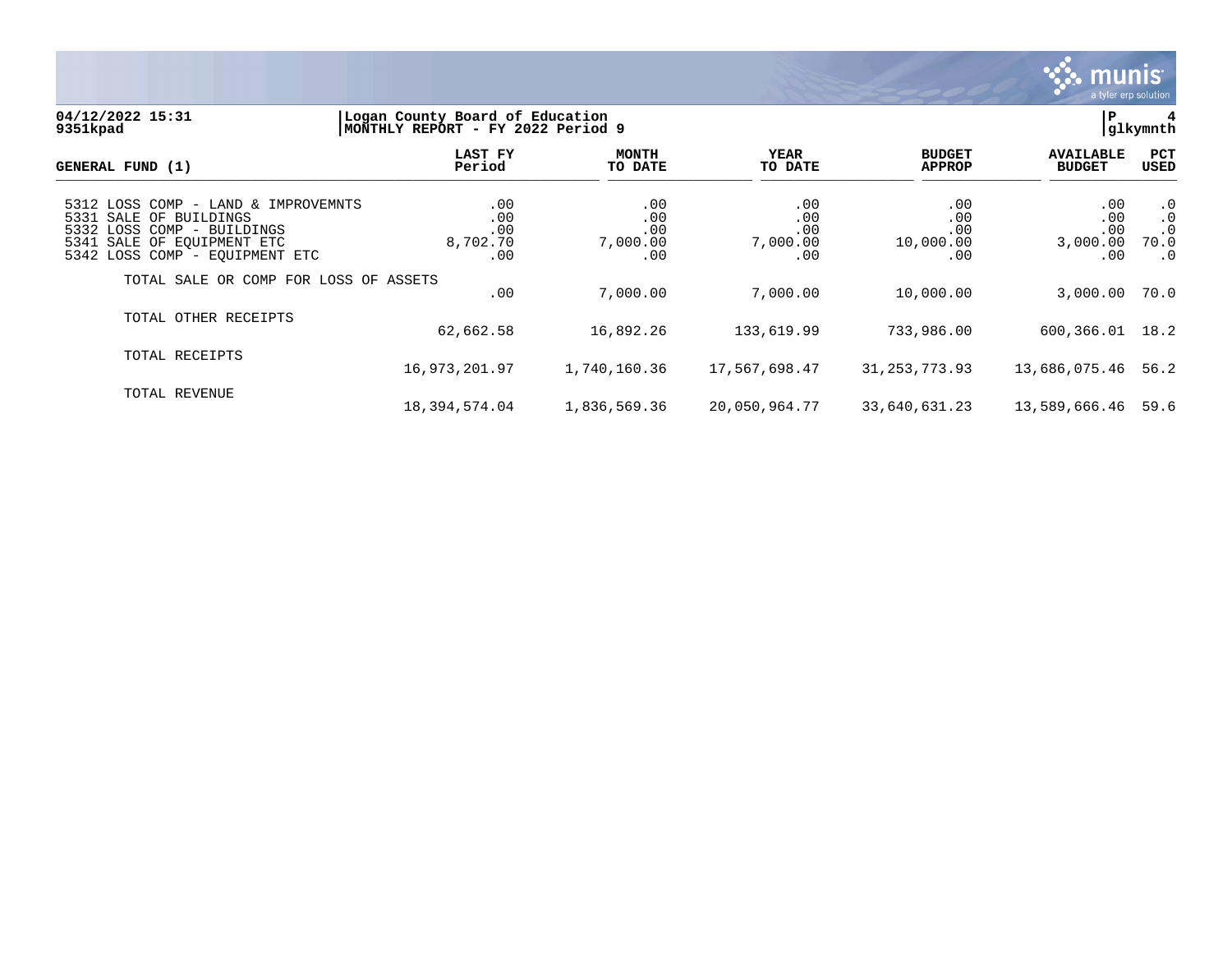

| 9351kpad                                                     | 04/12/2022 15:31                                                                                                                                                                                                                                                                                                                                                                                | Logan County Board of Education<br>MONTHLY REPORT - FY 2022 Period 9 |                                                                                                                                                       |                                                                                                                                                          |                                                                                                                                | l P                                                                                                                                      | 5<br> glkymnth                                                             |
|--------------------------------------------------------------|-------------------------------------------------------------------------------------------------------------------------------------------------------------------------------------------------------------------------------------------------------------------------------------------------------------------------------------------------------------------------------------------------|----------------------------------------------------------------------|-------------------------------------------------------------------------------------------------------------------------------------------------------|----------------------------------------------------------------------------------------------------------------------------------------------------------|--------------------------------------------------------------------------------------------------------------------------------|------------------------------------------------------------------------------------------------------------------------------------------|----------------------------------------------------------------------------|
|                                                              | GENERAL FUND (1)                                                                                                                                                                                                                                                                                                                                                                                | <b>LAST FY</b><br>Period                                             | <b>MONTH</b><br>TO DATE                                                                                                                               | <b>YEAR</b><br>TO DATE                                                                                                                                   | <b>BUDGET</b><br><b>APPROP</b>                                                                                                 | <b>AVAILABLE</b><br><b>BUDGET</b>                                                                                                        | $_{\rm PCT}$<br><b>USED</b>                                                |
| <b>EXPENDITURES</b>                                          |                                                                                                                                                                                                                                                                                                                                                                                                 |                                                                      |                                                                                                                                                       |                                                                                                                                                          |                                                                                                                                |                                                                                                                                          |                                                                            |
|                                                              | 1000 INSTRUCTION                                                                                                                                                                                                                                                                                                                                                                                |                                                                      |                                                                                                                                                       |                                                                                                                                                          |                                                                                                                                |                                                                                                                                          |                                                                            |
| 0100<br>0200<br>0800                                         | SALARIES PERSONNEL SERVICES<br>EMPLOYEE BENEFITS<br>$\begin{tabular}{lllllllllllllllllllll} 0.280 & ON-BEHALF & .127,230120 & 0.00 & 0.00 & 0.00 & 0.00 & 0.00 & 0.00 & 0.00 & 0.00 & 0.00 & 0.00 & 0.00 & 0.00 & 0.00 & 0.00 & 0.00 & 0.00 & 0.00 & 0.00 & 0.00 & 0.00 & 0.00 & 0.00 & 0.00 & 0.00 & 0.00 & 0.00 & 0.00 & 0.00 & 0.00 & 0.$<br>0700 PROPERTY<br>DEBT SERVICE AND MISCELLANEOUS | 5,937,704.26<br>419,256.26<br>24,006.97<br>7,109.05                  | 886,495.18<br>49,623.32<br>$1,873.00$<br>1,873.00<br>18.216.00<br>7,523.49<br>33,607.39<br>.00<br>.00                                                 | 6,662,694.01<br>489,077.98<br>$\overline{\phantom{0}}$ .00<br>25,918.75<br>79,229.86<br>82,712.88<br>251,625.26<br>$130, 360.85$<br>2,035.00<br>2,035.00 | 10,390,610.65<br>788,384.33<br>6, 241, 200.56<br>62,177.50<br>139,050.00<br>99,892.44<br>272,602.01<br>91,372.97<br>4,725.00   | 3,727,916.64 64.1<br>299,306.35<br>6, 241, 200.56<br>36, 258.75<br>59,820.14<br>17,179.56<br>20,976.75<br>$-38,987.88$ 142.7<br>2,690.00 | 62.0<br>$\cdot$ 0<br>41.7<br>57.0<br>82.8<br>92.3<br>43.1                  |
|                                                              | TOTAL 1000 INSTRUCTION                                                                                                                                                                                                                                                                                                                                                                          |                                                                      |                                                                                                                                                       |                                                                                                                                                          |                                                                                                                                |                                                                                                                                          |                                                                            |
|                                                              |                                                                                                                                                                                                                                                                                                                                                                                                 | 6,684,675.40                                                         | 997, 339. 20                                                                                                                                          | 7,723,654.59                                                                                                                                             | 18,090,015.46                                                                                                                  | 10,366,360.87 42.7                                                                                                                       |                                                                            |
|                                                              | 2100 STUDENT SUPPORT SERVICES                                                                                                                                                                                                                                                                                                                                                                   |                                                                      |                                                                                                                                                       |                                                                                                                                                          |                                                                                                                                |                                                                                                                                          |                                                                            |
| 0100<br>0200<br>0280<br>0300<br>0500<br>0600<br>0800         | SALARIES PERSONNEL SERVICES 470,032.96<br>EMPLOYEE BENEFITS 25,536.46                                                                                                                                                                                                                                                                                                                           |                                                                      | 63,702.16<br>3,356.77<br>3,356.77<br>00.<br>12,616.50<br>34.40<br>34.40<br>00.00                                                                      | 516,243.32<br>$\begin{array}{cc} & & 115,475.56 \\ & & 2,649.68 \\ & & 2,649.68 \\ & & 20,267.18 \\ & & 80.0 \end{array}$<br>20,267.18<br>80.00          | 781,042.11<br>41,231.47<br>412,740.70<br>$178,400.00$<br>$4,372.00$<br>$22,100.00$<br>22,100.00                                | 264,798.79<br>13,319.69<br>412,740.70<br>62,924.50<br>1,722.32<br>1,832.82<br>$-80.00$                                                   | 66.1<br>67.7<br>$\cdot$ 0<br>64.7<br>60.6<br>91.7<br>$\cdot$ 0             |
|                                                              | STUDENT SUPPORT SERVICES<br>TOTAL 2100                                                                                                                                                                                                                                                                                                                                                          |                                                                      |                                                                                                                                                       |                                                                                                                                                          |                                                                                                                                |                                                                                                                                          |                                                                            |
|                                                              |                                                                                                                                                                                                                                                                                                                                                                                                 |                                                                      | 562,753.38 79,709.83                                                                                                                                  | 682,627.46                                                                                                                                               | 1,439,886.28                                                                                                                   | 757,258.82 47.4                                                                                                                          |                                                                            |
|                                                              | 2200 INSTRUCTIONAL STAFF SUPP SERV                                                                                                                                                                                                                                                                                                                                                              |                                                                      |                                                                                                                                                       |                                                                                                                                                          |                                                                                                                                |                                                                                                                                          |                                                                            |
| 0100<br>0200<br>0280<br>0300<br>0400<br>0600<br>0700<br>0800 | SALARIES PERSONNEL SERVICES<br>EMPLOYEE BENEFITS<br>ON-BEHALF 100<br>PURCHASED PROF AND TECH SERV 1,186.28<br>PURCHASED PROPERTY SERVICES 1,143.31<br>0500 OTHER PURCHASED SERVICES<br>SUPPLIES<br>PROPERTY<br>DEBT SERVICE AND MISCELLANEOUS                                                                                                                                                   | 596,724.67<br>69,358.26<br>$-28,120.55$<br>75.022                    | 83,685.89<br>596, 724. 67<br>69, 358. 26<br>.00<br>1, 186. 28<br>.143. 31<br>-28, 120. 55<br>.75, 032. 50<br>152, 754. 92<br>.00<br>7, 620. 44<br>.00 | 696,357.15<br>80,718.26<br>$\sim$ 00<br>1,230.00<br>1,256.17<br>$-30,007.88$<br>59.500, 1-<br>00.<br>7.784.7<br>7,784.59                                 | 1,011,235.04<br>114,991.03<br>469,613.58<br>14,650.00<br>.00<br>36,948.00<br>36,948.00<br>158,205.41<br>52,000.00<br>10,950.00 | 314,877.89<br>34,272.77<br>469,613.58<br>13,420.00<br>$-1, 256.17$<br>$66,955.88 - 81.2$<br>106,346.82<br>52,000.00<br>3,165.41          | 68.9<br>70.2<br>$\cdot$ 0<br>8.4<br>$\cdot$ 0<br>32.8<br>$\cdot$ 0<br>71.1 |
|                                                              | TOTAL 2200 INSTRUCTIONAL STAFF SUPP SERV                                                                                                                                                                                                                                                                                                                                                        |                                                                      |                                                                                                                                                       |                                                                                                                                                          |                                                                                                                                |                                                                                                                                          |                                                                            |
|                                                              | 2300 DISTRICT ADMIN SUPPORT                                                                                                                                                                                                                                                                                                                                                                     | 875,699.83                                                           | 102,434.91                                                                                                                                            |                                                                                                                                                          | 809,196.88 1,868,593.06                                                                                                        | 1,059,396.18 43.3                                                                                                                        |                                                                            |
|                                                              |                                                                                                                                                                                                                                                                                                                                                                                                 |                                                                      |                                                                                                                                                       |                                                                                                                                                          |                                                                                                                                |                                                                                                                                          |                                                                            |
| 0100<br>0200<br>0280<br>0400                                 | SALARIES PERSONNEL SERVICES 168,163.35<br>EMPLOYEE BENEFITS 42,353.18<br>ON-REHALE<br>ON-BEHALF<br>0300 PURCHASED PROF AND TECH SERV<br>PURCHASED PROPERTY SERVICES<br>0500 OTHER PURCHASED SERVICES                                                                                                                                                                                            | 42,353.18<br>00.<br>162,254.80<br>5,066.56<br>27,108.75              | 21, 211.76<br>5,128.65<br>.00<br>6,334.60<br>460.00<br>2,816.32                                                                                       | 173,344.13<br>44,454.54<br>$\sim$ 00<br>186,980.43<br>7,739.18<br>41,073.75                                                                              | 236,334.69<br>61,274.96<br>106,186.41<br>186,408.00<br>6,120.00<br>42,356.88                                                   | 62,990.56 73.4<br>16,820.42<br>106,186.41<br>-572.43 100.3<br>$-1,619.18$ 126.5<br>1,283.13 97.0                                         | 72.6<br>$\cdot$ 0                                                          |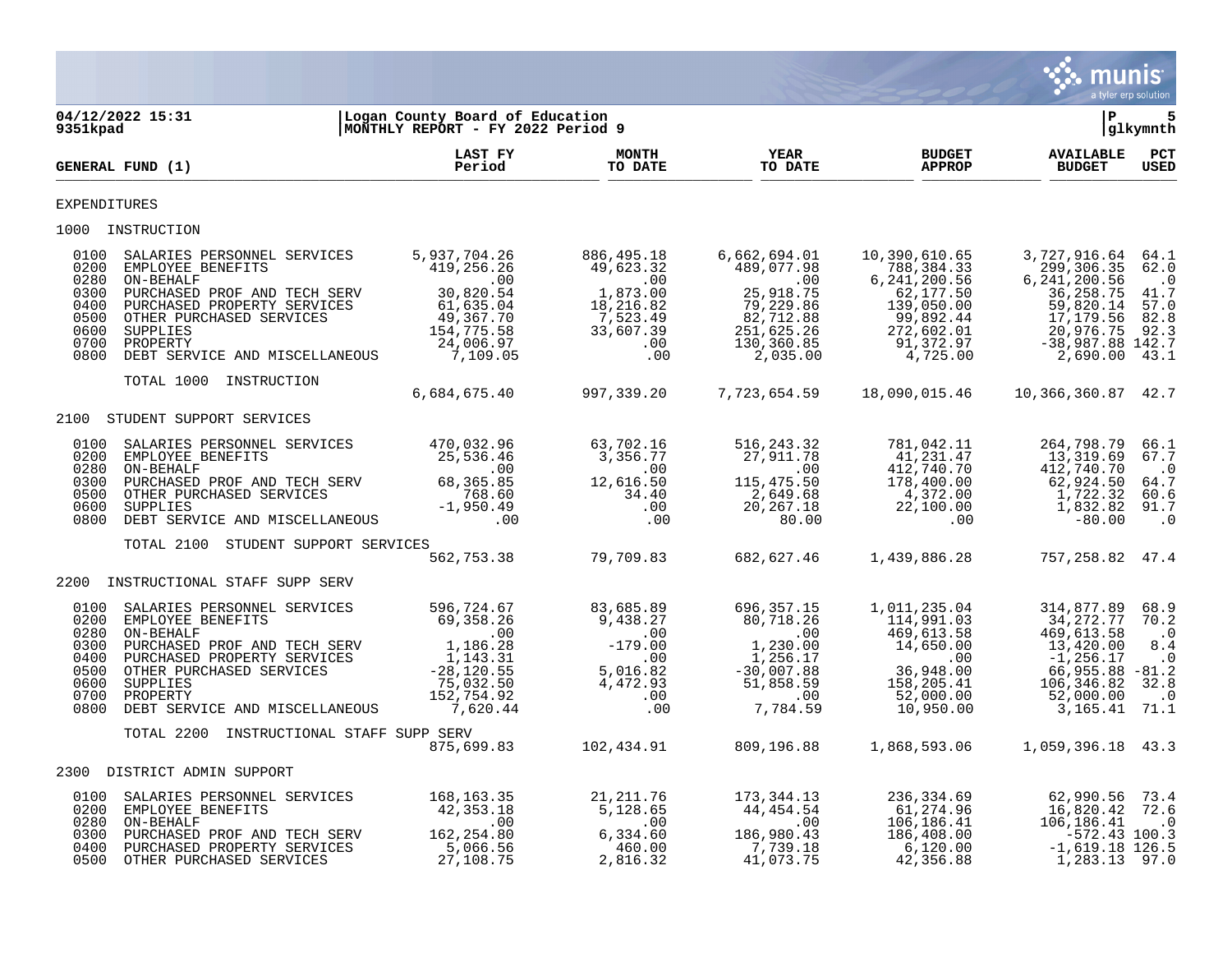

| 9351kpad                                                             | Logan County Board of Education  <br> MONTHLY REPORT - FY 2022 Period 9<br>04/12/2022 15:31                                                                                                                                                                                                                                                              |  |                                                    |                                                                                                                                                                                                                                                                                                                                            | a tyler erp solution<br>l P                          | glkymnth                                                  |
|----------------------------------------------------------------------|----------------------------------------------------------------------------------------------------------------------------------------------------------------------------------------------------------------------------------------------------------------------------------------------------------------------------------------------------------|--|----------------------------------------------------|--------------------------------------------------------------------------------------------------------------------------------------------------------------------------------------------------------------------------------------------------------------------------------------------------------------------------------------------|------------------------------------------------------|-----------------------------------------------------------|
|                                                                      |                                                                                                                                                                                                                                                                                                                                                          |  |                                                    |                                                                                                                                                                                                                                                                                                                                            |                                                      |                                                           |
|                                                                      | GENERAL FUND (1)                                                                                                                                                                                                                                                                                                                                         |  | <b>YEAR<br/>TO DATE</b><br><b>YEAR<br/>TO DATE</b> | <b>BUDGET</b><br><b>APPROP</b>                                                                                                                                                                                                                                                                                                             | AVAILABLE PCT<br><b>BUDGET</b>                       | <b>USED</b>                                               |
| 0600<br>0700<br>0800                                                 |                                                                                                                                                                                                                                                                                                                                                          |  |                                                    |                                                                                                                                                                                                                                                                                                                                            |                                                      |                                                           |
|                                                                      | TOTAL 2300 DISTRICT ADMIN SUPPORT                                                                                                                                                                                                                                                                                                                        |  |                                                    | 496,364.94 39,862.71 518,356.35 709,540.94 191,184.59 73.1                                                                                                                                                                                                                                                                                 |                                                      |                                                           |
|                                                                      | 2400 SCHOOL ADMIN SUPPORT                                                                                                                                                                                                                                                                                                                                |  |                                                    |                                                                                                                                                                                                                                                                                                                                            |                                                      |                                                           |
| 0100<br>0200<br>0280<br>0600                                         | SALARIES PERSONNEL SERVICES 928,802.37 115,378.93 1,018,127.86 1,381,501.75 363,373.89<br>EMPLOYEE BENEFITS 85,012.59 11,581.90 100,927.12 147,070.96 46,143.84<br>ON-BEHALF 100,927.12 100,927.12 147,070.96 46,143.84<br>ON-BEHALF 10<br>SUPPLIES                                                                                                      |  |                                                    |                                                                                                                                                                                                                                                                                                                                            |                                                      | 73.7<br>68.6<br>$\cdot$ 0<br>$\cdot$ 0                    |
|                                                                      | TOTAL 2400<br>SCHOOL ADMIN SUPPORT                                                                                                                                                                                                                                                                                                                       |  |                                                    | $1,013,814.96$ $126,960.83$ $1,119,054.98$ $2,172,441.17$ $1,053,386.19$ 51.5                                                                                                                                                                                                                                                              |                                                      |                                                           |
|                                                                      | 2500 BUSINESS SUPPORT SERVICES                                                                                                                                                                                                                                                                                                                           |  |                                                    |                                                                                                                                                                                                                                                                                                                                            |                                                      |                                                           |
| 0100<br>0200<br>0280<br>0300<br>0500<br>0600<br>0700<br>0800         |                                                                                                                                                                                                                                                                                                                                                          |  |                                                    |                                                                                                                                                                                                                                                                                                                                            |                                                      |                                                           |
|                                                                      | TOTAL 2500 BUSINESS SUPPORT SERVICES                                                                                                                                                                                                                                                                                                                     |  |                                                    | $\overline{3}31,016.07$ 40,205.94 362,077.36 772,598.16 410,520.80 46.9                                                                                                                                                                                                                                                                    |                                                      |                                                           |
|                                                                      | 2600 PLANT OPERATIONS AND MAINTENANCE                                                                                                                                                                                                                                                                                                                    |  |                                                    |                                                                                                                                                                                                                                                                                                                                            |                                                      |                                                           |
| 0100<br>0200<br>0280<br>0300<br>0400<br>0500<br>0600<br>0700<br>0800 | $\begin{tabular}{l c c c c c} \texttt{SALARIES} & \texttt{BERSONREL} & \texttt{SERVICES} & \texttt{571,677.50} & \texttt{76,446.21} & \texttt{710,250.96} & \texttt{964,160.96} & \texttt{253,910.00} \\ \texttt{EMPDVEE} & \texttt{EBRNEFITS} & \texttt{207,377.69} & \texttt{25,037.71} & \texttt{236,820.19} & \texttt{307,259.19} & \texttt{70,439.$ |  |                                                    |                                                                                                                                                                                                                                                                                                                                            | 253,910.00 73.7<br>$-40,923.33333.9$                 | 77.1<br>$\cdot$ 0<br>73.0<br>90.0<br>98.9<br>77.7<br>50.0 |
|                                                                      | TOTAL 2600<br>PLANT OPERATIONS AND MAINTENANCE                                                                                                                                                                                                                                                                                                           |  |                                                    | 1,883,549.37 342,939.73 2,508,050.40 3,200,786.54                                                                                                                                                                                                                                                                                          | 692,736.14 78.4                                      |                                                           |
|                                                                      | 2700 STUDENT TRANSPORTATION                                                                                                                                                                                                                                                                                                                              |  |                                                    |                                                                                                                                                                                                                                                                                                                                            |                                                      |                                                           |
| 0100<br>0200                                                         | SALARIES PERSONNEL SERVICES 517,690.08<br>EMPLOYEE BENEFITS 150,402.90<br>ON PEUALE<br>0280 ON-BEHALF<br>0300 PURCHASED PROF AND TECH SERV 3,910.80<br>0400 PURCHASED PROPERTY SERVICES 58,884.33                                                                                                                                                        |  |                                                    | $\begin{array}{cccc} 75,493.50 \\ 23,522.63 \\ 320.00 \\ 1,334.53 \end{array} \hskip .5 in \begin{array}{c} 587,216.06 \\ 183,395.23 \\ 00 \\ 4,317.73 \\ 97,945.24 \end{array} \hskip .5 in \begin{array}{c} 905,633.68 \\ 288,036.40 \\ 198,048.96 \\ 8,500.00 \\ 54,830.00 \end{array} \hskip .5 in \begin{array}{c} 318,417.62 \\ 104$ | 104,641.17<br>$4,182.27$ 50.8<br>$-43, 115.24$ 178.6 | 64.8<br>63.7<br>$\cdot$ 0                                 |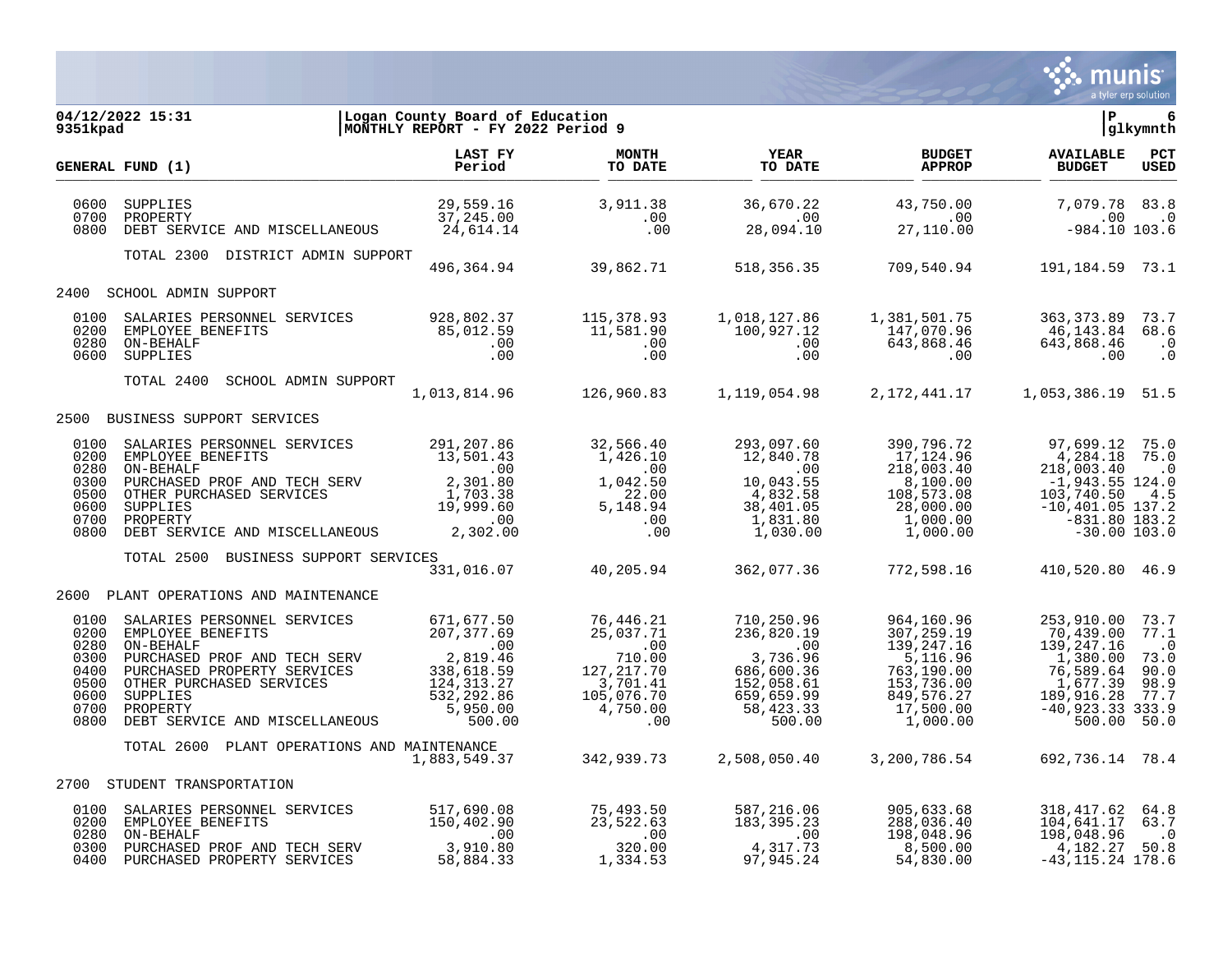

| 9351kpad                             | 04/12/2022 15:31                                                                                      | Logan County Board of Education<br>MONTHLY REPORT - FY 2022 Period 9 |                                          |                                                  |                                                    | l P                                                            | $7\phantom{.0}$<br>glkymnth                             |
|--------------------------------------|-------------------------------------------------------------------------------------------------------|----------------------------------------------------------------------|------------------------------------------|--------------------------------------------------|----------------------------------------------------|----------------------------------------------------------------|---------------------------------------------------------|
|                                      | GENERAL FUND (1)                                                                                      | LAST FY<br>Period                                                    | <b>MONTH</b><br>TO DATE                  | <b>YEAR</b><br>TO DATE                           | <b>BUDGET</b><br><b>APPROP</b>                     | <b>AVAILABLE</b><br><b>BUDGET</b>                              | $_{\rm PCT}$<br><b>USED</b>                             |
| 0500<br>0600<br>0700<br>0800         | OTHER PURCHASED SERVICES<br>SUPPLIES<br>PROPERTY<br>DEBT SERVICE AND MISCELLANEOUS                    | 88,837.38<br>86, 173. 73<br>35,523.16<br>6,108.04                    | 10,873.90<br>$-3,520.31$<br>.00<br>14.16 | 153,671.81<br>48,929.31<br>84,806.50<br>3,239.76 | 191,707.94<br>286,300.00<br>571,300.00<br>3,000.00 | 38,036.13<br>237,370.69<br>486, 493.50 14.8<br>$-239.76$ 108.0 | 80.2<br>17.1                                            |
|                                      | TOTAL 2700 STUDENT TRANSPORTATION                                                                     | 947,530.42                                                           | 108,038.41                               | 1,163,521.64                                     | 2,507,356.98                                       | 1, 343, 835. 34 46. 4                                          |                                                         |
| 3300                                 | COMMUNITY SERVICES                                                                                    |                                                                      |                                          |                                                  |                                                    |                                                                |                                                         |
| 0100<br>0200<br>0280<br>0500<br>0600 | SALARIES PERSONNEL SERVICES<br>EMPLOYEE BENEFITS<br>ON-BEHALF<br>OTHER PURCHASED SERVICES<br>SUPPLIES | .00<br>.00<br>.00<br>.00<br>.00                                      | .00<br>.00<br>.00<br>.00<br>.00          | .00<br>.00<br>.00<br>.00<br>.00                  | .00<br>$.00 \,$<br>66,783.29<br>.00<br>.00         | .00<br>.00<br>66,783.29<br>.00<br>.00                          | $\cdot$ 0<br>$\cdot$ 0<br>$\cdot$ 0<br>$\cdot$ 0<br>. 0 |
|                                      | TOTAL 3300<br>COMMUNITY SERVICES                                                                      | .00                                                                  | .00                                      | .00                                              | 66,783.29                                          | 66,783.29                                                      | . 0                                                     |
| 4100                                 | LAND/SITE ACQUISITIONS                                                                                |                                                                      |                                          |                                                  |                                                    |                                                                |                                                         |
|                                      | 0400 PURCHASED PROPERTY SERVICES<br>0700 PROPERTY                                                     | .00<br>.00                                                           | .00<br>.00                               | .00<br>.00                                       | .00<br>.00                                         | .00<br>.00                                                     | $\cdot$ 0<br>$\cdot$ 0                                  |
|                                      | TOTAL 4100 LAND/SITE ACQUISITIONS                                                                     | .00                                                                  | .00                                      | .00                                              | .00                                                | .00                                                            | $\cdot$ 0                                               |
| 4200                                 | LAND IMPROVEMENTS                                                                                     |                                                                      |                                          |                                                  |                                                    |                                                                |                                                         |
|                                      | 0700 PROPERTY                                                                                         | .00                                                                  | .00                                      | .00                                              | .00                                                | .00                                                            | $\cdot$ 0                                               |
|                                      | TOTAL 4200<br>LAND IMPROVEMENTS                                                                       | .00                                                                  | .00                                      | .00                                              | .00                                                | .00                                                            | $\cdot$ 0                                               |
| 4700                                 | BUILDING IMPROVEMENTS                                                                                 |                                                                      |                                          |                                                  |                                                    |                                                                |                                                         |
| 0300                                 | PURCHASED PROF AND TECH SERV                                                                          | .00                                                                  | .00                                      | .00                                              | .00                                                | .00                                                            | $\cdot$ 0                                               |
|                                      | TOTAL 4700 BUILDING IMPROVEMENTS                                                                      | .00                                                                  | .00                                      | .00                                              | .00                                                | .00                                                            | $\cdot$ 0                                               |
| 5100                                 | DEBT SERVICE                                                                                          |                                                                      |                                          |                                                  |                                                    |                                                                |                                                         |
| 0800                                 | DEBT SERVICE AND MISCELLANEOUS                                                                        | .00                                                                  | .00                                      | .00                                              | .00                                                | .00                                                            | $\cdot$ 0                                               |
|                                      | TOTAL 5100 DEBT SERVICE                                                                               | .00                                                                  | .00                                      | .00                                              | .00                                                | .00                                                            | . 0                                                     |
| 5200                                 | FUND TRANSFERS                                                                                        |                                                                      |                                          |                                                  |                                                    |                                                                |                                                         |
|                                      | 0900 OTHER ITEMS                                                                                      | 335,227.90                                                           | 327,565.68                               | 1,343,664.66                                     | 1,274,672.87                                       | $-68,991.79$ 105.4                                             |                                                         |

TOTAL 5200 FUND TRANSFERS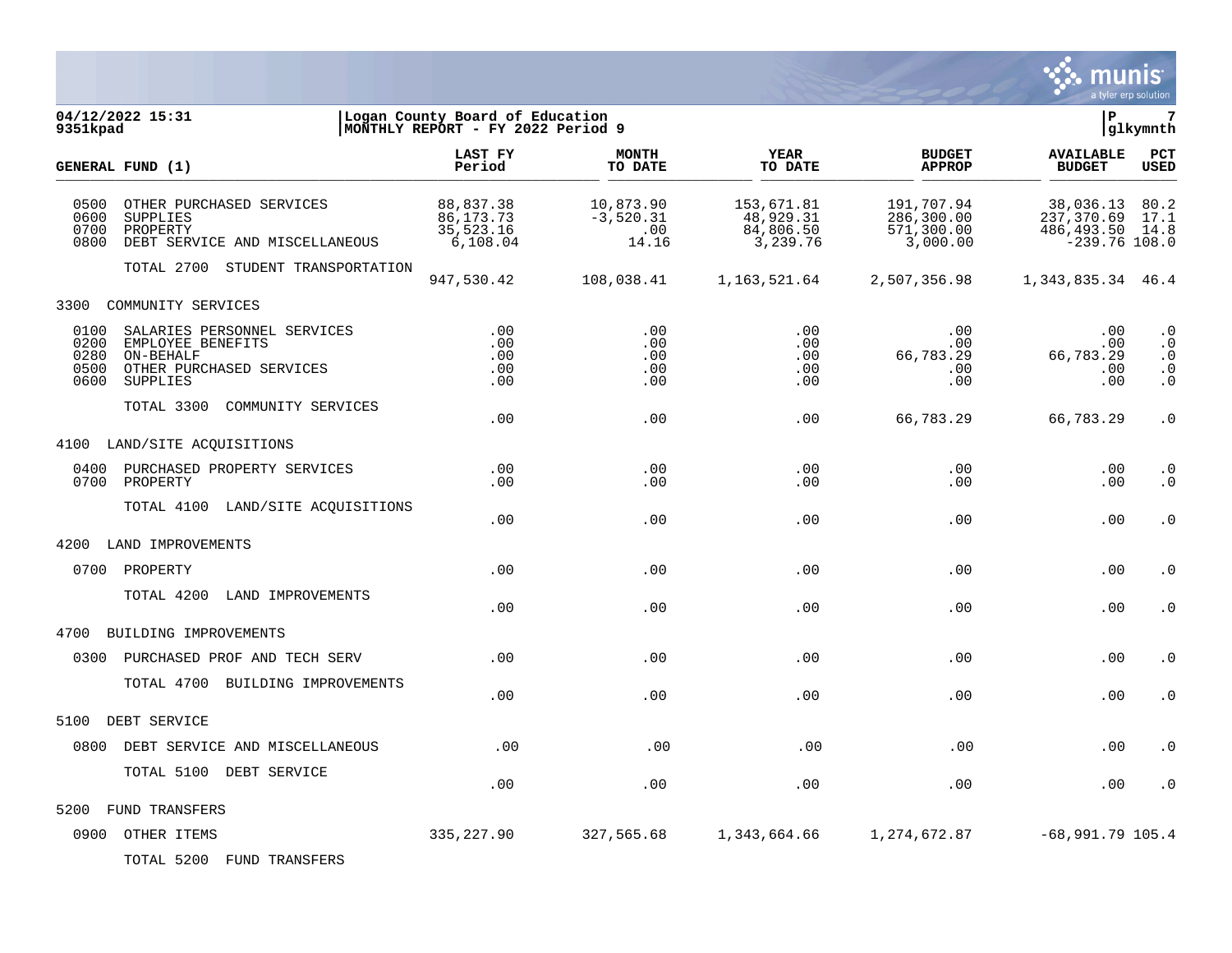

| 9351kpad | 04/12/2022 15:31           | Logan County Board of Education<br>MONTHLY REPORT - FY 2022 Period 9 |                         |                 |                                | ≀ P                               | 8<br>glkymnth |
|----------|----------------------------|----------------------------------------------------------------------|-------------------------|-----------------|--------------------------------|-----------------------------------|---------------|
|          | GENERAL FUND (1)           | LAST FY<br>Period                                                    | <b>MONTH</b><br>TO DATE | YEAR<br>TO DATE | <b>BUDGET</b><br><b>APPROP</b> | <b>AVAILABLE</b><br><b>BUDGET</b> | PCT<br>USED   |
|          |                            | 335,227.90                                                           | 327,565.68              | 1,343,664.66    | 1,274,672.87                   | $-68,991.79$ 105.4                |               |
|          | 5300 CONTINGENCY           |                                                                      |                         |                 |                                |                                   |               |
| 0840     | CONTINGENCY                | .00                                                                  | .00                     | .00             | 1,537,956.48                   | 1,537,956.48                      | $\cdot$ 0     |
|          | TOTAL 5300 CONTINGENCY     | .00                                                                  | .00                     | .00             | 1,537,956.48                   | 1,537,956.48                      | $\cdot$ 0     |
|          | TOTAL EXPENDITURES         | 13, 130, 632. 27                                                     | 2,165,057.24            | 16,230,204.32   | 33,640,631.23                  | 17,410,426.91                     | 48.3          |
|          | TOTAL FOR GENERAL FUND (1) | 5, 263, 941. 77                                                      | $-328, 487.88$          | 3,820,760.45    | .00                            | $-3,820,760.45$                   | $\cdot$ 0     |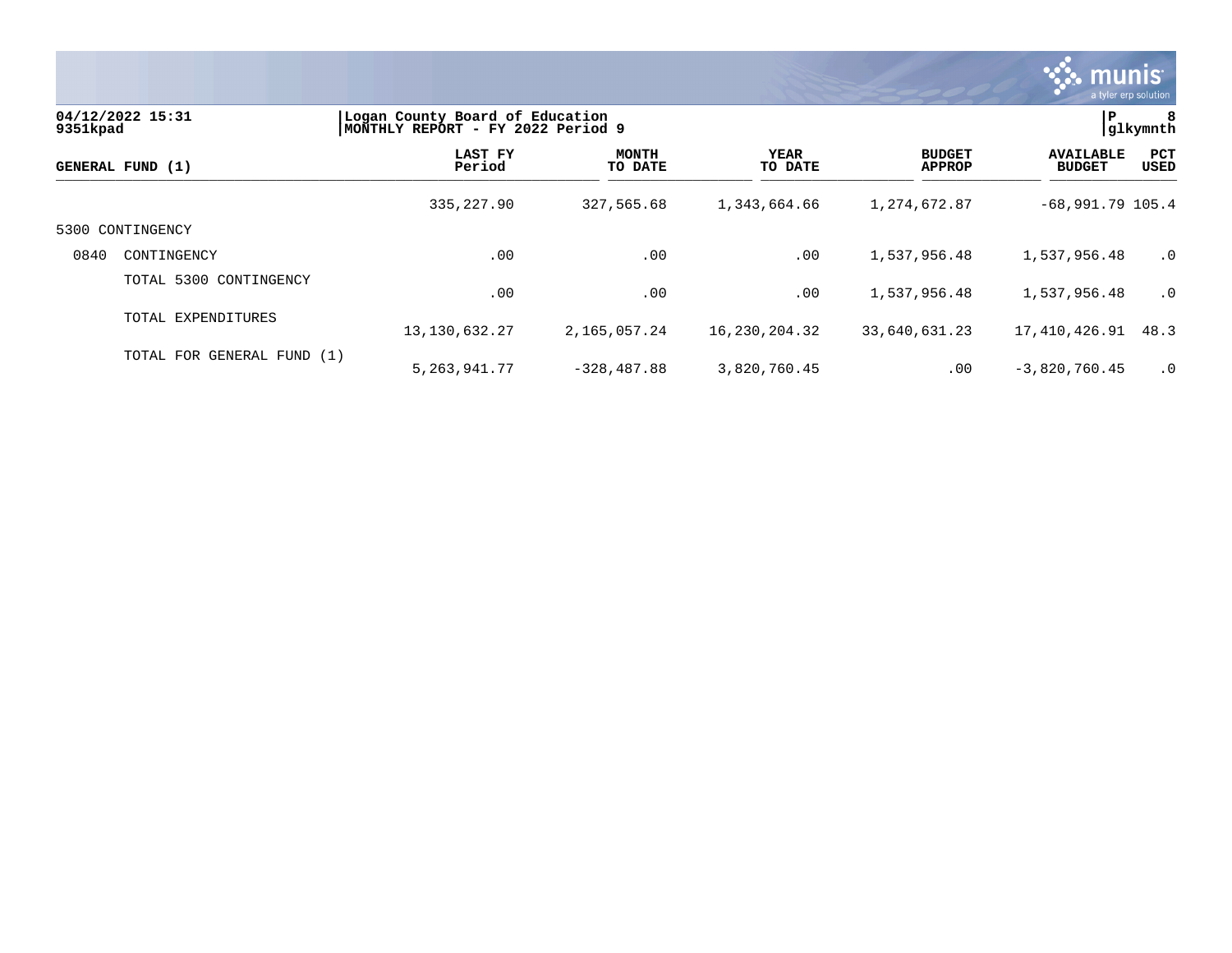|                                                              |                                                                      |                         |                        |                                |                                   | a tyler erp solution |
|--------------------------------------------------------------|----------------------------------------------------------------------|-------------------------|------------------------|--------------------------------|-----------------------------------|----------------------|
| 04/12/2022 15:31<br>9351kpad                                 | Logan County Board of Education<br>MONTHLY REPORT - FY 2022 Period 9 |                         |                        |                                | P.                                | 9<br>glkymnth        |
| SPECIAL REVENUE (2)                                          | LAST FY<br>Period                                                    | <b>MONTH</b><br>TO DATE | <b>YEAR</b><br>TO DATE | <b>BUDGET</b><br><b>APPROP</b> | <b>AVAILABLE</b><br><b>BUDGET</b> | PCT<br><b>USED</b>   |
| <b>REVENUES</b>                                              |                                                                      |                         |                        |                                |                                   |                      |
| 0999 BEGINNING BALANCE                                       |                                                                      |                         |                        |                                |                                   |                      |
| TOTAL 0999 BEGINNING BALANCE                                 | .00                                                                  | .00                     | .00                    | .00                            | .00                               |                      |
| <b>RECEIPTS</b>                                              |                                                                      |                         |                        |                                |                                   |                      |
| REVENUE FROM LOCAL SOURCES                                   |                                                                      |                         |                        |                                |                                   |                      |
| EARNINGS ON INVESTMENTS                                      |                                                                      |                         |                        |                                |                                   |                      |
| 1510 INTEREST ON INVESTMENTS                                 | 2,409.82                                                             | 68.05                   | 541.36                 | 56.00                          | $-485.36966.7$                    |                      |
| TOTAL EARNINGS ON INVESTMENTS                                | 2,409.82                                                             | 68.05                   | 541.36                 | 56.00                          | $-485.36966.7$                    |                      |
| OTHER REVENUE FROM LOCAL SOURCES                             |                                                                      |                         |                        |                                |                                   |                      |
| 1920 CONTRIBUTIONS/DONATIONS<br>1960 SERVICES TO OTHER LGU'S | 55,330.16<br>.00                                                     | 2,500.00<br>.00         | 111,225.00<br>.00      | 100,000.00<br>.00              | $-11, 225.00 111.2$<br>.00        | $\cdot$ 0            |
| TOTAL OTHER REVENUE FROM LOCAL SOURCES                       | 55,330.16                                                            | 2,500.00                | 111,225.00             | 100,000.00                     | $-11, 225.00 111.2$               |                      |
| TOTAL REVENUE FROM LOCAL SOURCES                             | 57,739.98                                                            | 2,568.05                | 111,766.36             | 100,056.00                     | $-11,710.36$ 111.7                |                      |
| REVENUE FROM STATE SOURCES                                   |                                                                      |                         |                        |                                |                                   |                      |
| STATE PROGRAM                                                |                                                                      |                         |                        |                                |                                   |                      |
| 3111 SEEK PROGRAM                                            | 785,720.00                                                           | .00                     | .00                    | .00                            | .00                               | $\cdot$ 0            |
| TOTAL STATE PROGRAM                                          | 785,720.00                                                           | .00                     | .00                    | .00                            | .00                               | . 0                  |
| RESTRICTED                                                   |                                                                      |                         |                        |                                |                                   |                      |
| 3200 RESTRICTED STATE REVENUE                                | 1,466,320.05                                                         | 288,895.58              | 1,527,340.43           | 1,705,584.82                   | 178,244.39                        | 89.6                 |
| TOTAL RESTRICTED                                             | 1,466,320.05                                                         | 288,895.58              | 1,527,340.43           | 1,705,584.82                   | 178,244.39                        | 89.6                 |
| REVENUE ON BEHALF PAYMENTS                                   |                                                                      |                         |                        |                                |                                   |                      |
| 3900 STATE ON-BEHALF PAYMENTS                                | .00                                                                  | .00                     | .00                    | .00                            | .00                               | . 0                  |
| TOTAL REVENUE ON BEHALF PAYMENTS                             | .00                                                                  | .00                     | .00                    | .00                            | .00                               | . 0                  |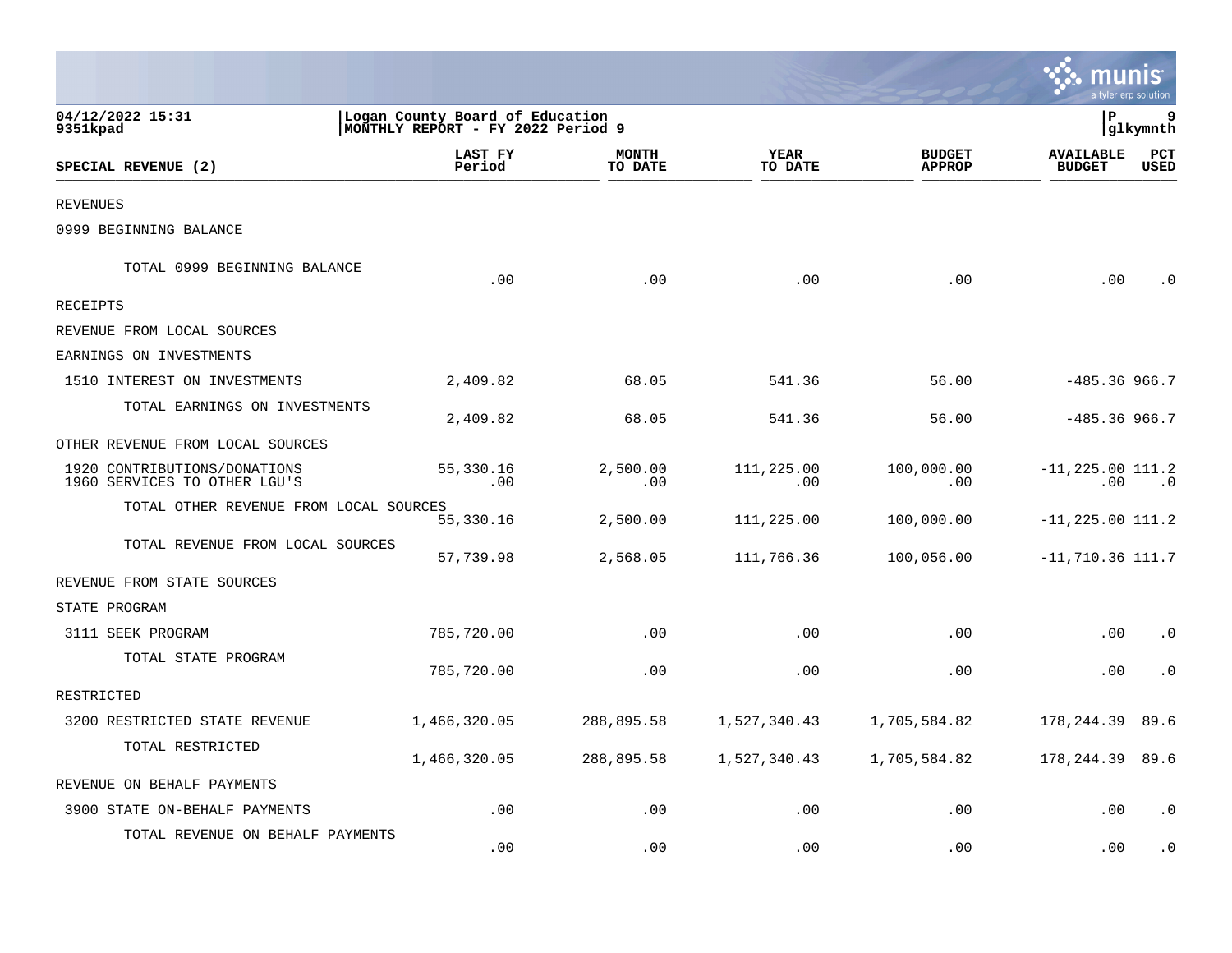

| 04/12/2022 15:31<br>9351kpad                                                                                                                                                                                                                | Logan County Board of Education<br>MONTHLY REPORT - FY 2022 Period 9 |                                               |                                                                                   |                                                                          | l P                                                                      | 10<br> glkymnth                                                   |
|---------------------------------------------------------------------------------------------------------------------------------------------------------------------------------------------------------------------------------------------|----------------------------------------------------------------------|-----------------------------------------------|-----------------------------------------------------------------------------------|--------------------------------------------------------------------------|--------------------------------------------------------------------------|-------------------------------------------------------------------|
| SPECIAL REVENUE (2)                                                                                                                                                                                                                         | <b>LAST FY</b><br>Period                                             | <b>MONTH</b><br>TO DATE                       | <b>YEAR</b><br>TO DATE                                                            | <b>BUDGET</b><br><b>APPROP</b>                                           | <b>AVAILABLE</b><br><b>BUDGET</b>                                        | <b>PCT</b><br><b>USED</b>                                         |
| TOTAL REVENUE FROM STATE SOURCES                                                                                                                                                                                                            | 2, 252, 040.05                                                       | 288,895.58                                    | 1,527,340.43                                                                      | 1,705,584.82                                                             | 178, 244. 39 89. 6                                                       |                                                                   |
| REVENUE FROM FEDERAL SOURCES                                                                                                                                                                                                                |                                                                      |                                               |                                                                                   |                                                                          |                                                                          |                                                                   |
| RESTRICTED DIRECT                                                                                                                                                                                                                           |                                                                      |                                               |                                                                                   |                                                                          |                                                                          |                                                                   |
| 4300 RESTRICTED DIRECT FEDERAL                                                                                                                                                                                                              | 54,743.75                                                            | 7,157.90                                      | 54,892.55                                                                         | 81,449.94                                                                | 26,557.39 67.4                                                           |                                                                   |
| TOTAL RESTRICTED DIRECT                                                                                                                                                                                                                     | 54,743.75                                                            | 7,157.90                                      | 54,892.55                                                                         | 81,449.94                                                                | 26,557.39 67.4                                                           |                                                                   |
| RESTRICTED THROUGH THE STATE                                                                                                                                                                                                                |                                                                      |                                               |                                                                                   |                                                                          |                                                                          |                                                                   |
| 4500 RESTRICTED FED THRU STATE                                                                                                                                                                                                              | 1,660,784.17                                                         | 426,649.00                                    | 2,839,435.81                                                                      | 2,865,809.40                                                             | 26, 373.59 99.1                                                          |                                                                   |
| TOTAL RESTRICTED THROUGH THE STATE                                                                                                                                                                                                          | 1,660,784.17                                                         | 426,649.00                                    | 2,839,435.81                                                                      | 2,865,809.40                                                             | 26, 373.59 99.1                                                          |                                                                   |
| THROUGH INTERMEDIATE AGENCIES                                                                                                                                                                                                               |                                                                      |                                               |                                                                                   |                                                                          |                                                                          |                                                                   |
| 4700 FEDERAL REV THRU INTERMED SRC                                                                                                                                                                                                          | .00                                                                  | .00                                           | .00                                                                               | .00                                                                      | .00                                                                      | $\cdot$ 0                                                         |
| TOTAL THROUGH INTERMEDIATE AGENCIES                                                                                                                                                                                                         | .00                                                                  | .00                                           | .00                                                                               | .00                                                                      | .00                                                                      | $\cdot$ 0                                                         |
| TOTAL REVENUE FROM FEDERAL SOURCES                                                                                                                                                                                                          | 1,715,527.92                                                         | 433,806.90                                    | 2,894,328.36                                                                      | 2,947,259.34                                                             | 52,930.98                                                                | 98.2                                                              |
| OTHER RECEIPTS                                                                                                                                                                                                                              |                                                                      |                                               |                                                                                   |                                                                          |                                                                          |                                                                   |
| INTERFUND TRANSFERS                                                                                                                                                                                                                         |                                                                      |                                               |                                                                                   |                                                                          |                                                                          |                                                                   |
| 5210 FUND TRANSFER<br>5231 NCLB TRANSFER-FROM TEACH. QUAL<br>5234 NCLB TRANSFER-FROM TITLE II-D<br>5243 NCLB TRANSFER-TO TITLE IV<br>5251 FLEX FOCUS TRFR FR ESS<br>5253 FLEX FOC TRANS FROM INSTR RESC<br>5261 FLEX FOCUS TRFR OPERATIONAL | 44,401.00<br>.00<br>.00<br>.00<br>.00<br>.00<br>.00                  | .00<br>.00<br>.00<br>.00<br>.00<br>.00<br>.00 | 28,689.00<br>.00<br>$.00 \,$<br>$.00 \,$<br>16,070.62<br>$.00 \,$<br>$-16,070.62$ | 64,305.00<br>.00<br>.00<br>$.00 \,$<br>86,499.05<br>.00<br>$-86, 499.05$ | 35,616.00<br>.00<br>$.00 \,$<br>.00<br>70,428.43<br>.00<br>$-70, 428.43$ | 44.6<br>.0<br>$\cdot$ 0<br>$\cdot$ 0<br>18.6<br>$\cdot$ 0<br>18.6 |
| TOTAL INTERFUND TRANSFERS                                                                                                                                                                                                                   | .00                                                                  | .00                                           | 28,689.00                                                                         | 64,305.00                                                                | 35,616.00 44.6                                                           |                                                                   |
| TOTAL OTHER RECEIPTS                                                                                                                                                                                                                        | 44,401.00                                                            | .00                                           | 28,689.00                                                                         | 64,305.00                                                                | 35,616.00 44.6                                                           |                                                                   |
| TOTAL RECEIPTS                                                                                                                                                                                                                              | 4,069,708.95                                                         | 725,270.53                                    | 4,562,124.15                                                                      | 4,817,205.16                                                             | 255,081.01 94.7                                                          |                                                                   |
| TOTAL REVENUE                                                                                                                                                                                                                               | 4,069,708.95                                                         | 725,270.53                                    | 4,562,124.15                                                                      | 4,817,205.16                                                             | 255,081.01 94.7                                                          |                                                                   |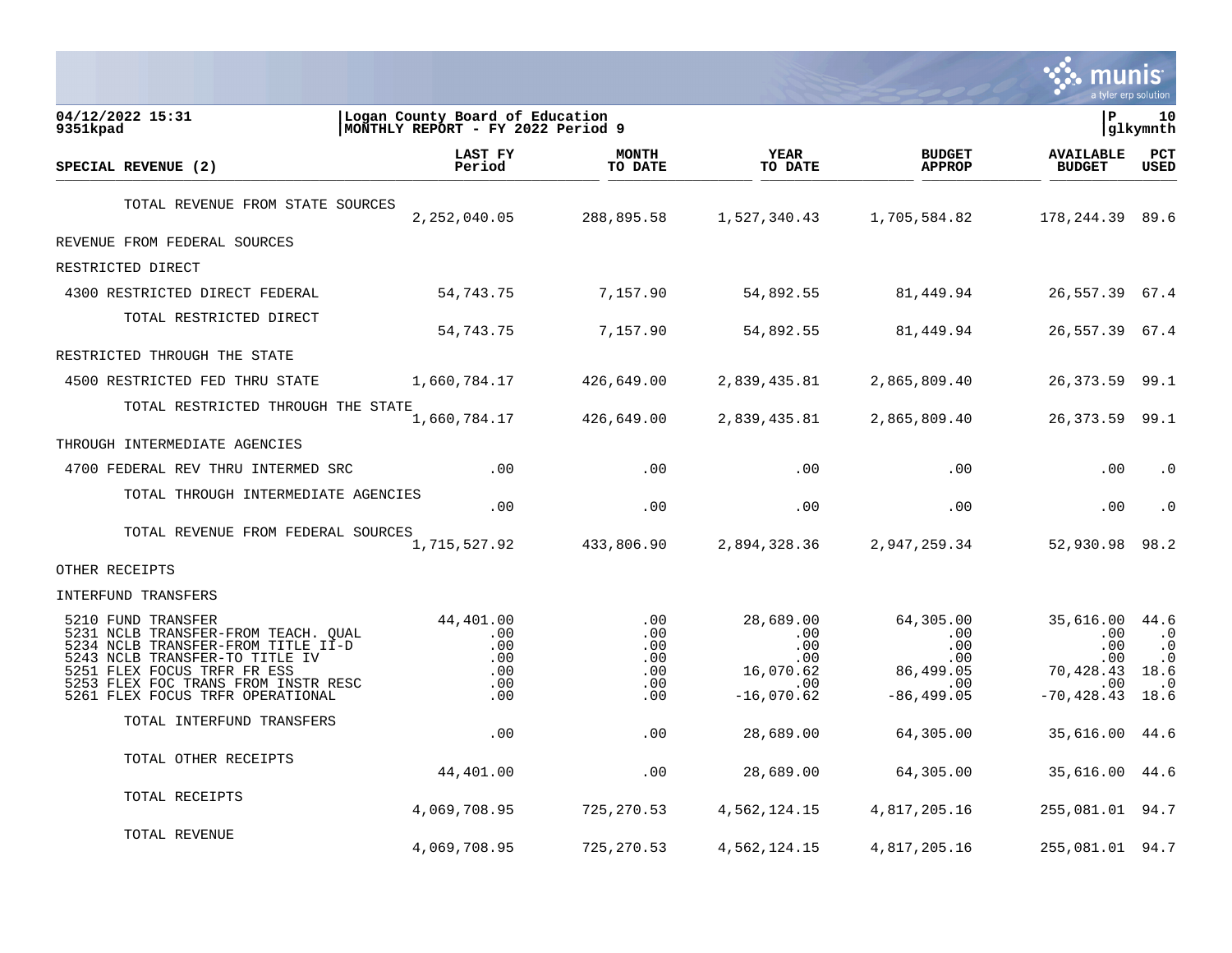

| 9351kpad             | 04/12/2022 15:31                                                                                                                                                                                                                                                                           | Logan County Board of Education<br>MONTHLY REPORT - FY 2022 Period 9 |                                                                                         |                                                                                                                                                                   |                                                                                                                                                        | ΙP                                                                                                                                                                                  | 11<br> glkymnth                             |
|----------------------|--------------------------------------------------------------------------------------------------------------------------------------------------------------------------------------------------------------------------------------------------------------------------------------------|----------------------------------------------------------------------|-----------------------------------------------------------------------------------------|-------------------------------------------------------------------------------------------------------------------------------------------------------------------|--------------------------------------------------------------------------------------------------------------------------------------------------------|-------------------------------------------------------------------------------------------------------------------------------------------------------------------------------------|---------------------------------------------|
|                      | SPECIAL REVENUE (2)                                                                                                                                                                                                                                                                        | LAST FY<br>Period                                                    | <b>MONTH</b><br>TO DATE                                                                 | YEAR<br>TO DATE                                                                                                                                                   | <b>BUDGET</b><br><b>APPROP</b>                                                                                                                         | <b>AVAILABLE</b><br><b>BUDGET</b>                                                                                                                                                   | $_{\rm PCT}$<br><b>USED</b>                 |
| <b>EXPENDITURES</b>  |                                                                                                                                                                                                                                                                                            |                                                                      |                                                                                         |                                                                                                                                                                   |                                                                                                                                                        |                                                                                                                                                                                     |                                             |
|                      | 1000 INSTRUCTION                                                                                                                                                                                                                                                                           |                                                                      |                                                                                         |                                                                                                                                                                   |                                                                                                                                                        |                                                                                                                                                                                     |                                             |
| 0100                 | SALARIES PERSONNEL SERVICES 1,941,739.35<br>0200 EMPLOYEE BENSOMMED SENVICES<br>0200 EMPLOYEE BENEFITS<br>0300 PURCHASED PROF AND TECH SERV<br>0300 PURCHASED PROF AND TECH SERV<br>0600 OTHER PURCHASED SERVICES<br>0600 OTHER PURCHASED SERVICES<br>0600 SUPPLIES<br>0600 SUPPLIES<br>06 |                                                                      | 245,615.81<br>76,015.00                                                                 | 1,959,689.98<br>595,114.02                                                                                                                                        | 1,812,641.55<br>506,653.03<br>.00                                                                                                                      | -147,048.43 108.1<br>$-88,460.99$ 117.5<br>$82,967.45$ 44.0                                                                                                                         |                                             |
| 0700<br>0800         | PROPERTY<br>DEBT SERVICE AND MISCELLANEOUS                                                                                                                                                                                                                                                 | 226,892.54<br>4,005.00                                               | $1,324.95$<br>$2,149.89$<br>$24,787.44$<br>$24,868.04$<br>$00$                          |                                                                                                                                                                   | 32,000.00                                                                                                                                              | $\begin{array}{cccc} 148,128.40 & .00 & .01 & .00 \\ 73,517.17 & 63,410.41 & 13.8 \\ 347,080.53 & -105,455.98 & 130.4 \\ 263,756.03 & 91,349.38 & 65.4 \\ \end{array}$<br>31,543.10 | 1.4                                         |
|                      | TOTAL 1000 INSTRUCTION                                                                                                                                                                                                                                                                     |                                                                      | 3,031,057.89 374,761.13                                                                 |                                                                                                                                                                   | 3, 255, 471. 77 3, 183, 776. 71                                                                                                                        | $-71,695.06$ 102.3                                                                                                                                                                  |                                             |
|                      | 2100 STUDENT SUPPORT SERVICES                                                                                                                                                                                                                                                              |                                                                      |                                                                                         |                                                                                                                                                                   |                                                                                                                                                        |                                                                                                                                                                                     |                                             |
|                      |                                                                                                                                                                                                                                                                                            |                                                                      |                                                                                         | 88,654.16<br>28,230.39<br>4,255.43<br>3,600.00<br>$3, 713.14$<br>$21, 160.31$<br>$556.65$<br>$81$                                                                 | 117,893.93<br>43,454.08<br>15,000.00<br>4,800.00<br>19,184.00<br>33,616.16<br>6,686.84<br>2,949.80                                                     | 29,239.77<br>15,223.69<br>10,744.57<br>1,200.00<br>15,470.86<br>12,455.85 63.0<br>6,130.19<br>$-1,182.01$ 140.1                                                                     | 75.2<br>65.0<br>28.4<br>75.0<br>19.4<br>8.3 |
|                      | TOTAL 2100<br>STUDENT SUPPORT SERVICES                                                                                                                                                                                                                                                     |                                                                      | 88, 288.17 18, 554.25                                                                   |                                                                                                                                                                   |                                                                                                                                                        |                                                                                                                                                                                     |                                             |
| 2200                 | INSTRUCTIONAL STAFF SUPP SERV                                                                                                                                                                                                                                                              |                                                                      |                                                                                         | 154,301.89                                                                                                                                                        | 243,584.81                                                                                                                                             | 89,282.92 63.4                                                                                                                                                                      |                                             |
| 0600<br>0700<br>0800 | SUPPLIES<br>PROPERTY<br>DEBT SERVICE AND MISCELLANEOUS                                                                                                                                                                                                                                     | 98,060.89<br>66,026.64<br>275.10                                     | 20,000.78<br>000.78<br>7,262.16<br>00.00<br>-1,710.00<br>572.03<br>1,257.94<br>1,892.69 | 142,719.52<br>54,532.79<br>54,532.79<br>00.<br>145,289.71<br>$\begin{array}{r} 1 + 5,289.71 \\ .00 \\ 81,487.28 \\ 121,503.05 \\ 20,413.57 \\ 100.00 \end{array}$ | 227,835.22<br>82.dtc. <del>.</del> u<br>00.<br>38.ano.a8<br>$145,289.71$ $88,000.00$<br>$\sim$ 00<br>25, 412.29<br>12,000.00<br>128,666.00<br>8,000.00 | 85,115.70 62.6<br>30,402.49 64.2<br>$\sim$ 00<br>$-57, 289.71$ 165.1<br>$\sim$ 00<br>$-56,074.99$ 320.7<br>$-109,503.05***$ *****<br>108, 252. 43 15.9<br>7,900.00                  | $\cdot$ 0<br>$\cdot$ 0<br>1.3               |
|                      | TOTAL 2200<br>INSTRUCTIONAL STAFF SUPP SERV                                                                                                                                                                                                                                                |                                                                      | 444, 487.57 29, 275.60                                                                  | 566,045.92                                                                                                                                                        |                                                                                                                                                        | 574,848.79 8,802.87 98.5                                                                                                                                                            |                                             |
|                      | 2300 DISTRICT ADMIN SUPPORT                                                                                                                                                                                                                                                                |                                                                      |                                                                                         |                                                                                                                                                                   |                                                                                                                                                        |                                                                                                                                                                                     |                                             |
|                      | 0100 SALARIES PERSONNEL SERVICES 6,745.12 1,717.80<br>0200 EMPLOYEE BENEFITS 1,460.08 410.76<br>0300 PURCHASED PROF AND TECH SERV 1,460.08 00<br>0500 OTHER PURCHASED SERVICES 79.00 206.48<br>0700 PROPERTY .00 .00                                                                       |                                                                      |                                                                                         |                                                                                                                                                                   | 27, 217.05 20, 613.58<br>6, 209.73 4, 722.72<br>$754.24$<br>$754.24$<br>$2,088.67$<br>$0$<br>$0$<br>.00<br>.00                                         | -6,603.47 132.0<br>$-1,487.01$ 131.5<br>.00<br>$-754.24$<br>$-2,088.67$                                                                                                             | $\cdot$ 0<br>$\cdot$ 0<br>$\cdot$ 0         |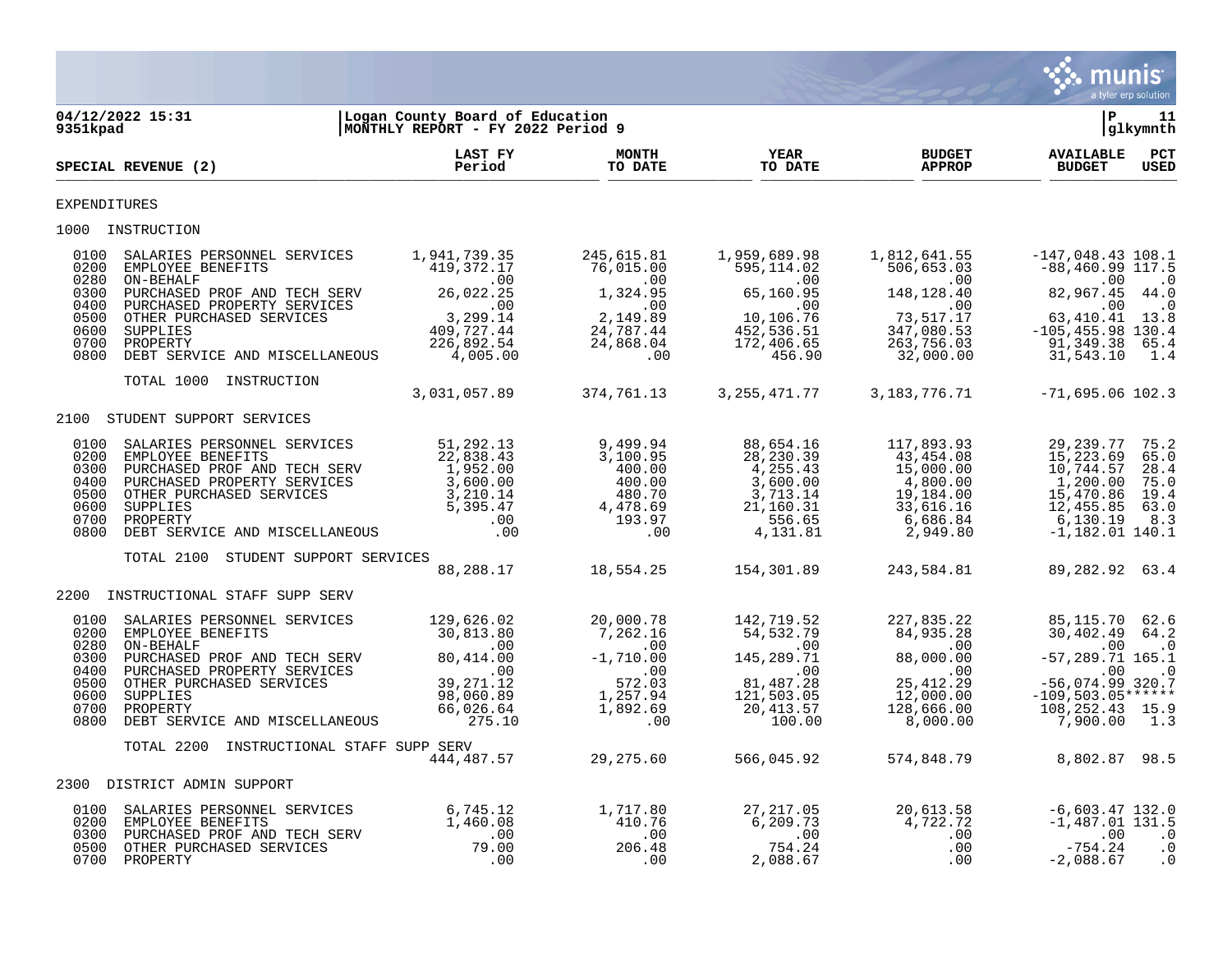

| 9351kpad                                                             | 04/12/2022 15:31                                                                                                                                                                                                                                                                                                                                           | Logan County Board of Education<br>MONTHLY REPORT - FY 2022 Period 9 |                         |                                |                                                                   | ΙP                                                                                                                      | 12<br> glkymnth                                                     |
|----------------------------------------------------------------------|------------------------------------------------------------------------------------------------------------------------------------------------------------------------------------------------------------------------------------------------------------------------------------------------------------------------------------------------------------|----------------------------------------------------------------------|-------------------------|--------------------------------|-------------------------------------------------------------------|-------------------------------------------------------------------------------------------------------------------------|---------------------------------------------------------------------|
|                                                                      | SPECIAL REVENUE (2)                                                                                                                                                                                                                                                                                                                                        | LAST FY<br>Period                                                    | <b>MONTH</b><br>TO DATE | <b>YEAR</b><br>TO DATE         | <b>BUDGET</b><br><b>APPROP</b>                                    | <b>AVAILABLE</b><br><b>BUDGET</b>                                                                                       | PCT<br><b>USED</b>                                                  |
|                                                                      | TOTAL 2300 DISTRICT ADMIN SUPPORT                                                                                                                                                                                                                                                                                                                          |                                                                      |                         |                                | 8, 284. 20 2, 335. 04 36, 269. 69 25, 336. 30 -10, 933. 39 143. 2 |                                                                                                                         |                                                                     |
|                                                                      | 2500 BUSINESS SUPPORT SERVICES                                                                                                                                                                                                                                                                                                                             |                                                                      |                         |                                |                                                                   |                                                                                                                         |                                                                     |
| 0300<br>0500<br>0600<br>0700<br>0800                                 |                                                                                                                                                                                                                                                                                                                                                            |                                                                      |                         |                                |                                                                   |                                                                                                                         |                                                                     |
|                                                                      | TOTAL 2500 BUSINESS SUPPORT SERVICES                                                                                                                                                                                                                                                                                                                       |                                                                      |                         |                                |                                                                   |                                                                                                                         |                                                                     |
|                                                                      |                                                                                                                                                                                                                                                                                                                                                            |                                                                      |                         |                                |                                                                   |                                                                                                                         |                                                                     |
| 2600                                                                 | PLANT OPERATIONS AND MAINTENANCE                                                                                                                                                                                                                                                                                                                           |                                                                      |                         |                                |                                                                   |                                                                                                                         |                                                                     |
| 0100<br>0200<br>0300<br>0400<br>0500<br>0600<br>0700                 | $\begin{tabular}{lcccc} SALARIES PERSONNEL SERVICES & .00 & .00 & 8,754.31 & .00 & -8,754.31 \\ EMPLOYE BENREFITS & .00 & 0 & 3,028.97 & .00 & -3,028.97 \\ PURCHASED PROFENTS & .00 & .00 & .00 & .00 & .00 \\ PURCHASED PROFENTS SERVICES & 10,333.27 & 35,000.00 & 97,463.08 & 47,200.00 & -50,263.08 \\ OTEER PROFERTS SERVICES & 15,214.05 & 16,932.$ |                                                                      |                         |                                |                                                                   | $-50, 263.08$ 206.5<br>12,959.70 10.9<br>$-16, 761.37$ 300.2                                                            | $\cdot$ 0<br>$\ddot{0}$<br>$\cdot$ 0<br>$\overline{\phantom{0}}$ .0 |
|                                                                      | TOTAL 2600 PLANT OPERATIONS AND MAINTENANCE                                                                                                                                                                                                                                                                                                                | 74,994.15                                                            |                         |                                | 35, 292. 29 135, 968. 03 87, 510. 00                              | $-48, 458.03$ 155.4                                                                                                     |                                                                     |
| 2700                                                                 | STUDENT TRANSPORTATION                                                                                                                                                                                                                                                                                                                                     |                                                                      |                         |                                |                                                                   |                                                                                                                         |                                                                     |
| 0100<br>0200<br>0280<br>0300<br>0400<br>0500<br>0600<br>0700<br>0800 | $\begin{tabular}{l c c c c c c} \texttt{SALARIES PERSONNEL} & \texttt{SERVICES} & 36,446.75 & 6,659.58 & 57,414.75 & 59,543.21 & 2,128.46 & 96.4 & 96.4 & 96.4 & 96.4 & 96.4 & 96.4 & 96.4 & 96.4 & 96.4 & 96.4 & 96.4 & 96.4 & 96.4 & 96.4 & 96.4 & 96.4 & 96.4 & 96.4 & 96.4 & 96.4 & 96.4 &$                                                            |                                                                      |                         |                                |                                                                   |                                                                                                                         |                                                                     |
|                                                                      | TOTAL 2700 STUDENT TRANSPORTATION                                                                                                                                                                                                                                                                                                                          |                                                                      |                         | 70,686.24 34,587.83 171,639.64 | 254,037.47                                                        | 82,397.83 67.6                                                                                                          |                                                                     |
| 3300                                                                 | COMMUNITY SERVICES                                                                                                                                                                                                                                                                                                                                         |                                                                      |                         |                                |                                                                   |                                                                                                                         |                                                                     |
| 0100<br>0200<br>0280<br>0300<br>0500<br>0600<br>0700<br>0800         | 34,420.29<br>EMPLOYEE BENEFITS 25,315.81<br>EMPLOYEE BENEFITS 25,315.81<br>25,315.81<br>25,315.81<br>25,315.81<br>25,315.81<br>25,315.81<br>25,315.81<br>25,315.81<br>26,600.93<br>4,130.07<br>26,247.07<br>26,864.33<br>29,864.33<br>29,864.33                                                                                                            |                                                                      |                         |                                |                                                                   | 51,155.58<br>14,617.26 70.7<br>$\overline{00}$<br>23,488.85<br>11,626.81 22.0<br>77,509.10 22.8<br>1,501.29<br>1,069.12 | 71.7<br>$\cdot$ 0<br>4.1<br>94.0<br>$\cdot$ 0                       |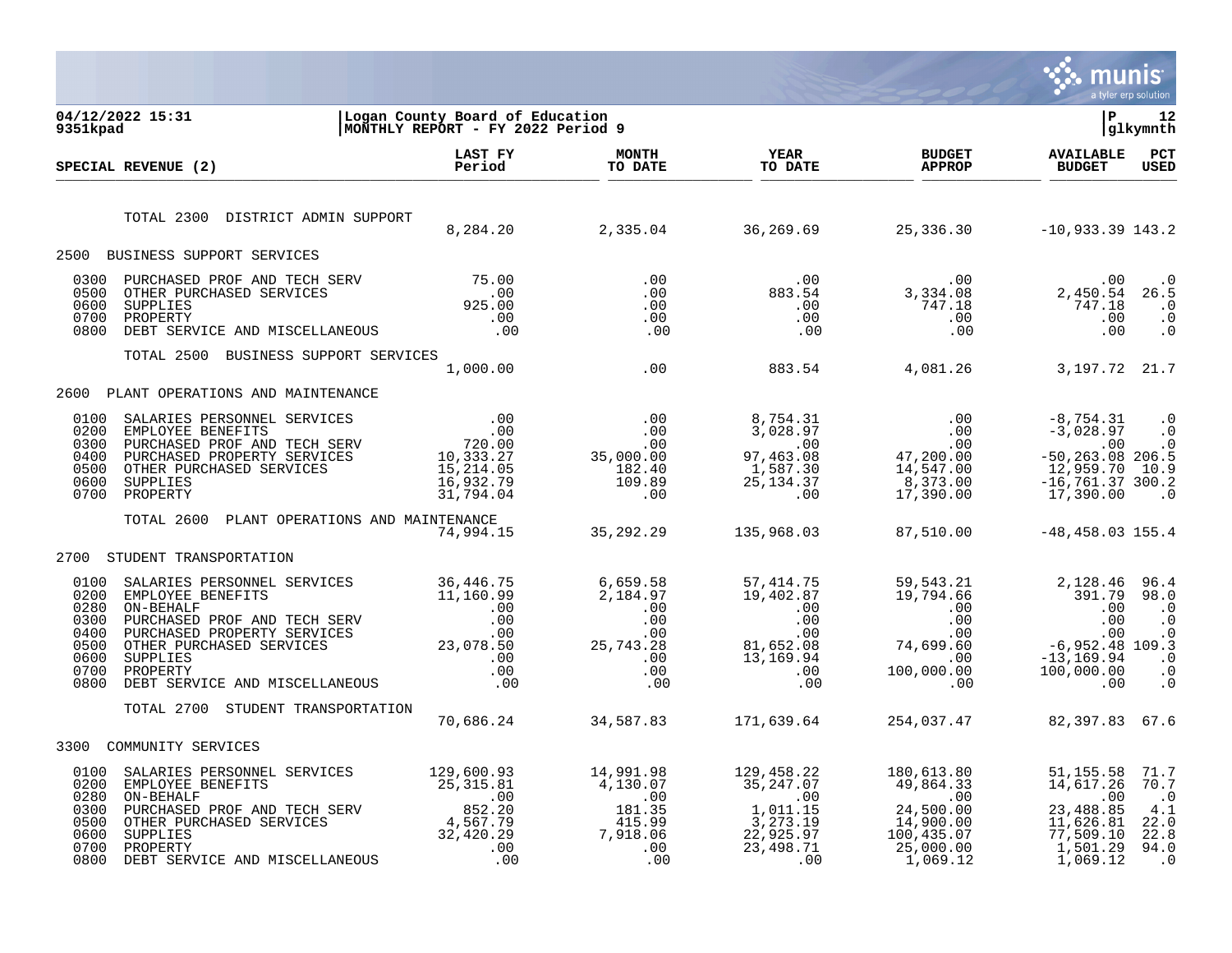

| 04/12/2022 15:31<br>9351kpad       | Logan County Board of Education<br>MONTHLY REPORT - FY 2022 Period 9 |                         |                        |                                |                                   | P<br>13<br>glkymnth |  |
|------------------------------------|----------------------------------------------------------------------|-------------------------|------------------------|--------------------------------|-----------------------------------|---------------------|--|
| SPECIAL REVENUE (2)                | LAST FY<br>Period                                                    | <b>MONTH</b><br>TO DATE | <b>YEAR</b><br>TO DATE | <b>BUDGET</b><br><b>APPROP</b> | <b>AVAILABLE</b><br><b>BUDGET</b> | PCT<br>USED         |  |
| TOTAL 3300<br>COMMUNITY SERVICES   | 192,757.02                                                           | 27,637.45               | 215, 414.31            | 396,382.32                     | 180,968.01                        | 54.4                |  |
| LAND IMPROVEMENTS<br>4200          |                                                                      |                         |                        |                                |                                   |                     |  |
| 0700<br>PROPERTY                   | .00                                                                  | .00                     | .00                    | .00                            | .00                               | $\cdot$ 0           |  |
| TOTAL 4200<br>LAND<br>IMPROVEMENTS | .00                                                                  | .00                     | .00                    | .00                            | .00                               | $\cdot$ 0           |  |
| 5200<br>FUND TRANSFERS             |                                                                      |                         |                        |                                |                                   |                     |  |
| 0900<br>OTHER ITEMS                | .00                                                                  | 24,510.60               | 72,158.10              | 47,647.50                      | $-24,510.60$ 151.4                |                     |  |
| TOTAL 5200<br>FUND TRANSFERS       | .00                                                                  | 24,510.60               | 72,158.10              | 47,647.50                      | $-24,510.60$ 151.4                |                     |  |
| TOTAL EXPENDITURES                 | 3, 911, 555.24                                                       | 546,954.19              | 4,608,152.89           | 4,817,205.16                   | 209,052.27                        | 95.7                |  |
| TOTAL FOR SPECIAL REVENUE (2)      | 158, 153. 71                                                         | 178,316.34              | $-46,028.74$           | .00                            | 46,028.74                         | $\cdot$ 0           |  |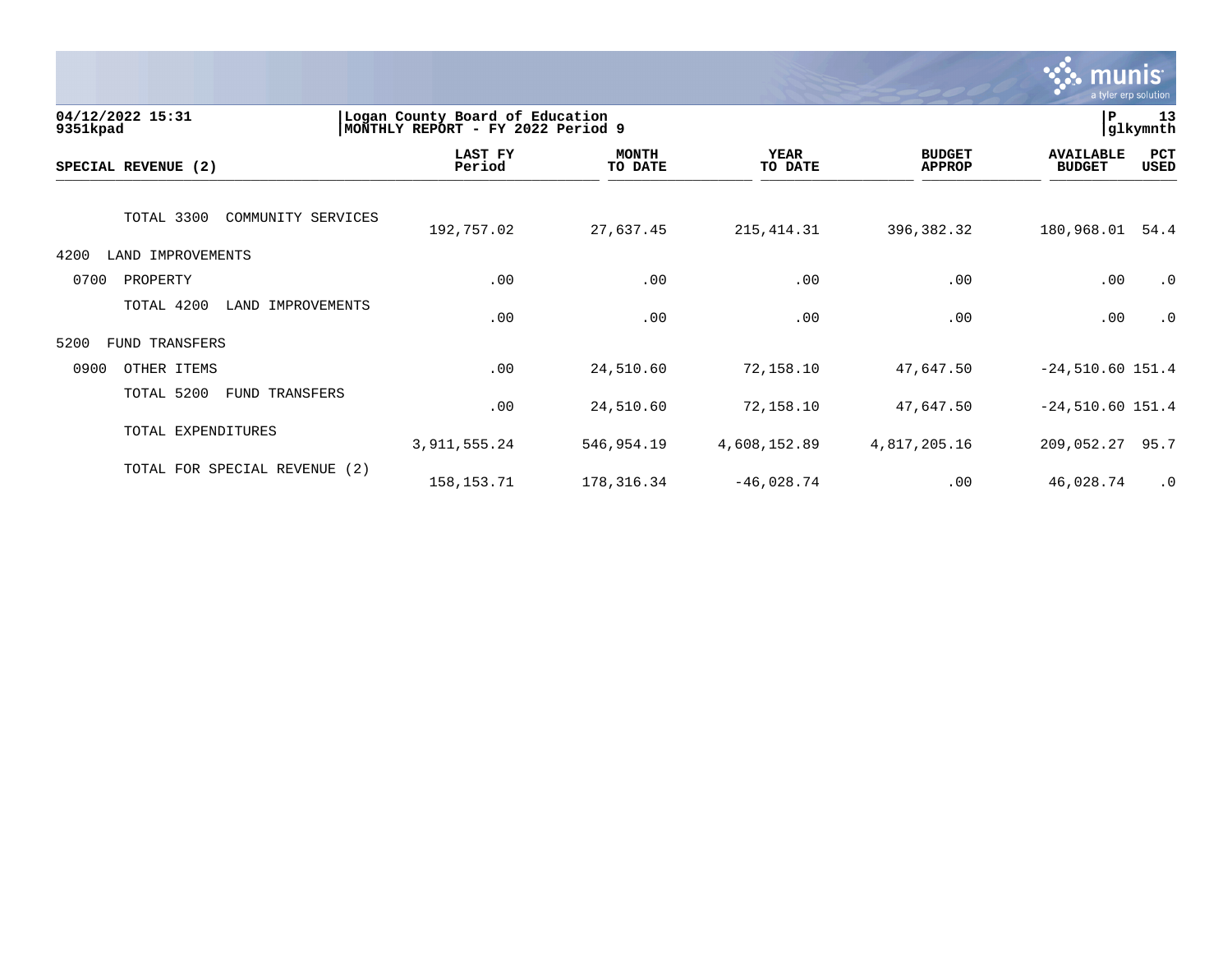|                                                               |                                                                       |                         |                             |                                | a tyler erp solution              |                        |
|---------------------------------------------------------------|-----------------------------------------------------------------------|-------------------------|-----------------------------|--------------------------------|-----------------------------------|------------------------|
| 04/12/2022 15:31<br>9351kpad                                  | Logan County Board of Education<br> MONTHLY REPORT - FY 2022 Period 9 |                         |                             |                                | P                                 | 14<br>glkymnth         |
| CAPITAL OUTLAY FUND (310)                                     | LAST FY<br>Period                                                     | <b>MONTH</b><br>TO DATE | <b>YEAR</b><br>TO DATE      | <b>BUDGET</b><br><b>APPROP</b> | <b>AVAILABLE</b><br><b>BUDGET</b> | PCT<br>USED            |
| <b>REVENUES</b>                                               |                                                                       |                         |                             |                                |                                   |                        |
| 0999 BEGINNING BALANCE                                        |                                                                       |                         |                             |                                |                                   |                        |
| TOTAL 0999 BEGINNING BALANCE                                  | .00                                                                   | .00                     | .00                         | .00                            | .00                               | $\cdot$ 0              |
| RECEIPTS                                                      |                                                                       |                         |                             |                                |                                   |                        |
| REVENUE FROM LOCAL SOURCES                                    |                                                                       |                         |                             |                                |                                   |                        |
| EARNINGS ON INVESTMENTS                                       |                                                                       |                         |                             |                                |                                   |                        |
| 1510 INTEREST ON INVESTMENTS<br>1510 INTEREST FOR SFCC ESCROW | .00<br>.00                                                            | $.00 \,$<br>.00         | .00<br>.00                  | .00<br>.00                     | $.00 \,$<br>.00                   | $\cdot$ 0<br>$\cdot$ 0 |
| TOTAL EARNINGS ON INVESTMENTS                                 | .00                                                                   | .00                     | .00                         | .00                            | .00                               | $\cdot$ 0              |
| OTHER REVENUE FROM LOCAL SOURCES                              |                                                                       |                         |                             |                                |                                   |                        |
| 1980 REFUND OF PRIOR YR EXPENDITURE                           | .00                                                                   | .00                     | .00                         | .00                            | .00                               | $\cdot$ 0              |
| TOTAL OTHER REVENUE FROM LOCAL SOURCES                        | .00                                                                   | .00                     | .00                         | .00                            | .00                               | $\cdot$ 0              |
| TOTAL REVENUE FROM LOCAL SOURCES                              | .00                                                                   | .00                     | .00                         | .00                            | .00                               | $\cdot$ 0              |
| REVENUE FROM STATE SOURCES                                    |                                                                       |                         |                             |                                |                                   |                        |
| RESTRICTED                                                    |                                                                       |                         |                             |                                |                                   |                        |
| 3200 RESTRICTED STATE REVENUE                                 | 153,108.00                                                            | .00                     | 159,384.00                  | 318,768.00                     | 159,384.00                        | 50.0                   |
| TOTAL RESTRICTED                                              | 153,108.00                                                            | .00                     | 159,384.00                  | 318,768.00                     | 159,384.00                        | 50.0                   |
| TOTAL REVENUE FROM STATE SOURCES                              | 153,108.00                                                            | .00                     | 159,384.00                  | 318,768.00                     | 159,384.00 50.0                   |                        |
| OTHER RECEIPTS                                                |                                                                       |                         |                             |                                |                                   |                        |
| INTERFUND TRANSFERS                                           |                                                                       |                         |                             |                                |                                   |                        |
| 5210 FUND TRANSFER                                            | .00                                                                   | .00                     | $.00$                       | .00                            | .00                               | $\boldsymbol{\cdot}$ 0 |
| TOTAL INTERFUND TRANSFERS                                     | .00                                                                   | .00                     | .00                         | .00                            | .00                               | $\cdot$ 0              |
| TOTAL OTHER RECEIPTS                                          | .00                                                                   | .00                     | $\boldsymbol{\mathsf{.00}}$ | .00                            | .00                               | $\cdot$ 0              |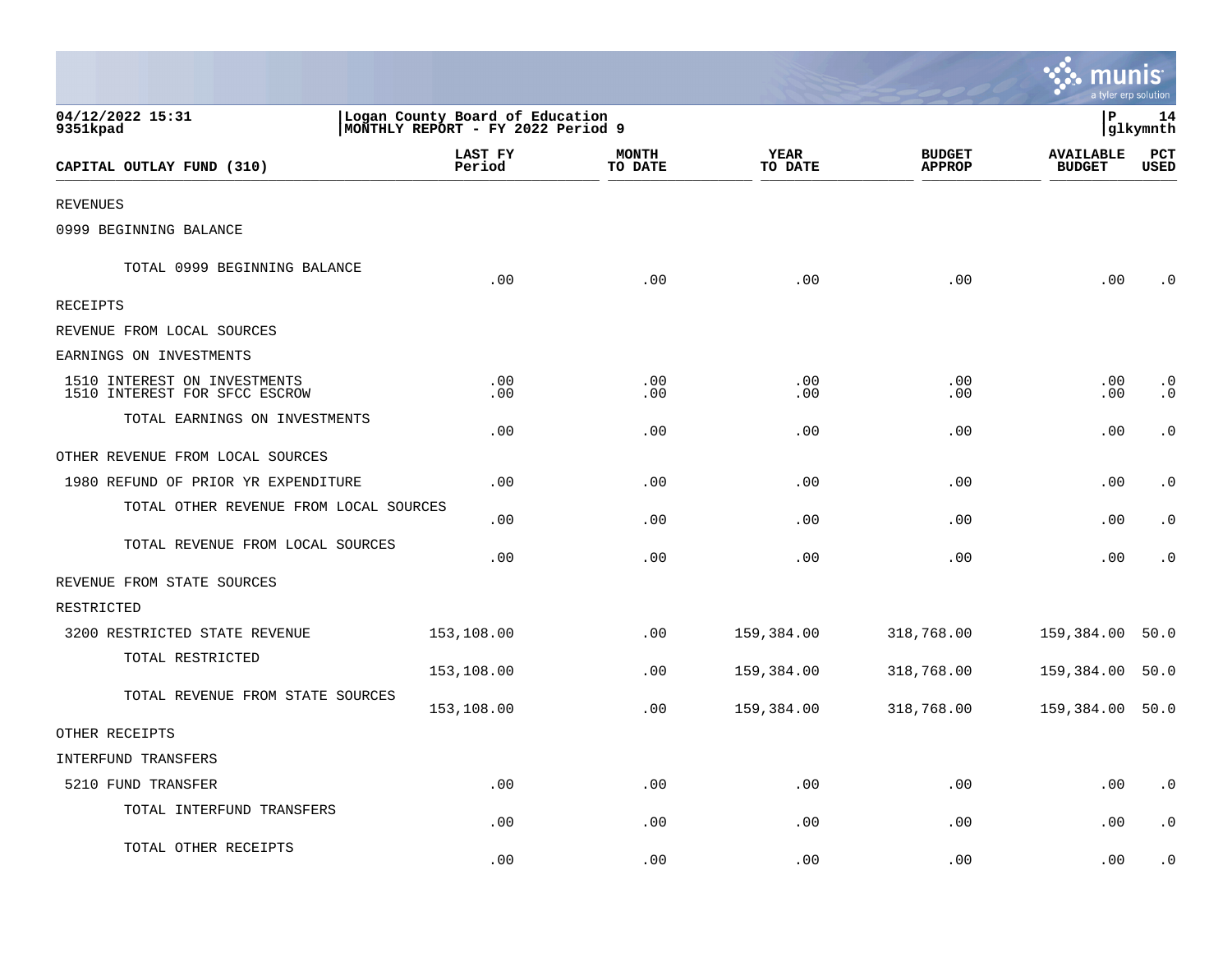|                              |                                                                      |                         |                        |                                | munis<br>a tyler erp solution     |                    |
|------------------------------|----------------------------------------------------------------------|-------------------------|------------------------|--------------------------------|-----------------------------------|--------------------|
| 04/12/2022 15:31<br>9351kpad | Logan County Board of Education<br>MONTHLY REPORT - FY 2022 Period 9 |                         |                        |                                | 15<br>P<br>glkymnth               |                    |
| CAPITAL OUTLAY FUND (310)    | LAST FY<br>Period                                                    | <b>MONTH</b><br>TO DATE | <b>YEAR</b><br>TO DATE | <b>BUDGET</b><br><b>APPROP</b> | <b>AVAILABLE</b><br><b>BUDGET</b> | <b>PCT</b><br>USED |
| TOTAL RECEIPTS               | 153,108.00                                                           | .00                     | 159,384.00             | 318,768.00                     | 159,384.00 50.0                   |                    |
| TOTAL REVENUE                | 153,108.00                                                           | .00                     | 159,384.00             | 318,768.00                     | 159,384.00                        | 50.0               |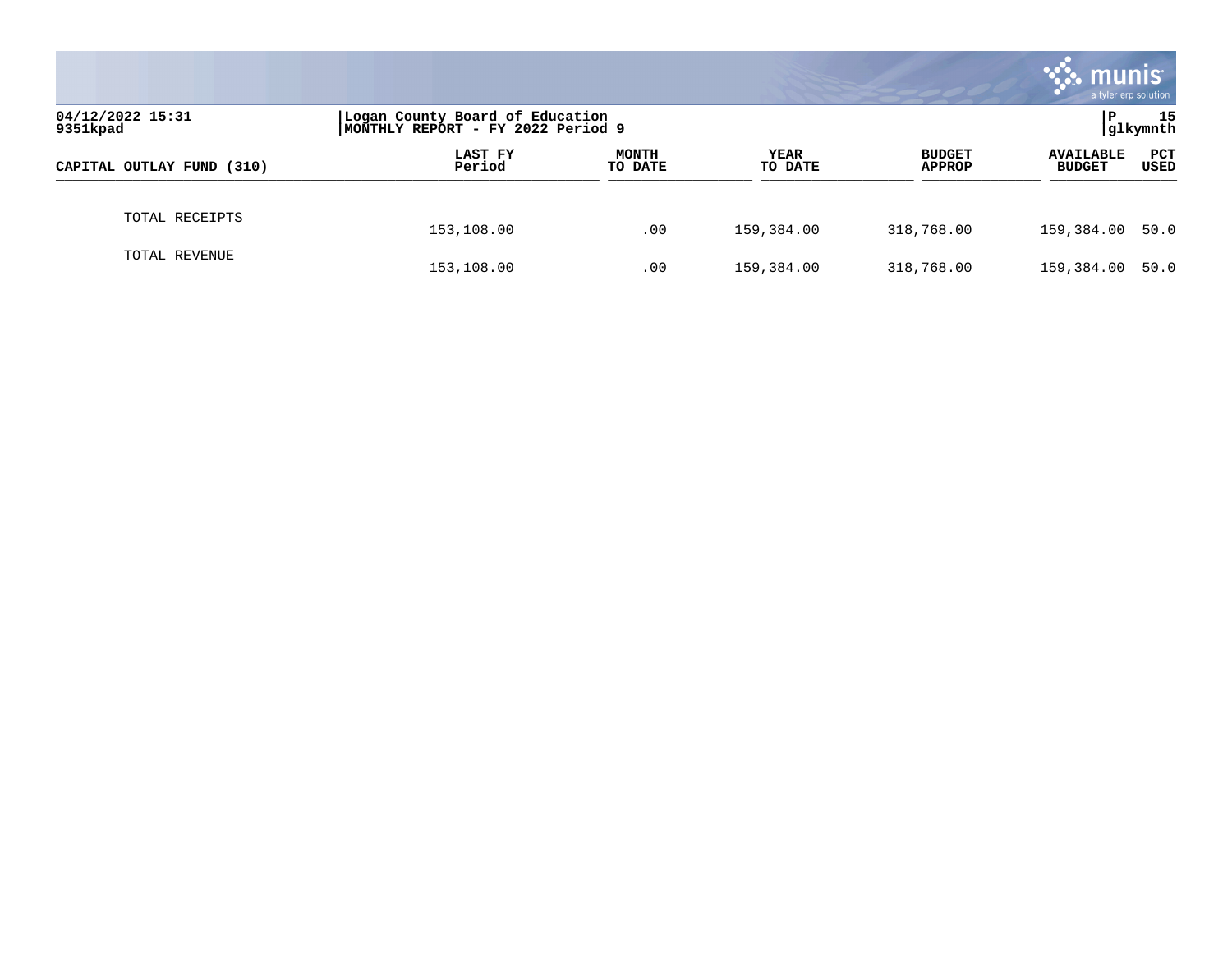

| 04/12/2022 15:31<br>9351kpad                                  |                     | ∣P<br>Logan County Board of Education<br>16<br>glkymnth<br>MONTHLY REPORT - FY 2022 Period 9 |                        |                                |                                   |                        |  |  |
|---------------------------------------------------------------|---------------------|----------------------------------------------------------------------------------------------|------------------------|--------------------------------|-----------------------------------|------------------------|--|--|
| CAPITAL OUTLAY FUND (310)                                     | LAST FY<br>Period   | <b>MONTH</b><br>TO DATE                                                                      | <b>YEAR</b><br>TO DATE | <b>BUDGET</b><br><b>APPROP</b> | <b>AVAILABLE</b><br><b>BUDGET</b> | PCT<br><b>USED</b>     |  |  |
| <b>EXPENDITURES</b>                                           |                     |                                                                                              |                        |                                |                                   |                        |  |  |
| 4100<br>LAND/SITE ACQUISITIONS                                |                     |                                                                                              |                        |                                |                                   |                        |  |  |
| 0300<br>PURCHASED PROF AND TECH SERV                          | 800.00              | .00                                                                                          | 800.00                 | 800.00                         |                                   | .00 100.0              |  |  |
| TOTAL 4100<br>LAND/SITE ACQUISITIONS                          | 800.00              | .00                                                                                          | 800.00                 | 800.00                         |                                   | .00100.0               |  |  |
| 5100<br>DEBT SERVICE                                          |                     |                                                                                              |                        |                                |                                   |                        |  |  |
| 0800<br>DEBT SERVICE AND MISCELLANEOUS<br>0840<br>CONTINGENCY | .00<br>.00          | .00<br>.00                                                                                   | .00<br>.00             | .00<br>.00                     | .00<br>.00                        | $\cdot$ 0<br>$\cdot$ 0 |  |  |
| TOTAL 5100<br>DEBT SERVICE                                    | .00                 | .00                                                                                          | .00                    | .00                            | .00                               | $\cdot$ 0              |  |  |
| 5200<br>FUND TRANSFERS                                        |                     |                                                                                              |                        |                                |                                   |                        |  |  |
| 0900<br>OTHER ITEMS                                           | .00                 | .00                                                                                          | .00                    | 317,968.00                     | 317,968.00                        | $\cdot$ 0              |  |  |
| FUND TRANSFERS<br>TOTAL 5200                                  | .00                 | .00                                                                                          | .00                    | 317,968.00                     | 317,968.00                        | $\cdot$ 0              |  |  |
| TOTAL EXPENDITURES                                            | 800.00              | .00                                                                                          | 800.00                 | 318,768.00                     | 317,968.00                        | .3                     |  |  |
| TOTAL FOR CAPITAL OUTLAY FUND                                 | (310)<br>152,308.00 | .00                                                                                          | 158,584.00             | .00                            | $-158,584.00$                     | $\cdot$ 0              |  |  |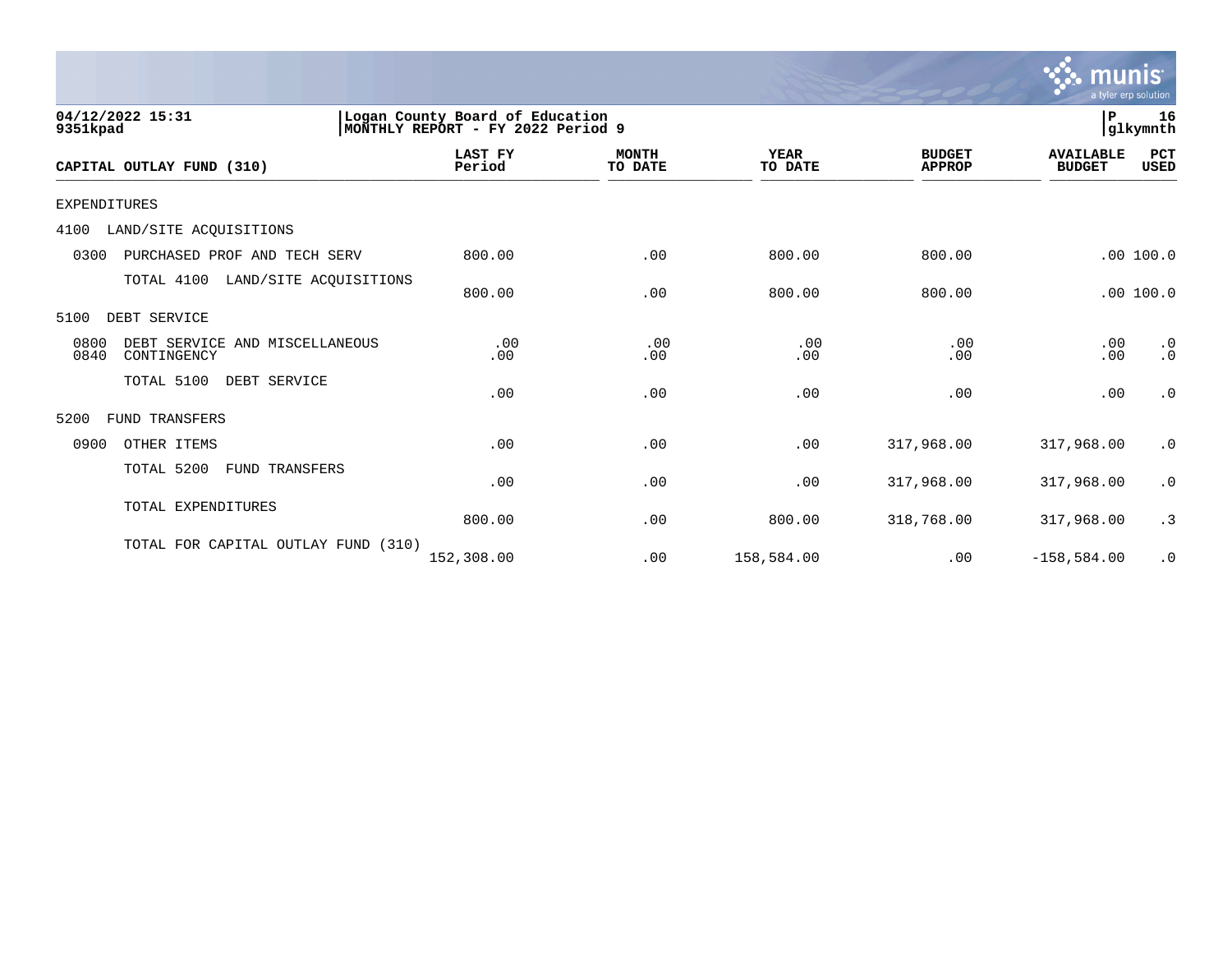|                                                               |                                                                      |                         |                             |                                |                                   | a tyler erp solution   |
|---------------------------------------------------------------|----------------------------------------------------------------------|-------------------------|-----------------------------|--------------------------------|-----------------------------------|------------------------|
| 04/12/2022 15:31<br>9351kpad                                  | Logan County Board of Education<br>MONTHLY REPORT - FY 2022 Period 9 |                         |                             |                                | P                                 | 17<br>glkymnth         |
| BUILDING FUND (5 CENT LEVY) (3                                | LAST FY<br>Period                                                    | <b>MONTH</b><br>TO DATE | <b>YEAR</b><br>TO DATE      | <b>BUDGET</b><br><b>APPROP</b> | <b>AVAILABLE</b><br><b>BUDGET</b> | PCT<br>USED            |
| <b>REVENUES</b>                                               |                                                                      |                         |                             |                                |                                   |                        |
| 0999 BEGINNING BALANCE                                        |                                                                      |                         |                             |                                |                                   |                        |
| TOTAL 0999 BEGINNING BALANCE                                  | 463,257.91                                                           | .00                     | .00                         | .00                            | $.00 \,$                          | $\cdot$ 0              |
| <b>RECEIPTS</b>                                               |                                                                      |                         |                             |                                |                                   |                        |
| REVENUE FROM LOCAL SOURCES                                    |                                                                      |                         |                             |                                |                                   |                        |
| AD VALOREM TAXES                                              |                                                                      |                         |                             |                                |                                   |                        |
| 1111 GENERAL PROPERTY TAX                                     | 1,477,604.00                                                         | $.00 \,$                | 1,556,810.00                | 1,556,810.00                   |                                   | .00 100.0              |
| TOTAL AD VALOREM TAXES                                        | 1,477,604.00                                                         | .00                     | 1,556,810.00                | 1,556,810.00                   |                                   | .00100.0               |
| EARNINGS ON INVESTMENTS                                       |                                                                      |                         |                             |                                |                                   |                        |
| 1510 INTEREST ON INVESTMENTS<br>1510 INTEREST FOR SFCC ESCROW | $-1.00$<br>1.00                                                      | .00<br>199.85           | .00<br>1,545.21             | .00<br>3,500.00                | $.00 \,$<br>1,954.79              | $\cdot$ 0<br>44.2      |
| TOTAL EARNINGS ON INVESTMENTS                                 | .00                                                                  | 199.85                  | 1,545.21                    | 3,500.00                       | 1,954.79                          | 44.2                   |
| TOTAL REVENUE FROM LOCAL SOURCES                              | 1,477,604.00                                                         | 199.85                  | 1,558,355.21                | 1,560,310.00                   | 1,954.79 99.9                     |                        |
| REVENUE FROM STATE SOURCES                                    |                                                                      |                         |                             |                                |                                   |                        |
| RESTRICTED                                                    |                                                                      |                         |                             |                                |                                   |                        |
| 3200 RESTRICTED STATE REVENUE                                 | 677,466.00                                                           | .00                     | 698,992.00                  | 1,363,106.00                   | 664, 114.00 51.3                  |                        |
| TOTAL RESTRICTED                                              | 677,466.00                                                           | .00                     | 698,992.00                  | 1,363,106.00                   | 664,114.00                        | 51.3                   |
| TOTAL REVENUE FROM STATE SOURCES                              | 677,466.00                                                           | .00                     | 698,992.00                  | 1,363,106.00                   | 664, 114.00 51.3                  |                        |
| OTHER RECEIPTS                                                |                                                                      |                         |                             |                                |                                   |                        |
| INTERFUND TRANSFERS                                           |                                                                      |                         |                             |                                |                                   |                        |
| 5210 FUND TRANSFER                                            | .00                                                                  | .00                     | .00                         | .00                            | .00                               | $\boldsymbol{\cdot}$ 0 |
| TOTAL INTERFUND TRANSFERS                                     | .00                                                                  | .00                     | .00                         | .00                            | .00                               | $\cdot$ 0              |
| TOTAL OTHER RECEIPTS                                          | .00                                                                  | .00                     | $\boldsymbol{\mathsf{.00}}$ | .00                            | .00                               | $\cdot$ 0              |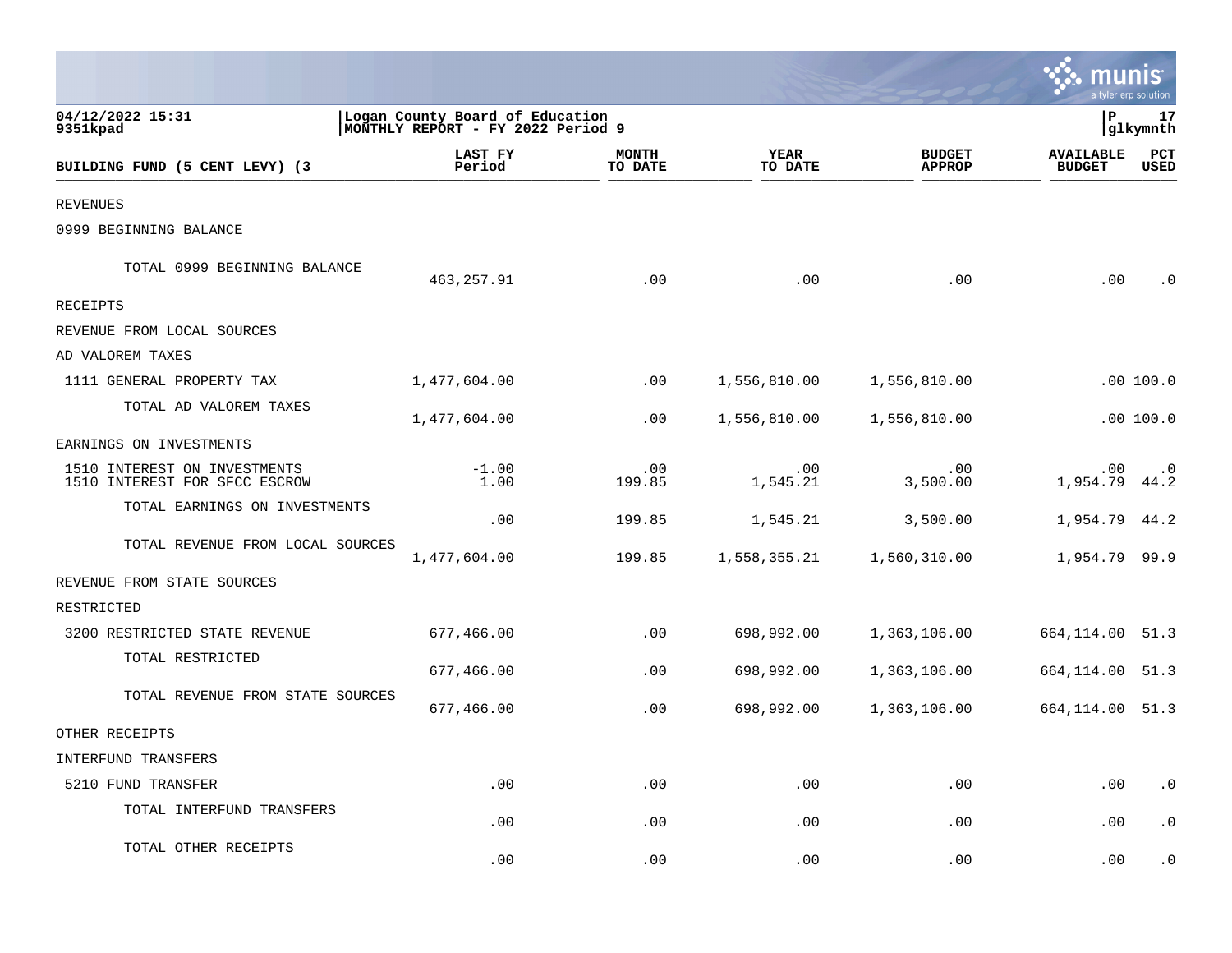|                                |                                                                      |                         |                        |                                | munis<br>a tyler erp solution     |             |  |
|--------------------------------|----------------------------------------------------------------------|-------------------------|------------------------|--------------------------------|-----------------------------------|-------------|--|
| 04/12/2022 15:31<br>9351kpad   | Logan County Board of Education<br>MONTHLY REPORT - FY 2022 Period 9 |                         |                        |                                | 18<br>P<br>glkymnth               |             |  |
| BUILDING FUND (5 CENT LEVY) (3 | LAST FY<br>Period                                                    | <b>MONTH</b><br>TO DATE | <b>YEAR</b><br>TO DATE | <b>BUDGET</b><br><b>APPROP</b> | <b>AVAILABLE</b><br><b>BUDGET</b> | PCT<br>USED |  |
| TOTAL RECEIPTS                 | 2,155,070.00                                                         | 199.85                  | 2, 257, 347. 21        | 2,923,416.00                   | 666,068.79 77.2                   |             |  |
| TOTAL REVENUE                  | 2,618,327.91                                                         | 199.85                  | 2, 257, 347. 21        | 2,923,416.00                   | 666,068.79                        | 77.2        |  |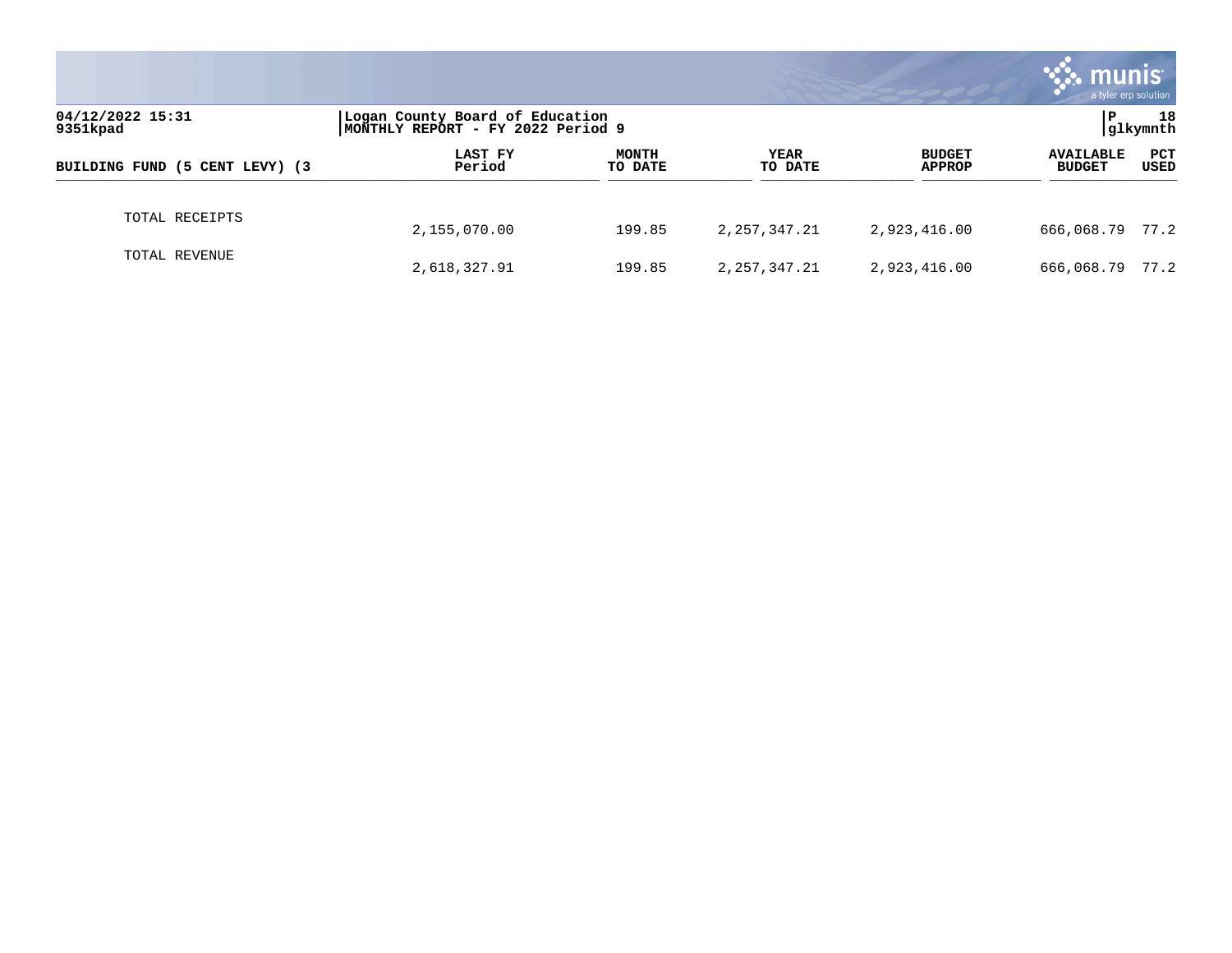

 $\frac{1}{\sqrt{2}}$ 

| 9351kpad            | 04/12/2022 15:31                               | Logan County Board of Education<br>MONTHLY REPORT - FY 2022 Period 9 |                         |                        |                                | P                                 | 19<br>glkymnth         |
|---------------------|------------------------------------------------|----------------------------------------------------------------------|-------------------------|------------------------|--------------------------------|-----------------------------------|------------------------|
|                     | BUILDING FUND (5 CENT LEVY) (3                 | <b>LAST FY</b><br>Period                                             | <b>MONTH</b><br>TO DATE | <b>YEAR</b><br>TO DATE | <b>BUDGET</b><br><b>APPROP</b> | <b>AVAILABLE</b><br><b>BUDGET</b> | <b>PCT</b><br>USED     |
| <b>EXPENDITURES</b> |                                                |                                                                      |                         |                        |                                |                                   |                        |
| 4100                | LAND/SITE ACQUISITIONS                         |                                                                      |                         |                        |                                |                                   |                        |
| 0300<br>0700        | PURCHASED PROF AND TECH SERV<br>PROPERTY       | 800.00<br>.00                                                        | .00<br>.00              | 800.00<br>.00          | 800.00<br>.00                  | .00                               | .00100.0<br>$\cdot$ 0  |
|                     | TOTAL 4100<br>LAND/SITE ACQUISITIONS           | 800.00                                                               | .00                     | 800.00                 | 800.00                         |                                   | .00100.0               |
| 4500                | BUILDING ACQUISTIONS & CONSTRUCTION            |                                                                      |                         |                        |                                |                                   |                        |
| 0300                | PURCHASED PROF AND TECH SERV                   | .00                                                                  | .00                     | .00                    | .00                            | .00                               | $\cdot$ 0              |
|                     | TOTAL 4500 BUILDING ACQUISTIONS & CONSTRUCTION | .00                                                                  | .00                     | .00                    | .00                            | .00                               | $\cdot$ 0              |
| 5100                | DEBT SERVICE                                   |                                                                      |                         |                        |                                |                                   |                        |
| 0800<br>0840        | DEBT SERVICE AND MISCELLANEOUS<br>CONTINGENCY  | .00<br>.00                                                           | .00<br>.00              | .00<br>.00             | .00<br>221,688.17              | .00<br>221,688.17                 | $\cdot$ 0<br>$\cdot$ 0 |
|                     | TOTAL 5100<br>DEBT SERVICE                     | .00                                                                  | .00                     | .00                    | 221,688.17                     | 221,688.17                        | $\cdot$ 0              |
| 5200                | <b>FUND TRANSFERS</b>                          |                                                                      |                         |                        |                                |                                   |                        |
| 0900                | OTHER ITEMS                                    | 1,649,025.49                                                         | 729,819.46              | 2,189,053.29           | 2,700,927.83                   | 511,874.54                        | 81.1                   |
|                     | TOTAL 5200<br>FUND TRANSFERS                   | 1,649,025.49                                                         | 729,819.46              | 2,189,053.29           | 2,700,927.83                   | 511,874.54                        | 81.1                   |
|                     | TOTAL EXPENDITURES                             | 1,649,825.49                                                         | 729,819.46              | 2,189,853.29           | 2,923,416.00                   | 733,562.71                        | 74.9                   |
|                     | TOTAL FOR BUILDING FUND (5 CENT LEVY) (320)    | 968,502.42                                                           | $-729,619.61$           | 67,493.92              | .00                            | $-67, 493.92$                     | $\cdot$ 0              |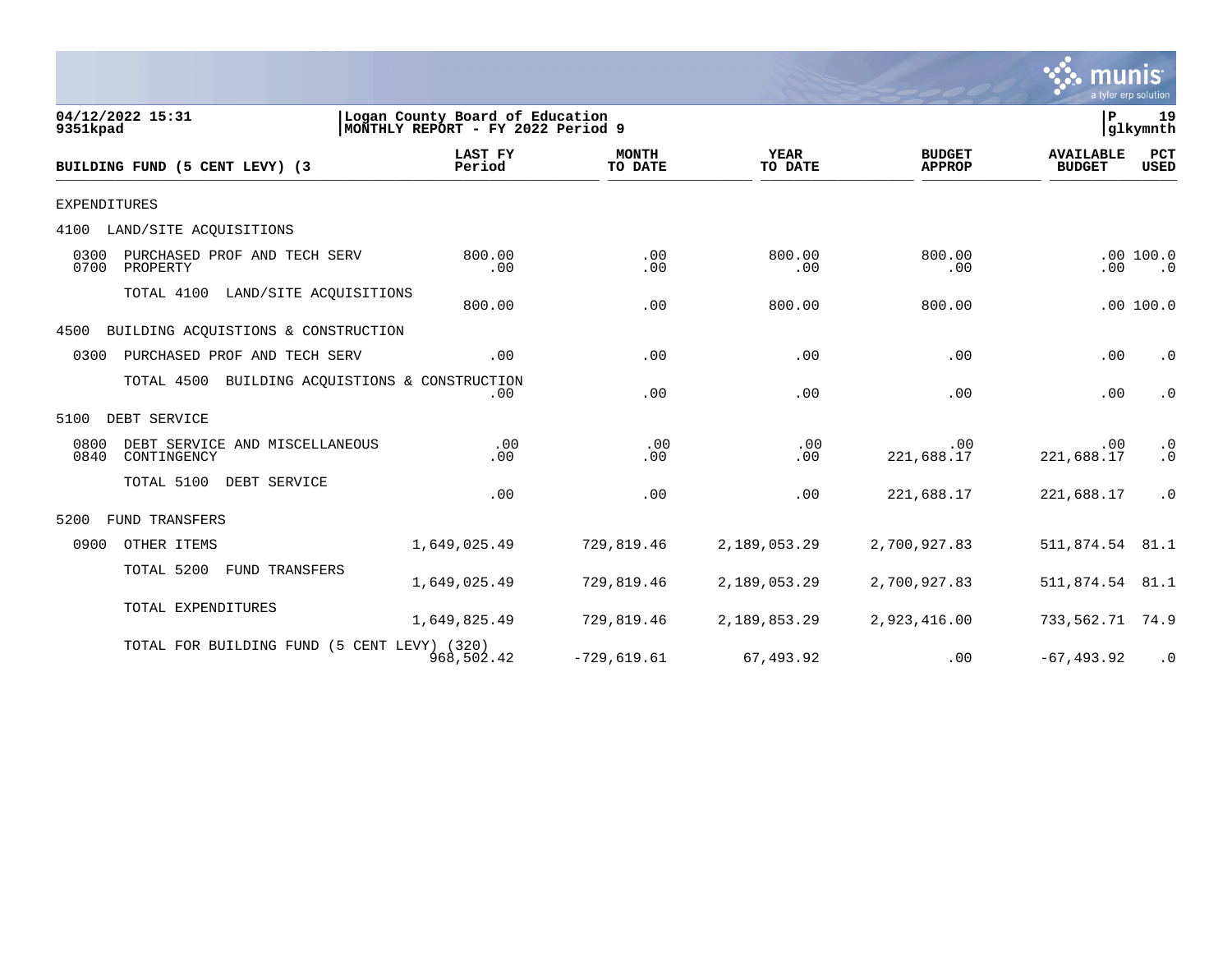|                                        |                                                                      |                         |                 |                                | a tyler erp solution              |                    |
|----------------------------------------|----------------------------------------------------------------------|-------------------------|-----------------|--------------------------------|-----------------------------------|--------------------|
| 04/12/2022 15:31<br>9351kpad           | Logan County Board of Education<br>MONTHLY REPORT - FY 2022 Period 9 |                         |                 | P<br> glkymnth                 |                                   |                    |
| CONSTRUCTION FUND (360)                | LAST FY<br>Period                                                    | <b>MONTH</b><br>TO DATE | YEAR<br>TO DATE | <b>BUDGET</b><br><b>APPROP</b> | <b>AVAILABLE</b><br><b>BUDGET</b> | PCT<br><b>USED</b> |
| <b>REVENUES</b>                        |                                                                      |                         |                 |                                |                                   |                    |
| 0999 BEGINNING BALANCE                 |                                                                      |                         |                 |                                |                                   |                    |
| TOTAL 0999 BEGINNING BALANCE           | .00                                                                  | .00                     | .00             | .00                            | .00                               | . 0                |
| RECEIPTS                               |                                                                      |                         |                 |                                |                                   |                    |
| REVENUE FROM LOCAL SOURCES             |                                                                      |                         |                 |                                |                                   |                    |
| EARNINGS ON INVESTMENTS                |                                                                      |                         |                 |                                |                                   |                    |
| 1510 INTEREST ON INVESTMENTS           | 3,020.05                                                             | .00                     | 163.18          | .00                            | $-163.18$                         | . 0                |
| TOTAL EARNINGS ON INVESTMENTS          | 3,020.05                                                             | .00                     | 163.18          | .00                            | $-163.18$                         | . 0                |
| OTHER REVENUE FROM LOCAL SOURCES       |                                                                      |                         |                 |                                |                                   |                    |
| 1990 MISCELLANEOUS REVENUE             | .00                                                                  | 35,000.00               | 35,000.00       | 35,000.00                      |                                   | .00100.0           |
| TOTAL OTHER REVENUE FROM LOCAL SOURCES | .00                                                                  | 35,000.00               | 35,000.00       | 35,000.00                      |                                   | .00100.0           |
| TOTAL REVENUE FROM LOCAL SOURCES       | 3,020.05                                                             | 35,000.00               | 35,163.18       | 35,000.00                      | $-163.18$ 100.5                   |                    |
| REVENUE FROM STATE SOURCES             |                                                                      |                         |                 |                                |                                   |                    |
| EXPENDITURE REIMBURSEMENTS             |                                                                      |                         |                 |                                |                                   |                    |
| 3131 STATE MISC REIMBURSEMENTS         | .00                                                                  | .00                     | .00             | .00                            | .00                               | $\cdot$ 0          |
| TOTAL EXPENDITURE REIMBURSEMENTS       | .00                                                                  | .00                     | .00             | .00                            | .00                               | $\cdot$ 0          |
| TOTAL REVENUE FROM STATE SOURCES       | .00                                                                  | .00                     | .00             | .00                            | .00                               | . 0                |
| REVENUE FROM FEDERAL SOURCES           |                                                                      |                         |                 |                                |                                   |                    |
| UNRESTRICTED DIRECT                    |                                                                      |                         |                 |                                |                                   |                    |
| 4100 UNRESTRICTED DIRECT FEDERAL       | .00                                                                  | .00                     | .00             | .00                            | .00                               | $\cdot$ 0          |
| TOTAL UNRESTRICTED DIRECT              | .00                                                                  | .00                     | .00             | .00                            | .00                               | $\cdot$ 0          |
| TOTAL REVENUE FROM FEDERAL SOURCES     | .00                                                                  | .00                     | .00             | .00                            | .00                               | . 0                |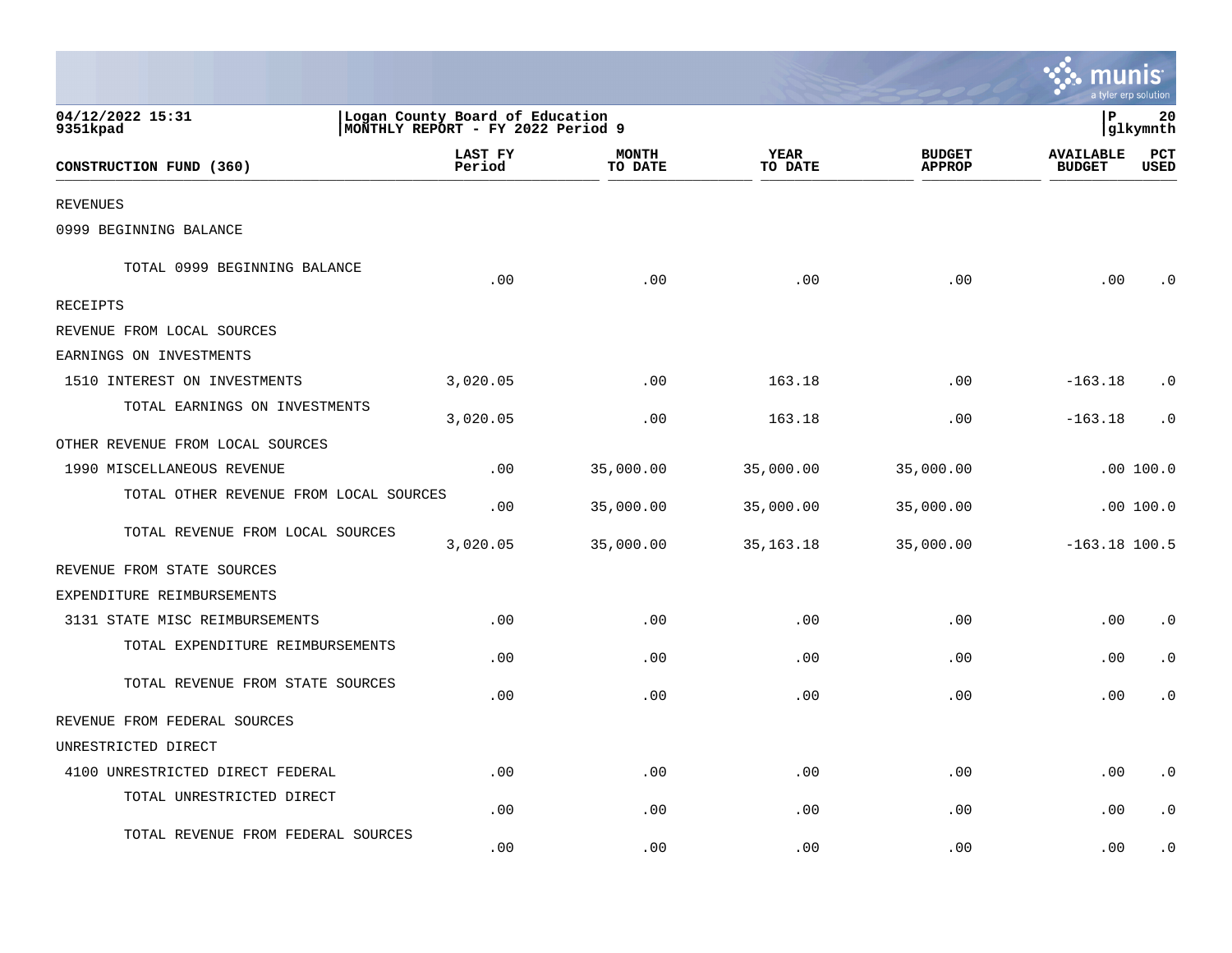

| 04/12/2022 15:31<br>9351kpad                                                                                                            | l P<br>Logan County Board of Education<br>21<br>glkymnth<br>MONTHLY REPORT - FY 2022 Period 9 |                                               |                                                |                                        |                                   |                                                 |  |  |  |
|-----------------------------------------------------------------------------------------------------------------------------------------|-----------------------------------------------------------------------------------------------|-----------------------------------------------|------------------------------------------------|----------------------------------------|-----------------------------------|-------------------------------------------------|--|--|--|
| CONSTRUCTION FUND (360)                                                                                                                 | <b>LAST FY</b><br>Period                                                                      | <b>MONTH</b><br>TO DATE                       | <b>YEAR</b><br>TO DATE                         | <b>BUDGET</b><br><b>APPROP</b>         | <b>AVAILABLE</b><br><b>BUDGET</b> | PCT<br><b>USED</b>                              |  |  |  |
| OTHER RECEIPTS                                                                                                                          |                                                                                               |                                               |                                                |                                        |                                   |                                                 |  |  |  |
| <b>BOND ISSUANCE</b>                                                                                                                    |                                                                                               |                                               |                                                |                                        |                                   |                                                 |  |  |  |
| 5110 BOND PRINCIPAL PROCEEDS<br>5130 ACCRUED INTEREST                                                                                   | .00<br>.00                                                                                    | .00<br>.00                                    | .00<br>.00                                     | .00<br>.00                             | .00<br>.00                        | $\cdot$ 0<br>$\cdot$ 0                          |  |  |  |
| TOTAL BOND ISSUANCE                                                                                                                     | .00                                                                                           | .00                                           | .00                                            | .00                                    | .00                               | $\cdot$ 0                                       |  |  |  |
| INTERFUND TRANSFERS                                                                                                                     |                                                                                               |                                               |                                                |                                        |                                   |                                                 |  |  |  |
| 5210 FUND TRANSFER<br>5210 FUND<br>TRANSFER - FROM BLDG FUND<br>5210 FUND TRANSFER - FROM CAP OUTLY<br>5210 FUND TRANSFER - FROM GEN FD | .00<br>.00<br>.00<br>5,962.50                                                                 | 37, 375.08<br>724,644.46<br>.00<br>101,410.87 | 61,817.32<br>757,266.27<br>.00<br>1,018,140.04 | 61,817.32<br>757, 266.27<br>.00<br>.00 | .00<br>$-1,018,140.04$            | .00100.0<br>.00 100.0<br>$\cdot$ 0<br>$\cdot$ 0 |  |  |  |
| TOTAL INTERFUND TRANSFERS                                                                                                               | 5,962.50                                                                                      | 863, 430.41                                   | 1,837,223.63                                   | 819,083.59                             | $-1,018,140.04$ 224.3             |                                                 |  |  |  |
| TOTAL OTHER RECEIPTS                                                                                                                    | 5,962.50                                                                                      | 863, 430.41                                   | 1,837,223.63                                   | 819,083.59                             | $-1,018,140.04$ 224.3             |                                                 |  |  |  |
| TOTAL RECEIPTS                                                                                                                          | 8,982.55                                                                                      | 898,430.41                                    | 1,872,386.81                                   | 854,083.59                             | $-1,018,303.22$ 219.2             |                                                 |  |  |  |
| <b>TOTAL REVENUE</b>                                                                                                                    | 8,982.55                                                                                      | 898, 430.41                                   | 1,872,386.81                                   | 854,083.59                             | $-1,018,303.22$ 219.2             |                                                 |  |  |  |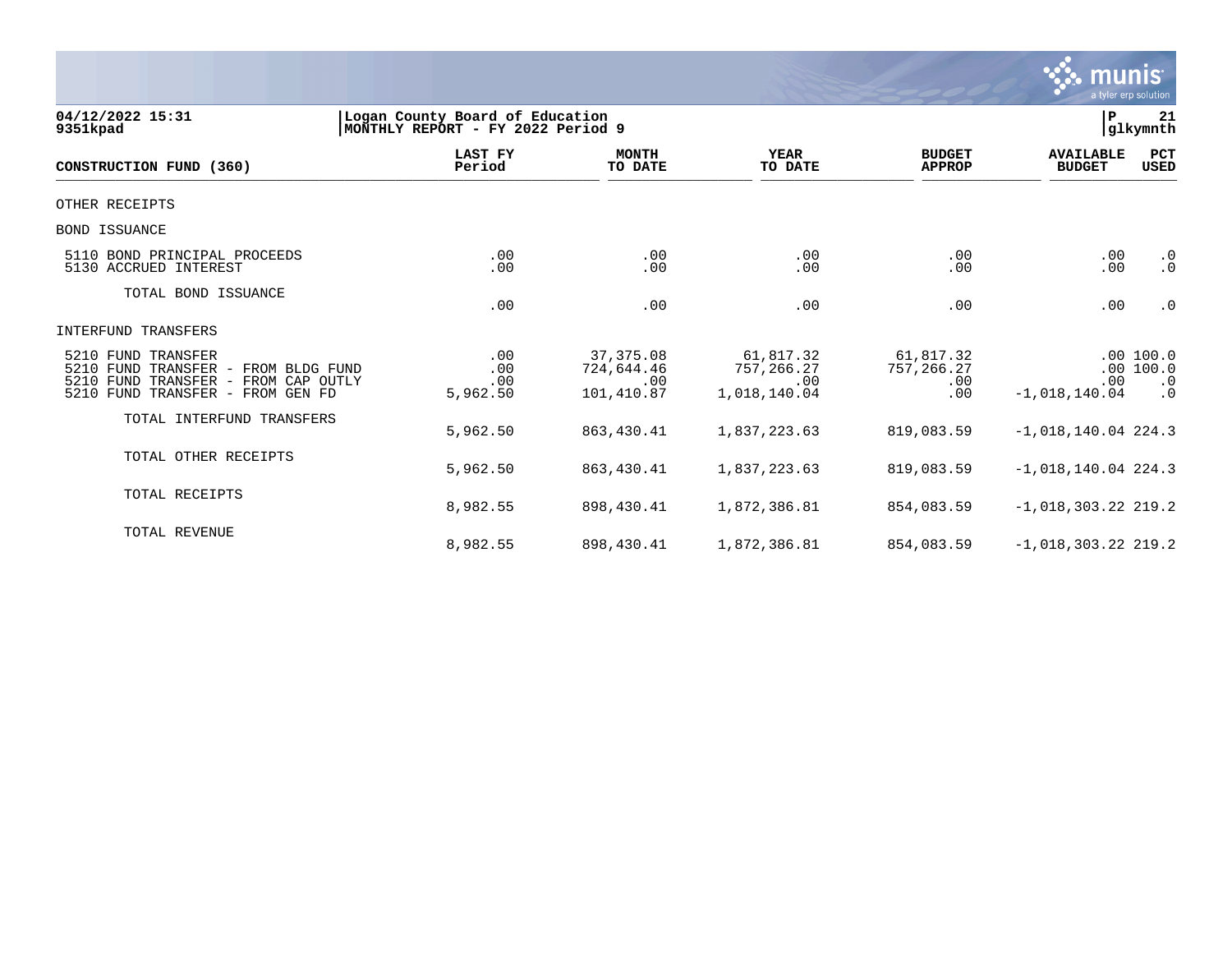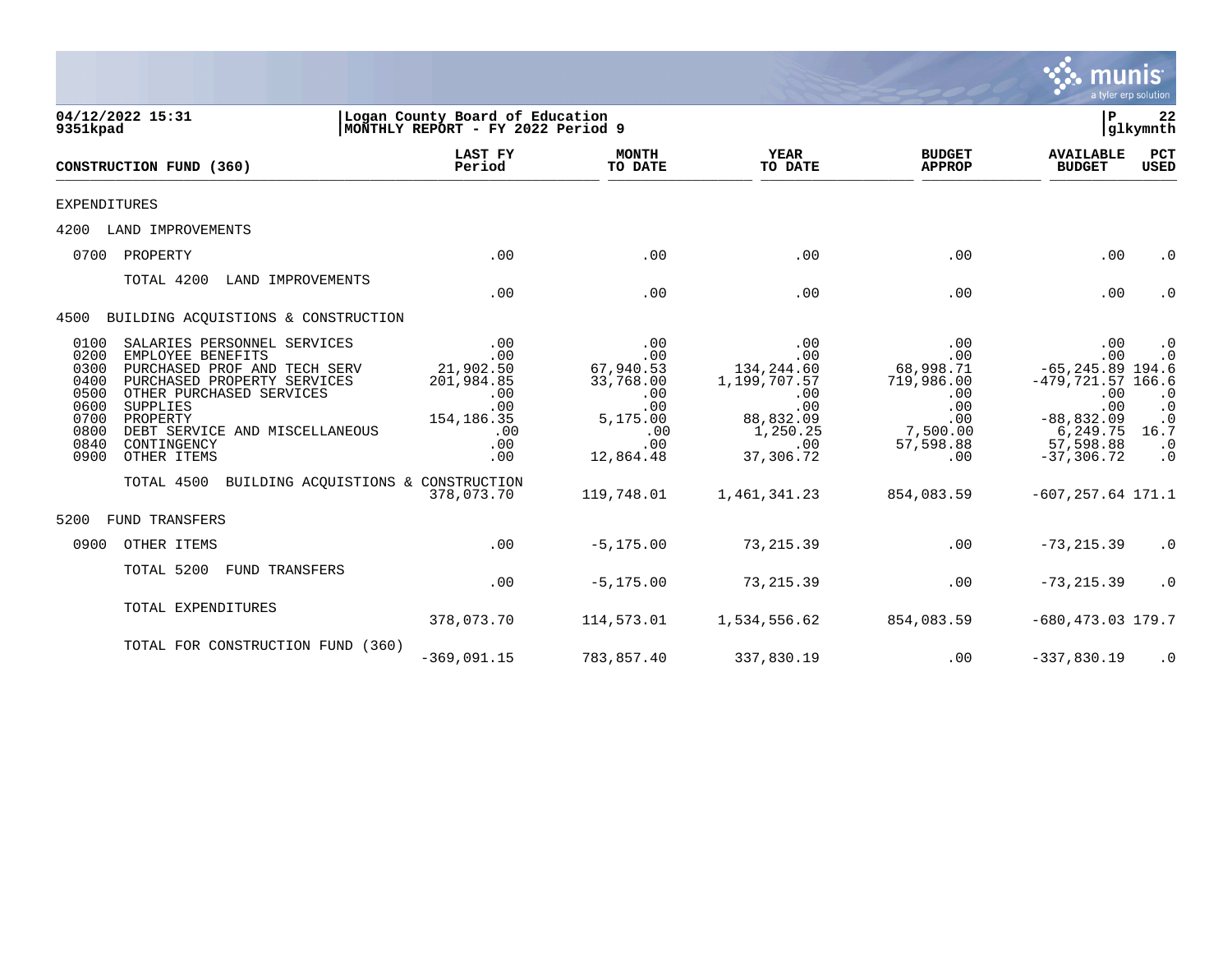|                                                                                                                                                          |                                                                      |                                  |                                               |                                      |                                                                | a tyler erp solution   |
|----------------------------------------------------------------------------------------------------------------------------------------------------------|----------------------------------------------------------------------|----------------------------------|-----------------------------------------------|--------------------------------------|----------------------------------------------------------------|------------------------|
| 04/12/2022 15:31<br>9351kpad                                                                                                                             | Logan County Board of Education<br>MONTHLY REPORT - FY 2022 Period 9 |                                  |                                               |                                      | ΙP                                                             | 23<br>glkymnth         |
| FOOD SERVICE FUND (51)                                                                                                                                   | LAST FY<br>Period                                                    | <b>MONTH</b><br>TO DATE          | YEAR<br>TO DATE                               | <b>BUDGET</b><br><b>APPROP</b>       | <b>AVAILABLE</b><br><b>BUDGET</b>                              | PCT<br>USED            |
| <b>REVENUES</b>                                                                                                                                          |                                                                      |                                  |                                               |                                      |                                                                |                        |
| 0999 BEGINNING BALANCE                                                                                                                                   |                                                                      |                                  |                                               |                                      |                                                                |                        |
| TOTAL 0999 BEGINNING BALANCE                                                                                                                             | 1,020,371.64                                                         | .00                              | 1,231,261.70                                  | 1,231,261.70                         |                                                                | .00100.0               |
| <b>RECEIPTS</b>                                                                                                                                          |                                                                      |                                  |                                               |                                      |                                                                |                        |
| REVENUE FROM LOCAL SOURCES                                                                                                                               |                                                                      |                                  |                                               |                                      |                                                                |                        |
| EARNINGS ON INVESTMENTS                                                                                                                                  |                                                                      |                                  |                                               |                                      |                                                                |                        |
| 1510 INTEREST ON INVESTMENTS                                                                                                                             | 15,065.50                                                            | 275.38                           | 2,566.71                                      | 21,087.70                            | 18,520.99 12.2                                                 |                        |
| TOTAL EARNINGS ON INVESTMENTS                                                                                                                            | 15,065.50                                                            | 275.38                           | 2,566.71                                      | 21,087.70                            | 18,520.99 12.2                                                 |                        |
| FOOD SERVICE                                                                                                                                             |                                                                      |                                  |                                               |                                      |                                                                |                        |
| 1611 REIMBURSABLE SCHOOL LUNCH PROG<br>1612 REIMBURSABLE SCH BREAKFAST PRG<br>1624 NON-REIMBURSBLE A LA CARTE PRG<br>1629 NON-REIMBURSBLE OTHER FOOD PRG | .00<br>235.00<br>10,664.12<br>139.85                                 | .00<br>.00<br>9,536.09<br>681.25 | $.00 \,$<br>$.00 \,$<br>51,167.27<br>6,176.87 | .00<br>235.00<br>15,041.12<br>477.50 | $.00 \,$<br>235.00<br>$-36, 126.15$ 340.2<br>$-5,699.37******$ | $\cdot$ 0<br>$\cdot$ 0 |
| TOTAL FOOD SERVICE                                                                                                                                       | 11,038.97                                                            | 10,217.34                        | 57,344.14                                     | 15,753.62                            | $-41,590.52$ 364.0                                             |                        |
| OTHER REVENUE FROM LOCAL SOURCES                                                                                                                         |                                                                      |                                  |                                               |                                      |                                                                |                        |
| 1920 CONTRIBUTIONS/DONATIONS<br>1930 GAIN / LOSS ON SALE OF ASSETS                                                                                       | 1,061.60<br>24.00                                                    | 59.10<br>.00                     | 133.81<br>.00                                 | 1,061.60<br>24.00                    | 927.79<br>24.00                                                | 12.6<br>$\cdot$ 0      |
| TOTAL OTHER REVENUE FROM LOCAL SOURCES                                                                                                                   | 1,085.60                                                             | 59.10                            | 133.81                                        | 1,085.60                             | 951.79 12.3                                                    |                        |
| TOTAL REVENUE FROM LOCAL SOURCES                                                                                                                         | 27,190.07                                                            | 10,551.82                        | 60,044.66                                     | 37,926.92                            | $-22, 117.74$ 158.3                                            |                        |
| REVENUE FROM STATE SOURCES                                                                                                                               |                                                                      |                                  |                                               |                                      |                                                                |                        |
| EXPENDITURE REIMBURSEMENTS                                                                                                                               |                                                                      |                                  |                                               |                                      |                                                                |                        |
| 3131 STATE MISC REIMBURSEMENTS                                                                                                                           | .00                                                                  | .00                              | .00                                           | .00                                  | .00                                                            | $\cdot$ 0              |
| TOTAL EXPENDITURE REIMBURSEMENTS                                                                                                                         | .00                                                                  | .00                              | .00                                           | .00                                  | .00                                                            | $\cdot$ 0              |
| RESTRICTED                                                                                                                                               |                                                                      |                                  |                                               |                                      |                                                                |                        |
| 3200 RESTRICTED STATE REVENUE                                                                                                                            | 3,336.03                                                             | .00                              | .00                                           | 21,787.32                            | 21,787.32                                                      | $\cdot$ 0              |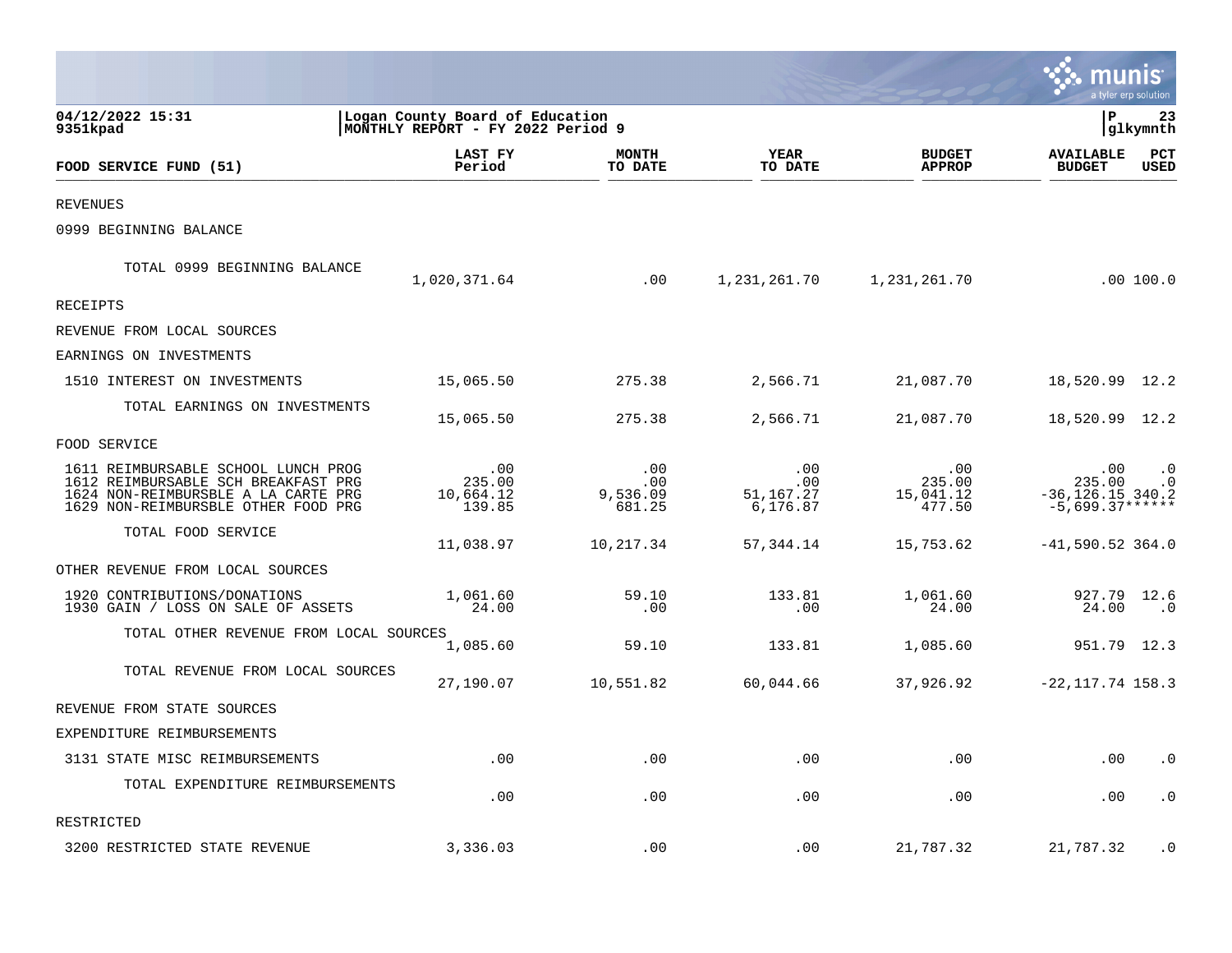

**04/12/2022 15:31 |Logan County Board of Education |P 24** MONTHLY REPORT - FY 2022 Period 9  **LAST FY MONTH YEAR BUDGET AVAILABLE PCT FOOD SERVICE FUND (51) Period TO DATE TO DATE APPROP BUDGET USED**  $\frac{10 \text{ BFR}}{10 \text{ BFR}}$ TOTAL RESTRICTED 3,336.03 .00 .00 21,787.32 21,787.32 .0 REVENUE ON BEHALF PAYMENTS 3900 STATE ON-BEHALF PAYMENTS .00 .00 .00 148,324.70 148,324.70 .0 TOTAL REVENUE ON BEHALF PAYMENTS .00 .00 .00 148,324.70 148,324.70 .0 TOTAL REVENUE FROM STATE SOURCES 0. 3,336.03 170,112.02 170,112.02 170,112.02 170,112.02 1 REVENUE FROM FEDERAL SOURCES RESTRICTED THROUGH THE STATE 4500 RESTRICTED FED THRU STATE 1,602,996.63 166.00 1,151,110.85 2,196,552.47 1,045,441.62 52.4 4500 RESTR. FED THRU ST-BREAKFAST TOTAL RESTRICTED THROUGH THE STATE 1,617,198.43 1,617,198.43 166.00 1,501,834.80 2,210,754.27 708,919.47 67.9 CHILD NUTRITION PROGRAM DONATED COMMODIT 4950 CHILD NUTR PRG DONATED COMMOD .00 .00 .00 118,416.86 118,416.86 .0 TOTAL CHILD NUTRITION PROGRAM DONATED COMMODIT .00 .00 .00 118,416.86 118,416.86 .0 TOTAL REVENUE FROM FEDERAL SOURCES 1,617,198.43 166.00 1,501,834.80 2,329,171.13 827,336.33 64.5 TOTAL RECEIPTS 1,647,724.53 10,717.82 1,561,879.46 2,537,210.07 975,330.61 61.6 TOTAL REVENUE 2,668,096.17 10,717.82 2,793,141.16 3,768,471.77 975,330.61 74.1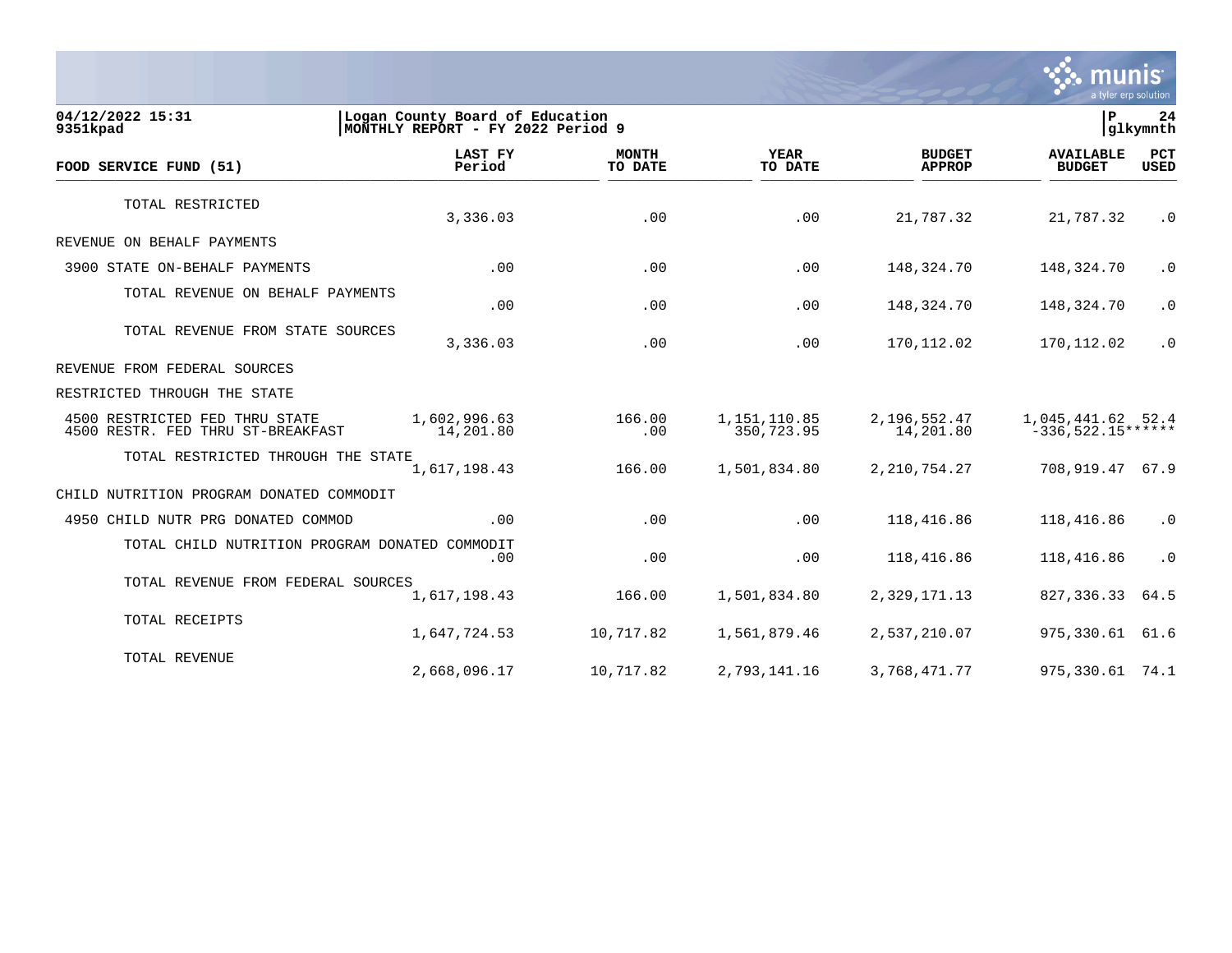

| 9351kpad                                                                     | 04/12/2022 15:31                                                                                                                                                                                                                                                          | Logan County Board of Education<br>MONTHLY REPORT - FY 2022 Period 9                                                            |                                                                                                             |                                                                                                                                |                                                                                                                                                  | P                                                                                                                                             | 25<br> glkymnth                                                                                     |
|------------------------------------------------------------------------------|---------------------------------------------------------------------------------------------------------------------------------------------------------------------------------------------------------------------------------------------------------------------------|---------------------------------------------------------------------------------------------------------------------------------|-------------------------------------------------------------------------------------------------------------|--------------------------------------------------------------------------------------------------------------------------------|--------------------------------------------------------------------------------------------------------------------------------------------------|-----------------------------------------------------------------------------------------------------------------------------------------------|-----------------------------------------------------------------------------------------------------|
|                                                                              | FOOD SERVICE FUND (51)                                                                                                                                                                                                                                                    | LAST FY<br>Period                                                                                                               | <b>MONTH</b><br>TO DATE                                                                                     | <b>YEAR</b><br>TO DATE                                                                                                         | <b>BUDGET</b><br><b>APPROP</b>                                                                                                                   | <b>AVAILABLE</b><br><b>BUDGET</b>                                                                                                             | PCT<br><b>USED</b>                                                                                  |
| <b>EXPENDITURES</b>                                                          |                                                                                                                                                                                                                                                                           |                                                                                                                                 |                                                                                                             |                                                                                                                                |                                                                                                                                                  |                                                                                                                                               |                                                                                                     |
| 3100                                                                         | FOOD SERVICE OPERATION                                                                                                                                                                                                                                                    |                                                                                                                                 |                                                                                                             |                                                                                                                                |                                                                                                                                                  |                                                                                                                                               |                                                                                                     |
| 0100<br>0200<br>0280<br>0300<br>0400<br>0500<br>0600<br>0700<br>0800<br>0840 | SALARIES PERSONNEL SERVICES<br>EMPLOYEE BENEFITS<br>ON-BEHALF<br>PURCHASED PROF AND TECH SERV<br>PURCHASED PROPERTY SERVICES<br>OTHER PURCHASED SERVICES<br>SUPPLIES<br>PROPERTY<br>DEBT SERVICE AND MISCELLANEOUS<br>CONTINGENCY<br>TOTAL 3100<br>FOOD SERVICE OPERATION | 407,905.02<br>116, 211.30<br>.00<br>.00<br>49,802.61<br>2,157.72<br>767, 246.75<br>2,400.79<br>13,857.72<br>.00<br>1,359,581.91 | 52,042.47<br>17,085.83<br>.00<br>.00<br>2,040.96<br>749.85<br>134,744.36<br>.00<br>.00<br>.00<br>206,663.47 | 408,128.70<br>125, 299. 77<br>.00<br>.00<br>40,574.90<br>2,922.77<br>810,021.95<br>2,010.58<br>4,031.00<br>.00<br>1,392,989.67 | 623,460.51<br>196,575.14<br>148,324.70<br>.00<br>53,626.08<br>4,234.77<br>1,178,832.94<br>16,949.39<br>13,857.72<br>1,442,610.52<br>3,678,471.77 | 215, 331.81<br>71,275.37<br>148,324.70<br>.00<br>13,051.18<br>1,312.00<br>368,810.99<br>14,938.81<br>9,826.72<br>1,442,610.52<br>2,285,482.10 | 65.5<br>63.7<br>$\cdot$ 0<br>$\cdot$ 0<br>75.7<br>69.0<br>68.7<br>11.9<br>29.1<br>$\cdot$ 0<br>37.9 |
| 5200                                                                         | TRANSFERS<br>FUND                                                                                                                                                                                                                                                         |                                                                                                                                 |                                                                                                             |                                                                                                                                |                                                                                                                                                  |                                                                                                                                               |                                                                                                     |
| 0900                                                                         | OTHER ITEMS                                                                                                                                                                                                                                                               | 53,959.88                                                                                                                       | 9,892.26                                                                                                    | 78,972.49                                                                                                                      | 90,000.00                                                                                                                                        | 11,027.51 87.8                                                                                                                                |                                                                                                     |
|                                                                              | TOTAL 5200<br><b>FUND TRANSFERS</b>                                                                                                                                                                                                                                       | 53,959.88                                                                                                                       | 9,892.26                                                                                                    | 78,972.49                                                                                                                      | 90,000.00                                                                                                                                        | 11,027.51                                                                                                                                     | 87.8                                                                                                |
|                                                                              | TOTAL EXPENDITURES                                                                                                                                                                                                                                                        | 1, 413, 541.79                                                                                                                  | 216,555.73                                                                                                  | 1,471,962.16                                                                                                                   | 3,768,471.77                                                                                                                                     | 2,296,509.61                                                                                                                                  | 39.1                                                                                                |
|                                                                              | TOTAL FOR FOOD SERVICE FUND (51)                                                                                                                                                                                                                                          | 1,254,554.38                                                                                                                    | $-205,837.91$                                                                                               | 1,321,179.00                                                                                                                   | .00                                                                                                                                              | $-1,321,179.00$                                                                                                                               | $\cdot$ 0                                                                                           |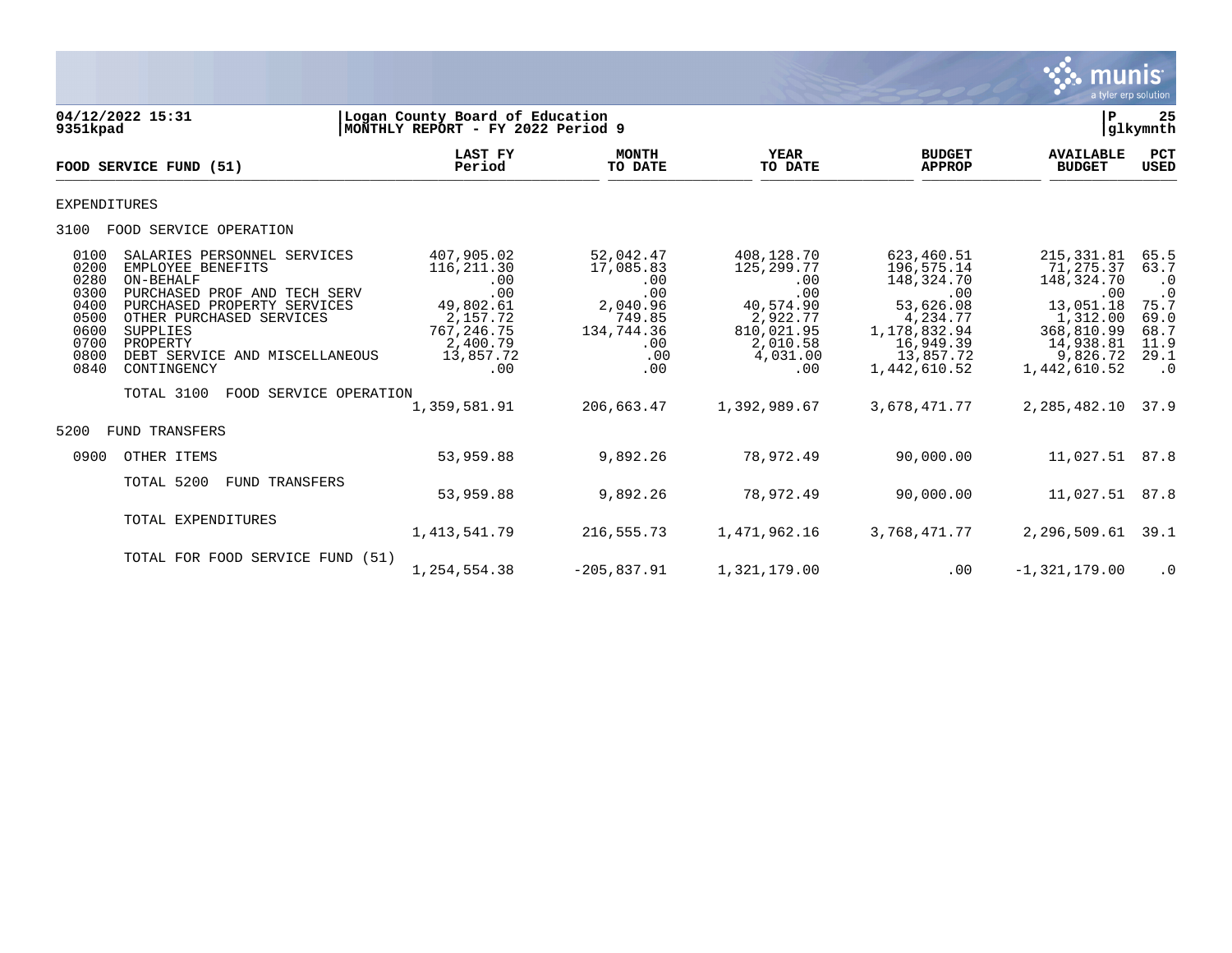|                                        |                                                                      |                         |                        |                                | munis<br>a tyler erp solution                           |
|----------------------------------------|----------------------------------------------------------------------|-------------------------|------------------------|--------------------------------|---------------------------------------------------------|
| 04/12/2022 15:31<br>9351kpad           | Logan County Board of Education<br>MONTHLY REPORT - FY 2022 Period 9 |                         |                        |                                | $\mathbf P$<br>26<br>glkymnth                           |
| FID FD - PRIV-PURPOSE TR FDS (         | LAST FY<br>Period                                                    | <b>MONTH</b><br>TO DATE | <b>YEAR</b><br>TO DATE | <b>BUDGET</b><br><b>APPROP</b> | PCT<br><b>AVAILABLE</b><br><b>BUDGET</b><br><b>USED</b> |
| <b>REVENUES</b>                        |                                                                      |                         |                        |                                |                                                         |
| 0999 BEGINNING BALANCE                 |                                                                      |                         |                        |                                |                                                         |
| TOTAL 0999 BEGINNING BALANCE           | 506, 131. 12                                                         | .00                     | 512,458.78             | 511,458.78                     | $-1,000.00$ 100.2                                       |
| RECEIPTS                               |                                                                      |                         |                        |                                |                                                         |
| REVENUE FROM LOCAL SOURCES             |                                                                      |                         |                        |                                |                                                         |
| EARNINGS ON INVESTMENTS                |                                                                      |                         |                        |                                |                                                         |
| 1510 INTEREST ON INVESTMENTS           | 14,448.75                                                            | 238.67                  | 2,040.95               | 2,285.22                       | 244.27 89.3                                             |
| TOTAL EARNINGS ON INVESTMENTS          | 14,448.75                                                            | 238.67                  | 2,040.95               | 2,285.22                       | 244.27 89.3                                             |
| OTHER REVENUE FROM LOCAL SOURCES       |                                                                      |                         |                        |                                |                                                         |
| 1920 CONTRIBUTIONS/DONATIONS           | 7,381.00                                                             | .00                     | 39,462.47              | 30,250.00                      | $-9, 212.47$ 130.5                                      |
| TOTAL OTHER REVENUE FROM LOCAL SOURCES | 7,381.00                                                             | .00                     | 39,462.47              | 30,250.00                      | $-9, 212.47$ 130.5                                      |
| TOTAL REVENUE FROM LOCAL SOURCES       | 21,829.75                                                            | 238.67                  | 41,503.42              | 32,535.22                      | $-8,968.20$ 127.6                                       |
| TOTAL RECEIPTS                         | 21,829.75                                                            | 238.67                  | 41,503.42              | 32,535.22                      | $-8,968.20$ 127.6                                       |
| TOTAL REVENUE                          | 527,960.87                                                           | 238.67                  | 553,962.20             | 543,994.00                     | $-9,968.20 101.8$                                       |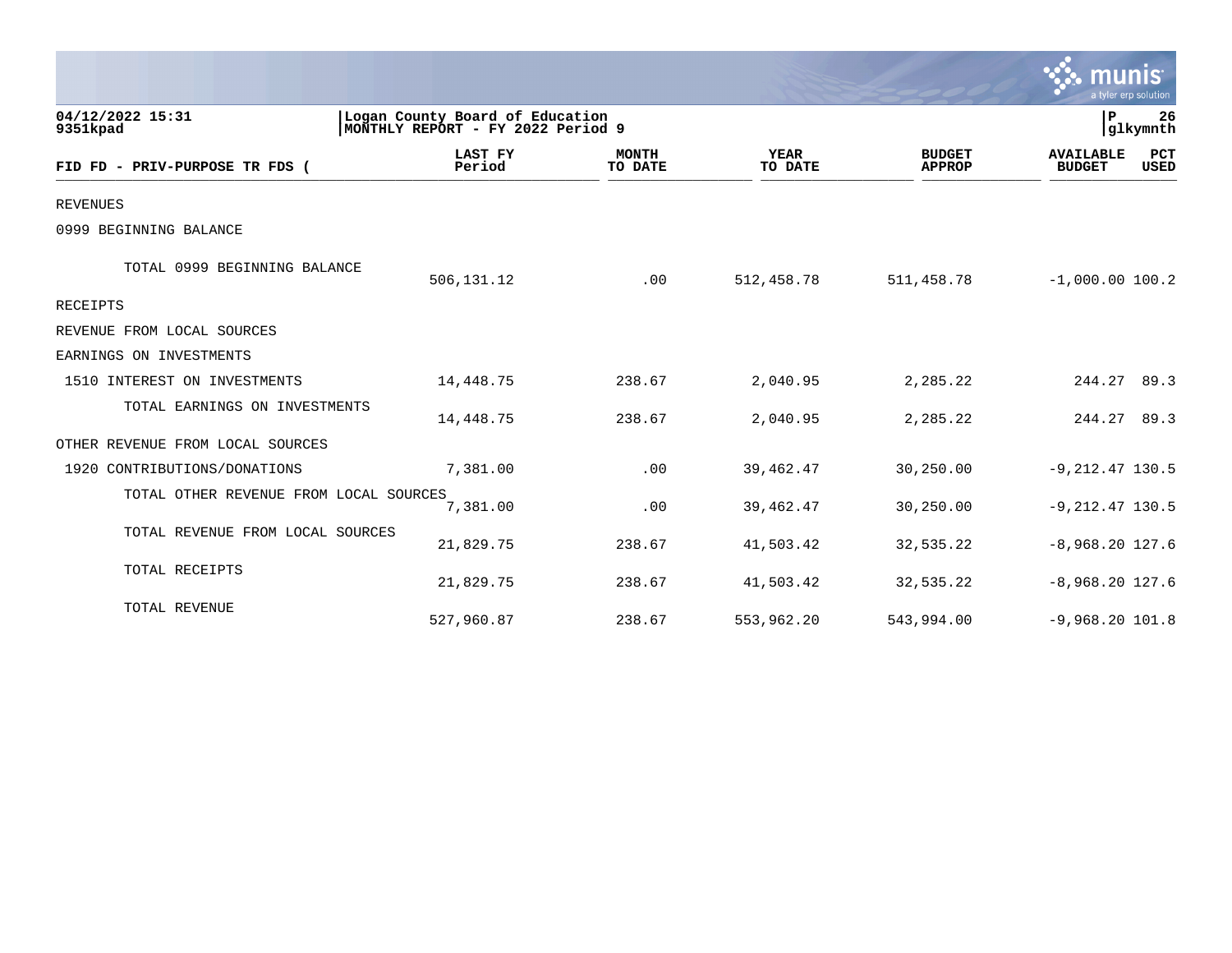

| 04/12/2022 15:31<br>9351kpad |                                                                  | Logan County Board of Education<br>MONTHLY REPORT - FY 2022 Period 9 |                         |                         |                                | 27<br>P<br>glkymnth               |                                |
|------------------------------|------------------------------------------------------------------|----------------------------------------------------------------------|-------------------------|-------------------------|--------------------------------|-----------------------------------|--------------------------------|
|                              | FID FD - PRIV-PURPOSE TR FDS (                                   | LAST FY<br>Period                                                    | <b>MONTH</b><br>TO DATE | YEAR<br>TO DATE         | <b>BUDGET</b><br><b>APPROP</b> | <b>AVAILABLE</b><br><b>BUDGET</b> | <b>PCT</b><br>USED             |
| EXPENDITURES                 |                                                                  |                                                                      |                         |                         |                                |                                   |                                |
| 3300                         | COMMUNITY SERVICES                                               |                                                                      |                         |                         |                                |                                   |                                |
| 0600<br>0800<br>0840         | <b>SUPPLIES</b><br>DEBT SERVICE AND MISCELLANEOUS<br>CONTINGENCY | 17,750.00<br>.00<br>.00                                              | 3,660.00<br>.00<br>.00  | 24,910.00<br>.00<br>.00 | 40,750.00<br>.00<br>503,244.00 | 15,840.00<br>.00<br>503,244.00    | 61.1<br>$\cdot$ 0<br>$\cdot$ 0 |
|                              | TOTAL 3300<br>COMMUNITY SERVICES                                 | 17,750.00                                                            | 3,660.00                | 24,910.00               | 543,994.00                     | 519,084.00                        | 4.6                            |
|                              | TOTAL EXPENDITURES                                               | 17,750.00                                                            | 3,660.00                | 24,910.00               | 543,994.00                     | 519,084.00                        | 4.6                            |
|                              | TOTAL FOR FID FD -                                               | PRIV-PURPOSE TR FDS (7000)<br>510,210.87                             | $-3,421.33$             | 529,052.20              | .00                            | $-529,052.20$                     | $\cdot$ 0                      |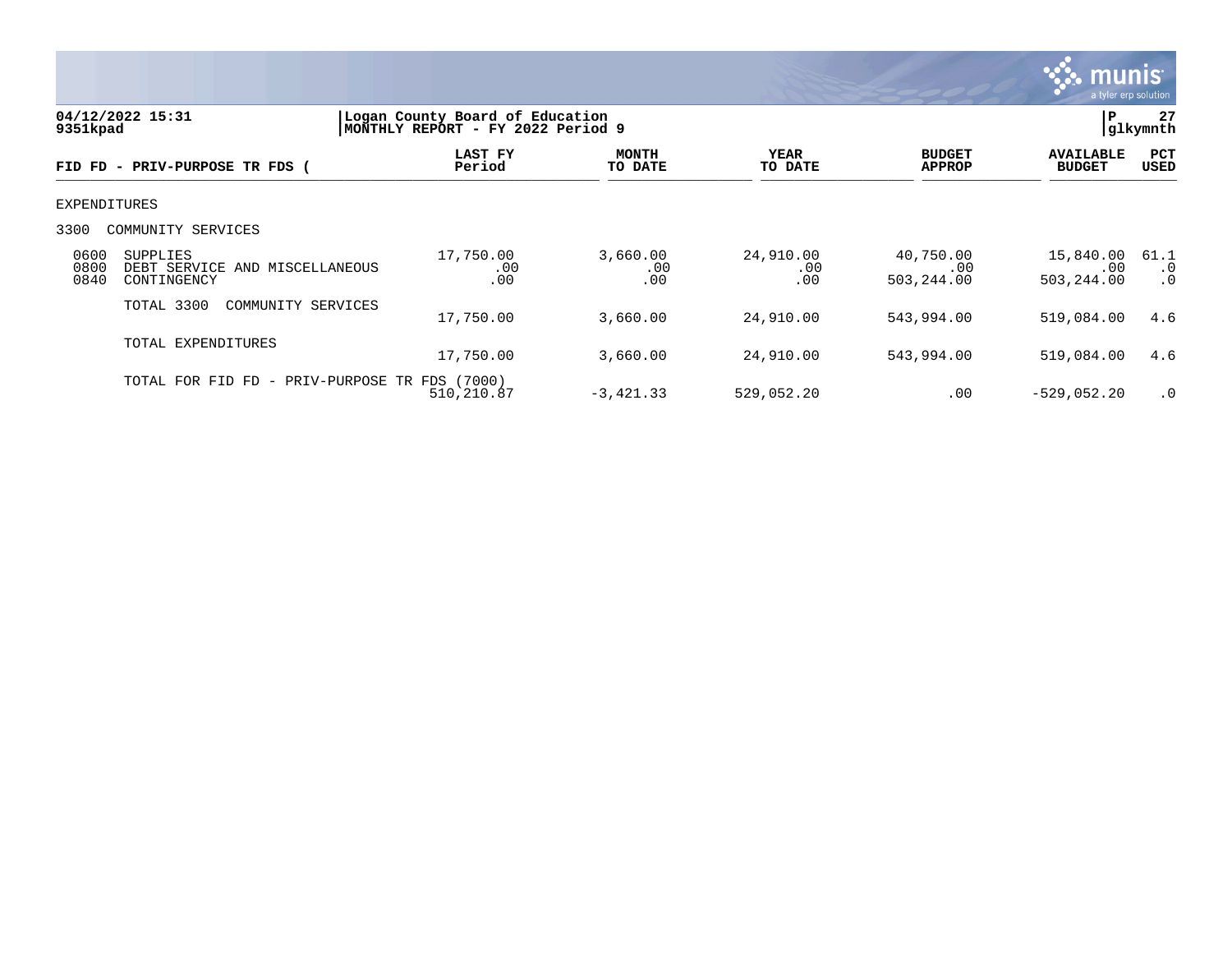

# **04/12/2022 15:11 |Logan County Board of Education |P 1 9351kpad |BALANCE SHEET FOR 2022 9 |glbalsht**

| FUND: 1       |                                  | <b>GENERAL FUND</b>                          |                                                                                                                                                         | <b>NET CHANGE</b><br>FOR PERIOD                                   | <b>ACCOUNT</b><br><b>BALANCE</b>                                                                         |
|---------------|----------------------------------|----------------------------------------------|---------------------------------------------------------------------------------------------------------------------------------------------------------|-------------------------------------------------------------------|----------------------------------------------------------------------------------------------------------|
| <b>ASSETS</b> |                                  |                                              |                                                                                                                                                         |                                                                   |                                                                                                          |
|               | 10<br>10                         | 6101<br>6106                                 | CASH IN BANK<br>FSNB SWEEP SAVINGS ACCOUNT                                                                                                              | 62,771.63<br>$-495, 460.51$                                       | $-550,898.10$<br>12,450,297.76                                                                           |
|               |                                  | TOTAL ASSETS                                 |                                                                                                                                                         | $-432,688.88$                                                     | 11,899,399.66                                                                                            |
| LIABILITIES   | 10<br>10<br>10<br>10<br>10       | 7401<br>7421<br>7461<br>7499<br>7603         | PAYABLE TO LCHS<br><b>ACCOUNTS PAYABLE</b><br>ACCR SALARIES & BENEFT PAYABLE<br>403B FEES PAYABLE<br>PURCHASE OBLIGATIONS                               | $-33.62$<br>8,183.85<br>$-397.23$<br>39.00<br>.00                 | $-151, 203.52$<br>.00<br>$-240.00$<br>613.50<br>5,100.00                                                 |
|               |                                  | TOTAL LIABILITIES                            |                                                                                                                                                         | 7,792.00                                                          | $-145,730.02$                                                                                            |
| FUND BALANCE  | 10<br>10<br>10<br>10<br>10<br>10 | 6302<br>7602<br>8735<br>8742<br>8747<br>8753 | REVENUES CONTROL<br>EXPENDITURES CONTROL<br>RESTRICTED-FUTURE CONSTR BG-1<br>COMMITED - SICK LEAVE<br>COMMITTED - OTHER<br>ASSIGNED-PURCH OBL - CURRENT | $-1,836,569.36$<br>2,165,057.24<br>96,409.00<br>.00<br>.00<br>.00 | $-20,050,964.77$<br>16,230,204.32<br>$-2,118,546.48$<br>$-409, 262.71$<br>$-5,400,000.00$<br>$-5,100.00$ |
|               |                                  | TOTAL FUND BALANCE                           |                                                                                                                                                         | 424,896.88                                                        | $-11,753,669.64$                                                                                         |
|               |                                  | TOTAL LIABILITIES<br>$+$                     | FUND BALANCE                                                                                                                                            | 432,688.88                                                        | $-11,899,399.66$                                                                                         |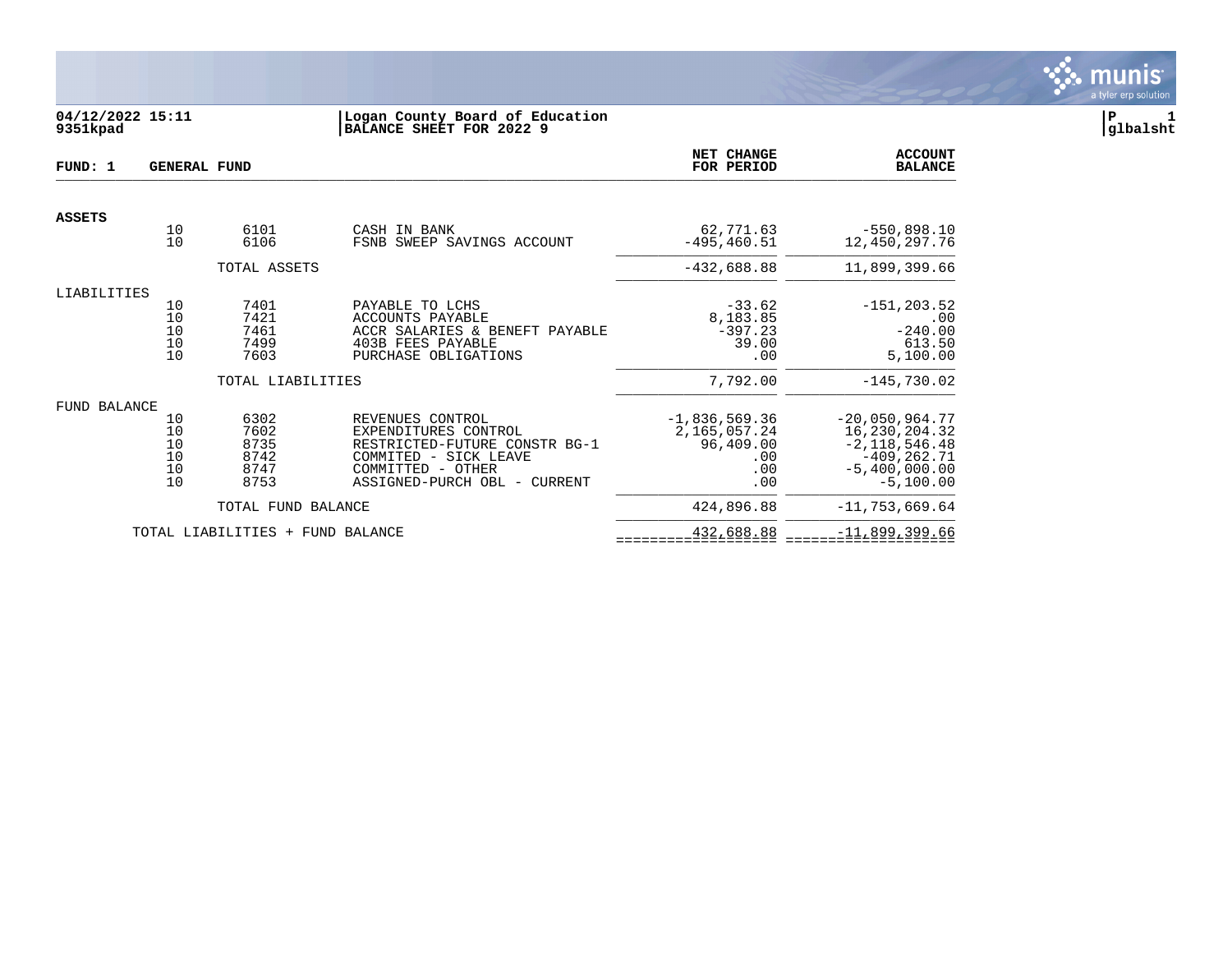

## **04/12/2022 15:11 |Logan County Board of Education |P 2 9351kpad |BALANCE SHEET FOR 2022 9 |glbalsht**

| FUND: 2       |                      | SPECIAL REVENUE                  |                                                                                                 | NET CHANGE<br>FOR PERIOD                            | <b>ACCOUNT</b><br><b>BALANCE</b>                                  |
|---------------|----------------------|----------------------------------|-------------------------------------------------------------------------------------------------|-----------------------------------------------------|-------------------------------------------------------------------|
| <b>ASSETS</b> | 20                   | 6106                             | FSNB SWEEP SAVINGS ACCOUNT                                                                      | 178, 316. 34                                        | 538,810.46                                                        |
|               |                      | TOTAL ASSETS                     |                                                                                                 | 178, 316. 34                                        | 538,810.46                                                        |
| LIABILITIES   | 20                   | 7603                             | PURCHASE OBLIGATIONS                                                                            | 15,911.85                                           | 17,061.83                                                         |
|               |                      | TOTAL LIABILITIES                |                                                                                                 | 15,911.85                                           | 17,061.83                                                         |
| FUND BALANCE  | 20<br>20<br>20<br>20 | 6302<br>7602<br>8731<br>8753     | REVENUES CONTROL<br>EXPENDITURES CONTROL<br>RESTRICTED - GRANTS<br>ASSIGNED-PURCH OBL - CURRENT | $-725, 270.53$<br>546,954.19<br>.00<br>$-15,911.85$ | $-4,562,124.15$<br>4,608,152.89<br>$-584, 839.20$<br>$-17,061.83$ |
|               |                      | TOTAL FUND BALANCE               |                                                                                                 | $-194, 228.19$                                      | $-555,872.29$                                                     |
|               |                      | TOTAL LIABILITIES + FUND BALANCE |                                                                                                 | $-178, 316.34$                                      | $-538,810.46$                                                     |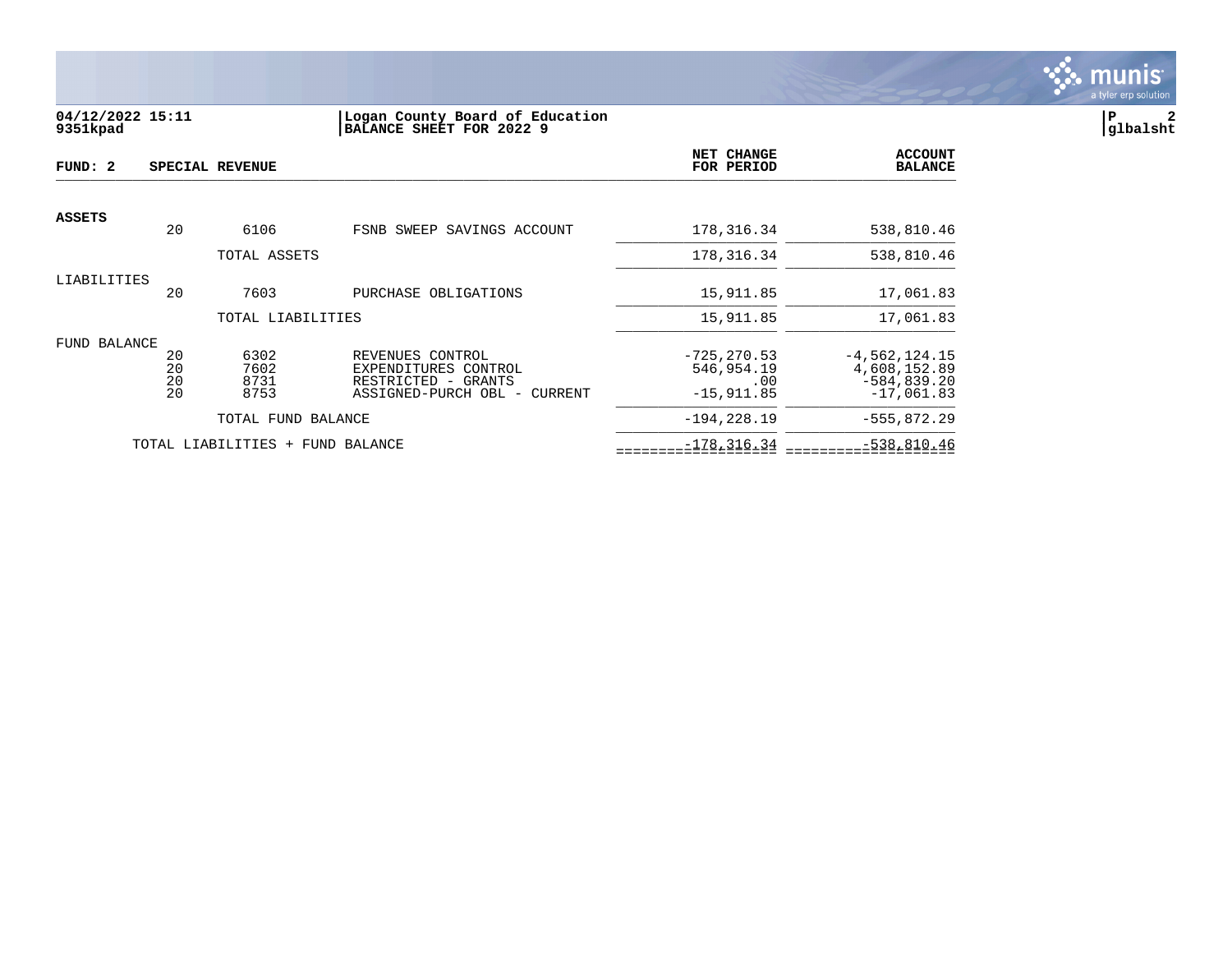

### **04/12/2022 15:11 |Logan County Board of Education |P 3 9351kpad |BALANCE SHEET FOR 2022 9 |glbalsht**

| <b>FUND: 310</b> | CAPITAL OUTLAY FUND |                                  |                                          | NET CHANGE<br>FOR PERIOD | <b>ACCOUNT</b><br><b>BALANCE</b> |
|------------------|---------------------|----------------------------------|------------------------------------------|--------------------------|----------------------------------|
| ASSETS           | 31                  | 6106                             | FSNB SWEEP SAVINGS ACCOUNT               | .00                      | 158,584.00                       |
|                  |                     |                                  |                                          |                          |                                  |
|                  |                     | TOTAL ASSETS                     |                                          | .00                      | 158,584.00                       |
| FUND BALANCE     | 31<br>31            | 6302<br>7602                     | REVENUES CONTROL<br>EXPENDITURES CONTROL | .00<br>.00               | $-159, 384.00$<br>800.00         |
|                  |                     | TOTAL FUND BALANCE               |                                          | .00                      | $-158,584.00$                    |
|                  |                     | TOTAL LIABILITIES + FUND BALANCE |                                          | .00                      | $-158,584.00$                    |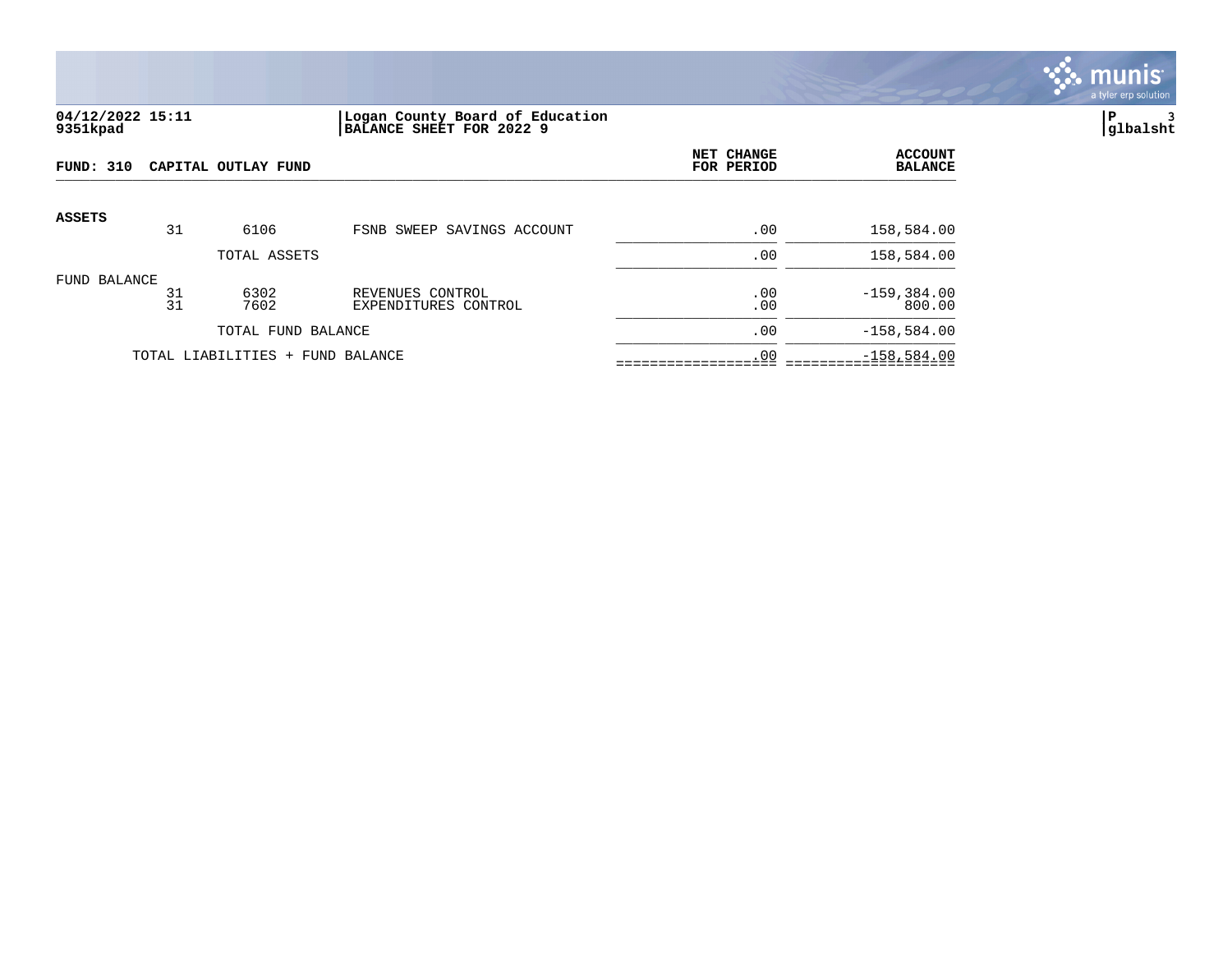

### **04/12/2022 15:11 |Logan County Board of Education |P 4 9351kpad |BALANCE SHEET FOR 2022 9 |glbalsht**

| FUND: 320     |                | BUILDING FUND (5 CENT LEVY)      |                                                                            | NET CHANGE<br>FOR PERIOD       | <b>ACCOUNT</b><br><b>BALANCE</b>                   |
|---------------|----------------|----------------------------------|----------------------------------------------------------------------------|--------------------------------|----------------------------------------------------|
| <b>ASSETS</b> | 32             | 6106                             | FSNB SWEEP SAVINGS ACCOUNT                                                 | $-729,619.61$                  | 966,195.45                                         |
|               |                | TOTAL ASSETS                     |                                                                            | $-729,619.61$                  | 966,195.45                                         |
| FUND BALANCE  | 32<br>32<br>32 | 6302<br>7602<br>8738             | REVENUES CONTROL<br>EXPENDITURES CONTROL<br>RESTRICTED-SFCC ESCROW-CURRENT | $-199.85$<br>729,819.46<br>.00 | $-2, 257, 347.21$<br>2,189,853.29<br>$-898.701.53$ |
|               |                | TOTAL FUND BALANCE               |                                                                            | 729,619.61                     | $-966, 195.45$                                     |
|               |                | TOTAL LIABILITIES + FUND BALANCE | 729,619.61                                                                 | $-966, 195.45$                 |                                                    |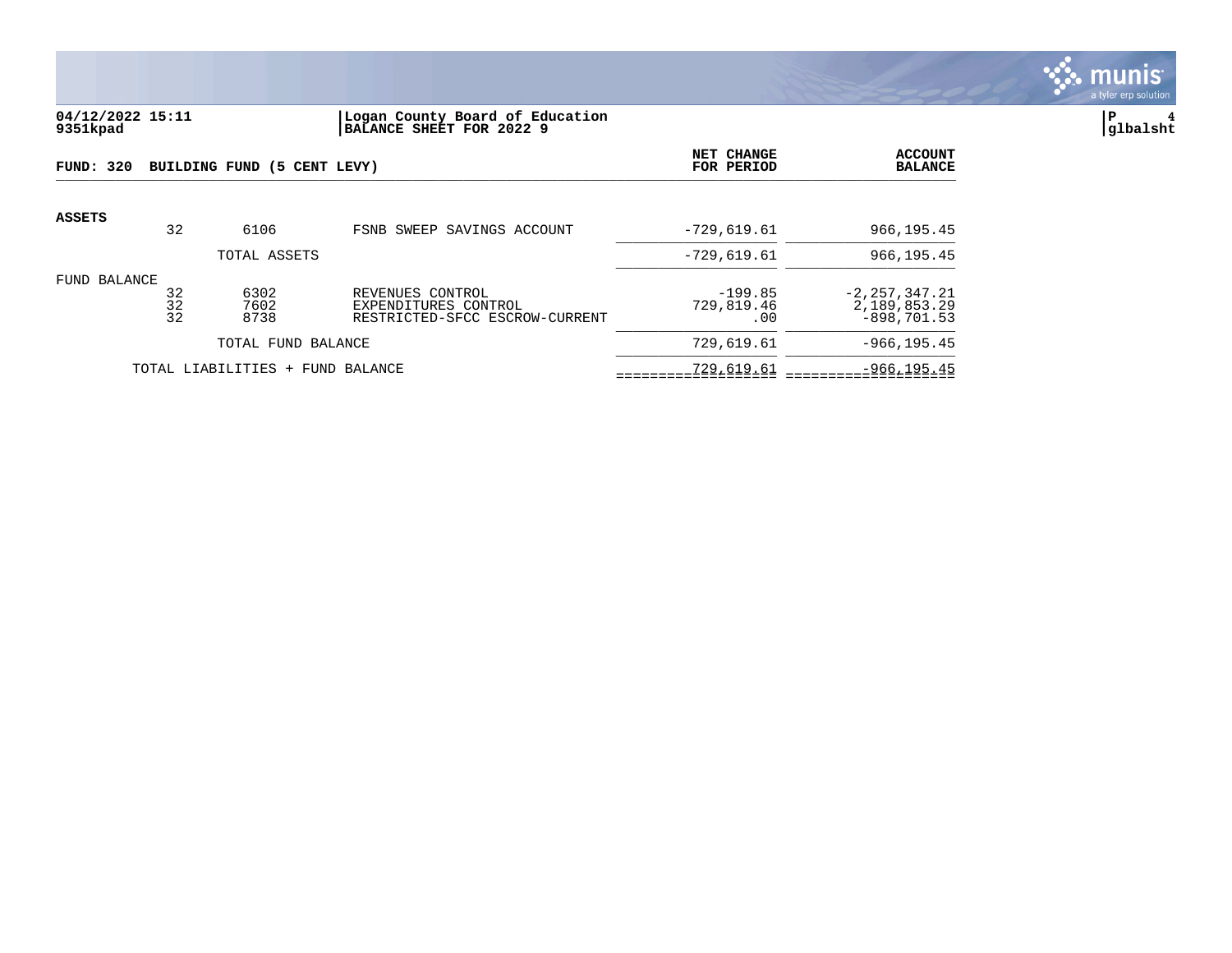

## **04/12/2022 15:11 |Logan County Board of Education |P 5 9351kpad |BALANCE SHEET FOR 2022 9 |glbalsht**

| FUND: 360                                                                                                                           |    | CONSTRUCTION FUND                | NET CHANGE<br>FOR PERIOD            | <b>ACCOUNT</b><br><b>BALANCE</b>                 |                |
|-------------------------------------------------------------------------------------------------------------------------------------|----|----------------------------------|-------------------------------------|--------------------------------------------------|----------------|
| <b>ASSETS</b>                                                                                                                       | 36 | 6106                             | FSNB SWEEP SAVINGS ACCOUNT          | 783,857.40                                       | 796,311.88     |
|                                                                                                                                     |    | TOTAL ASSETS                     |                                     | 783,857.40                                       | 796,311.88     |
| FUND BALANCE<br>6302<br>36<br>REVENUES CONTROL<br>36<br>7602<br>EXPENDITURES CONTROL<br>36<br>8735<br>RESTRICTED-FUTURE CONSTR BG-1 |    |                                  | $-898, 430.41$<br>114,573.01<br>.00 | $-1,872,386.81$<br>1,534,556.62<br>$-458.481.69$ |                |
|                                                                                                                                     |    | TOTAL FUND BALANCE               |                                     | $-783, 857.40$                                   | $-796, 311.88$ |
|                                                                                                                                     |    | TOTAL LIABILITIES + FUND BALANCE | $-783, 857.40$                      | $-796, 311.88$                                   |                |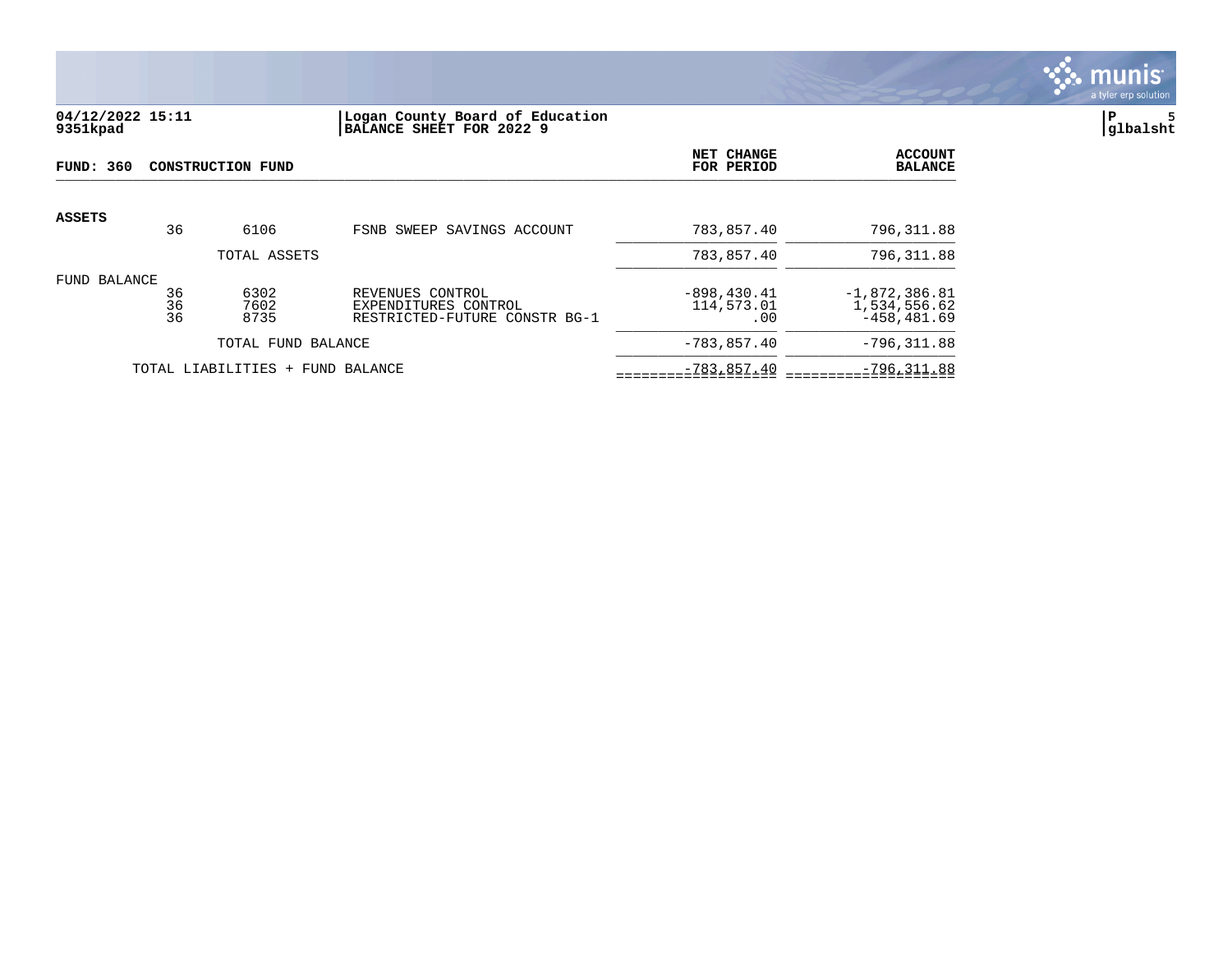

## **04/12/2022 15:11 |Logan County Board of Education |P 6 9351kpad |BALANCE SHEET FOR 2022 9 |glbalsht**

| FUND: 51                         |                                                                | FOOD SERVICE FUND                                                                           | NET CHANGE<br>FOR PERIOD                                                                                                                                                                                                                                                                            | <b>ACCOUNT</b><br><b>BALANCE</b>                                                         |                                                                                                                           |
|----------------------------------|----------------------------------------------------------------|---------------------------------------------------------------------------------------------|-----------------------------------------------------------------------------------------------------------------------------------------------------------------------------------------------------------------------------------------------------------------------------------------------------|------------------------------------------------------------------------------------------|---------------------------------------------------------------------------------------------------------------------------|
| <b>ASSETS</b>                    |                                                                |                                                                                             |                                                                                                                                                                                                                                                                                                     |                                                                                          |                                                                                                                           |
|                                  | 51<br>51<br>51<br>51<br>51<br>51<br>51<br>51<br>51<br>51<br>51 | 6102<br>6104A<br>6104B<br>6104C<br>6104D<br>6104E<br>6104F<br>6106<br>6171<br>6400<br>64000 | CIB-FS CENTRAL ACCOUNT<br>PETTY CASH - ADAIRVILLE<br>PETTY CASH - AUBURN<br>PETTY CASH - CHANDLERS<br>PETTY CASH - LEWISBURG<br>PETTY CASH - OLMSTEAD<br>PETTY CASH - LCHS<br>FSNB SWEEP SAVINGS ACCOUNT<br>INVENTORIES FOR CONSUMPTION<br>DEFERRED OUTFLOWS OF RESOURCES<br>DEFERRED OUTFLOWS-OPEB | 9,760.09<br>.00<br>.00<br>.00<br>.00<br>.00<br>.00<br>$-215,598.00$<br>.00<br>.00<br>.00 | 27,374.70<br>50.00<br>40.00<br>25.00<br>50.00<br>50.00<br>600.00<br>1,238,623.97<br>77,038.37<br>293,189.00<br>237,912.00 |
|                                  |                                                                | TOTAL ASSETS                                                                                |                                                                                                                                                                                                                                                                                                     | $-205, 837.91$                                                                           | 1,874,953.04                                                                                                              |
| LIABILITIES                      | 51<br>51<br>51<br>51<br>51<br>51                               | 7477<br>7541<br>75410<br>7551<br>7700<br>77000                                              | CURR PORTION ACCUM SICK LEAVE<br>UNFUNDED PENSION LIABILITY<br>UNFUNDED OPEB LIABILITY<br>NONCUR PORTION ACCUM SICKLEAVE<br>DEFERRED INFLOW OF RESOURCES<br>DEFERRED INFLOWS - OPEB                                                                                                                 | .00<br>.00<br>.00<br>.00<br>.00<br>.00                                                   | $-13,867.00$<br>$-1,693,904.00$<br>$-533, 132.00$<br>$-8,806.04$<br>$-88,745.00$<br>$-143,633.00$                         |
|                                  |                                                                | TOTAL LIABILITIES                                                                           |                                                                                                                                                                                                                                                                                                     | .00                                                                                      | $-2,482,087.04$                                                                                                           |
| <b>FUND BALANCE</b>              | 51<br>51<br>51<br>51                                           | 6302<br>7602<br>87370<br>8737P                                                              | REVENUES CONTROL<br>EXPENDITURES CONTROL<br>RESTRICTED OTHER OPEB<br>RESTRICTED - OTHER (PEN LIAB)                                                                                                                                                                                                  | $-10,717.82$<br>216,555.73<br>.00<br>.00                                                 | $-2,793,141.16$<br>1,471,962.16<br>438,853.00<br>1,489,460.00                                                             |
|                                  |                                                                | TOTAL FUND BALANCE                                                                          | 205,837.91                                                                                                                                                                                                                                                                                          | 607,134.00                                                                               |                                                                                                                           |
| TOTAL LIABILITIES + FUND BALANCE |                                                                |                                                                                             |                                                                                                                                                                                                                                                                                                     | 205,837.91                                                                               | $-1,874,953.04$                                                                                                           |